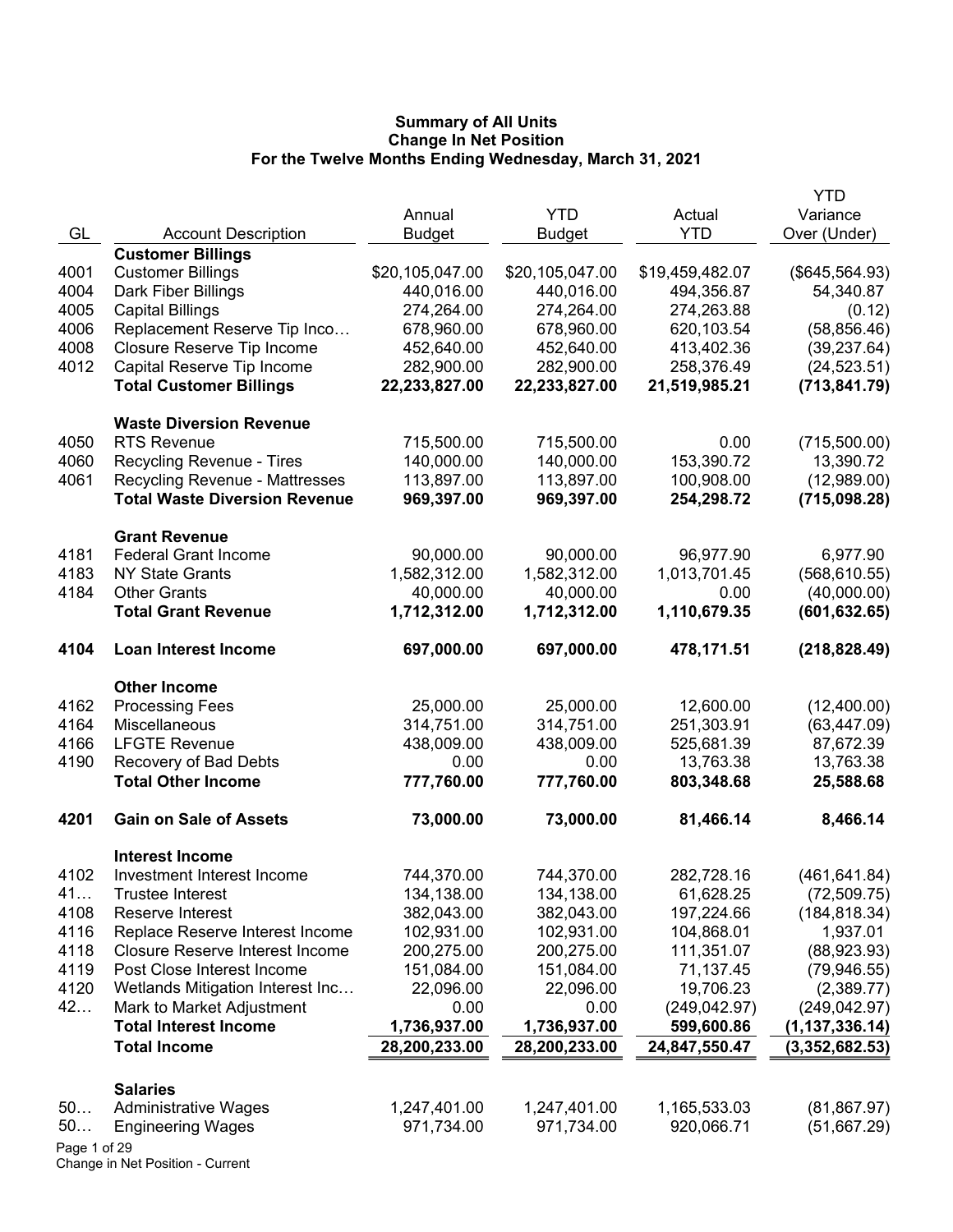|      |                                           |              |              |              | <b>YTD</b>    |
|------|-------------------------------------------|--------------|--------------|--------------|---------------|
|      |                                           | Annual       | <b>YTD</b>   | Actual       | Variance      |
| GL   | <b>Account Description</b>                | Budget       | Budget       | <b>YTD</b>   | Over (Under)  |
| 50   | <b>Technology Wages</b>                   | 1,206,515.00 | 1,206,515.00 | 1,223,231.92 | 16,716.92     |
| 50   | <b>Regional Development Wages</b>         | 332,753.00   | 332,753.00   | 307,794.81   | (24, 958.19)  |
| 50   | <b>MMF Wages</b>                          | 1,517,731.00 | 1,517,731.00 | 1,354,952.21 | (162, 778.79) |
| 50   | WQ Wages                                  | 969,653.00   | 969,653.00   | 931,140.04   | (38, 512.96)  |
| 50   | Overtime Wages                            | 163,912.00   | 163,912.00   | 142,117.04   | (21, 794.96)  |
| 5005 | On-Call Stipend                           | 25,800.00    | 25,800.00    | 23,400.00    | (2,400.00)    |
|      | <b>Total Salaries</b>                     | 6,435,499.00 | 6,435,499.00 | 6,068,235.76 | (367, 263.24) |
|      | <b>Fringe Benefits</b>                    |              |              |              |               |
| 50   | <b>FICA Expense</b>                       | 491,963.00   | 491,963.00   | 428,423.73   | (63, 539.27)  |
| 50   | <b>Pension Expense</b>                    | 886,348.00   | 886,348.00   | 1,771,295.30 | 884,947.30    |
| 50   | Health Insurance                          | 836,950.00   | 836,950.00   | 758,006.43   | (78, 943.57)  |
| 50   | Retiree Health Insurance                  | 80,330.00    | 80,330.00    | 67,705.02    | (12,624.98)   |
| 50   | <b>Workers Comp</b>                       | 218,689.00   | 218,689.00   | 136,618.59   | (82,070.41)   |
| 50   | <b>Disability Insurance</b>               | 3,894.00     | 3,894.00     | 3,654.71     | (239.29)      |
| 5036 | Unemployment                              | 10,000.00    | 10,000.00    | 6,592.94     | (3,407.06)    |
| 50   | Post Retire Overhead                      | 491,832.00   | 491,832.00   | 321,538.46   | (170, 293.54) |
| 5051 | <b>Benefit Admin. Fees</b>                | 11,020.00    | 11,020.00    | 10,391.17    | (628.83)      |
| 5054 | <b>Employee Physicals &amp; Screening</b> | 16,238.00    | 16,238.00    | 7,167.00     | (9,071.00)    |
|      | <b>Total Fringe Benefits</b>              | 3,047,264.00 | 3,047,264.00 | 3,511,393.35 | 464,129.35    |
|      | <b>Operations &amp; Maintenance</b>       |              |              |              |               |
| 5062 | Third Party Temporary - O&M               | 52,026.00    | 52,026.00    | 0.00         | (52,026.00)   |
| 5133 | Equipment Maintenance Contr               | 295,644.00   | 295,644.00   | 239,188.10   | (56, 455.90)  |
| 5134 | <b>Maintenance Contracts</b>              | 151,060.00   | 151,060.00   | 145,512.98   | (5,547.02)    |
| 5135 | <b>Underground Locating</b>               | 61,500.00    | 61,500.00    | 45,856.69    | (15, 643.31)  |
| 5403 | <b>Safety Equipment &amp; Supplies</b>    | 44,900.00    | 44,900.00    | 37,981.89    | (6,918.11)    |
| 5702 | Large Parts                               | 100,000.00   | 100,000.00   | 92,926.39    | (7,073.61)    |
| 5703 | <b>Small Equipment</b>                    | 30,000.00    | 30,000.00    | 15,397.95    | (14,602.05)   |
| 5704 | <b>O&amp;M Supplies</b>                   | 24,405.00    | 24,405.00    | 12,223.11    | (12, 181.89)  |
| 5706 | Shop Tools                                | 14,605.00    | 14,605.00    | 13,350.10    | (1,254.90)    |
| 5708 | Fuels                                     | 315,000.00   | 315,000.00   | 158,281.36   | (156, 718.64) |
| 5710 | Lubricants                                | 20,000.00    | 20,000.00    | 7,789.25     | (12, 210.75)  |
| 5712 | Purchased Maintenance & Repair            | 128,095.00   | 128,095.00   | 120,043.69   | (8,051.31)    |
| 5716 | <b>Equipment Rental</b>                   | 15,000.00    | 15,000.00    | 0.00         | (15,000.00)   |
| 5718 | <b>Tires</b>                              | 30,000.00    | 30,000.00    | 10,631.87    | (19,368.13)   |
| 5720 | <b>Offnet Circuit Lease</b>               | 630,812.00   | 630,812.00   | 595,636.25   | (35, 175.75)  |
| 5770 | Other Tool, Equip & O&M                   | 9,000.00     | 9,000.00     | 8,003.47     | (996.53)      |
| 5815 | Chemicals                                 | 87,000.00    | 87,000.00    | 49,024.19    | (37, 975.81)  |
| 5818 | Leachate System Expense                   | 15,000.00    | 15,000.00    | 5,512.57     | (9,487.43)    |
| 5820 | <b>LFG Maintenance</b>                    | 73,500.00    | 73,500.00    | 32,755.63    | (40, 744.37)  |
| 5830 | Collo Expense                             | 183,348.00   | 183,348.00   | 163,678.55   | (19,669.45)   |
| 5834 | Permitting                                | 13,789.00    | 13,789.00    | 13,788.54    | (0.46)        |
| 5835 | NYS DOT Fee                               | 6,387.00     | 6,387.00     | 6,387.00     | 0.00          |
| 5836 | <b>Pole Attachment Fees</b>               | 369,979.00   | 369,979.00   | 347,508.58   | (22, 470.42)  |
| 5838 | <b>Conduit Lease</b>                      | 24,696.00    | 24,696.00    | 19,695.88    | (5,000.12)    |
| 5902 | Lab Fees                                  | 9,440.00     | 9,440.00     | 8,700.00     | (740.00)      |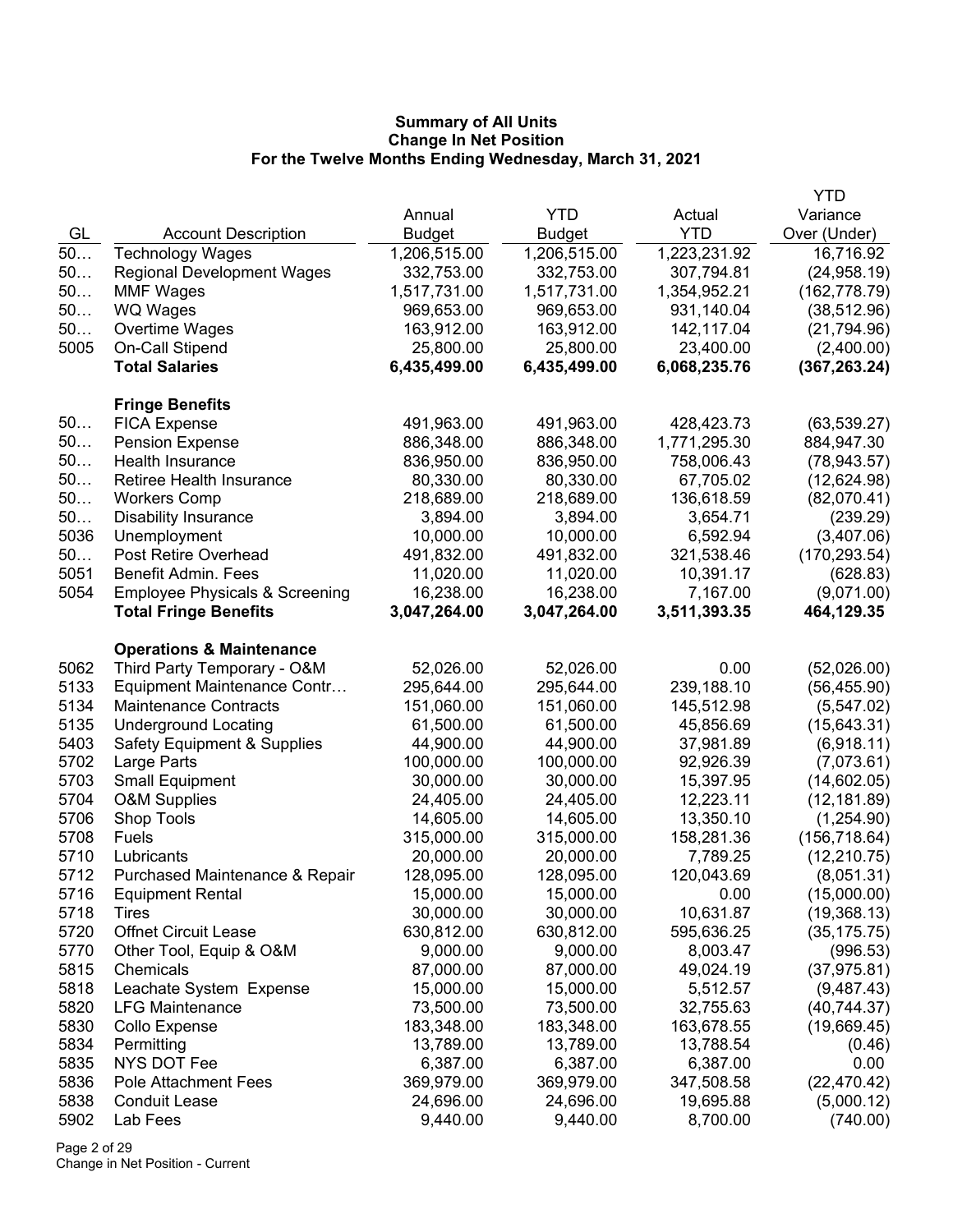|      |                                       |               |               |              | YTD           |
|------|---------------------------------------|---------------|---------------|--------------|---------------|
|      |                                       | Annual        | <b>YTD</b>    | Actual       | Variance      |
| GL   | <b>Account Description</b>            | <b>Budget</b> | <b>Budget</b> | <b>YTD</b>   | Over (Under)  |
| 5904 | <b>SCADA</b>                          | 22,200.00     | 22,200.00     | 21,377.91    | (822.09)      |
| 5932 | <b>Monitoring &amp; Testing</b>       | 115,600.00    | 115,600.00    | 101,294.07   | (14, 305.93)  |
| 6008 | <b>Contract Hauling</b>               | 20,000.00     | 20,000.00     | 19,617.50    | (382.50)      |
| 6010 | <b>Cape Vincent Reserve</b>           | 700.00        | 700.00        | 700.00       | 0.00          |
| 6110 | Marketing                             | 5,000.00      | 5,000.00      | 0.00         | (5,000.00)    |
| 8090 | <b>Purchases for Resale</b>           | 123,000.00    | 123,000.00    | 98,389.89    | (24, 610.11)  |
|      | Total O & M                           | 2,991,686.00  | 2,991,686.00  | 2,391,253.41 | (600, 432.59) |
|      |                                       |               |               |              |               |
|      | <b>Recycling Transfer Station</b>     |               |               |              |               |
| 50   | <b>Material Reprocessing Wages</b>    | 134,551.00    | 134,551.00    | 147,843.04   | 13,292.04     |
| 50   | <b>Material Reprocessing OT</b>       | 0.00          | 0.00          | 7,177.30     | 7,177.30      |
| 50   | <b>FICA Expense</b>                   | 10,293.00     | 10,293.00     | 11,186.95    | 893.95        |
| 50   | <b>Pension Expense</b>                | 12,917.00     | 12,917.00     | 15,851.04    | 2,934.04      |
| 50   | Health Insurance                      | 25,155.00     | 25,155.00     | 14,789.23    | (10, 365.77)  |
| 50   | <b>Workers Comp</b>                   | 12,311.00     | 12,311.00     | 13,793.59    | 1,482.59      |
| 50   | <b>Disability Insurance</b>           | 74.00         | 74.00         | 154.72       | 80.72         |
| 50   | Post Retire Overhead                  | 16,560.00     | 16,560.00     | 18,625.35    | 2,065.35      |
| 6300 | RTS -Safety Equipment & Sup           | 2,500.00      | 2,500.00      | 2,222.10     | (277.90)      |
| 6305 | RTS - Large Parts                     | 7,500.00      | 7,500.00      | 5,758.87     | (1,741.13)    |
| 6310 | RTS - Small Equipment                 | 4,005.00      | 4,005.00      | 3,898.96     | (106.04)      |
| 6315 | RTS - O&M Supplies                    | 10,700.00     | 10,700.00     | 3,519.12     | (7, 180.88)   |
| 6320 | RTS - Fuels                           | 10,000.00     | 10,000.00     | 5,453.91     | (4,546.09)    |
| 6325 | RTS - Purchased Maintenance           | 7,500.00      | 7,500.00      | 5,735.40     | (1,764.60)    |
| 6329 | RTS - Disposal Costs                  | 715,500.00    | 715,500.00    | 158.54       | (715, 341.46) |
| 6330 | RTS - Contract Hauling                | 230,000.00    | 230,000.00    | 89,945.00    | (140, 055.00) |
| 6335 | RTS - Office Supplies                 | 1,000.00      | 1,000.00      | 297.27       | (702.73)      |
| 6340 | <b>RTS - Cellular Services</b>        | 1,020.00      | 1,020.00      | 0.00         | (1,020.00)    |
| 6345 | RTS - Other Communications            | 2,400.00      | 2,400.00      | 1,831.24     | (568.76)      |
| 6350 | RTS - Office Equipment Mainte         | 500.00        | 500.00        | 0.00         | (500.00)      |
| 6355 | RTS - Employee Mileage Reim           | 150.00        | 150.00        | 0.00         | (150.00)      |
| 6360 | RTS - Employee Uniforms               | 1,250.00      | 1,250.00      | 1,152.07     | (97.93)       |
| 6365 | RTS - Gas & Electric                  | 5,000.00      | 5,000.00      | 4,225.67     | (774.33)      |
| 6370 | RTS - Propane                         | 7,000.00      | 7,000.00      | 5,215.68     | (1,784.32)    |
| 6375 | <b>RTS - Building Supplies</b>        | 1,000.00      | 1,000.00      | 199.99       | (800.01)      |
| 6380 | RTS - Site Supplies                   | 1,000.00      | 1,000.00      | 55.66        | (944.34)      |
| 6385 | RTS - Building Maintenance &          | 3,000.00      | 3,000.00      | 1,665.87     | (1, 334.13)   |
| 6390 | RTS - Site Maintenance & Repair       | 3,350.00      | 3,350.00      | 470.00       | (2,880.00)    |
| 6395 | RTS - Auto/Light Truck Rep. &         | 2,000.00      | 2,000.00      | 0.00         | (2,000.00)    |
| 6400 | RTS - Auto/Light Truck Fuel           | 1,500.00      | 1,500.00      | 383.98       | (1, 116.02)   |
| 6410 | RTS - Programming & Software          | 5,000.00      | 5,000.00      | 0.00         | (5,000.00)    |
|      | <b>Total Recycling Transfer Stati</b> | 1,234,736.00  | 1,234,736.00  | 361,610.55   | (873, 125.45) |
|      | <b>Waste Diversion</b>                |               |               |              |               |
| 5125 | <b>Promotional Materials - RRR</b>    | 75,000.00     | 75,000.00     | 31,934.45    | (43,065.55)   |
| 6009 | Household Hazardous Waste             | 75,000.00     | 75,000.00     | 58,466.60    | (16, 533.40)  |
| 6011 | Recycling Incentive                   | 116,000.00    | 116,000.00    | 54,593.40    | (61, 406.60)  |
| 6012 | Recycling Incentive-County Ca         | 555,000.00    | 555,000.00    | 312,972.50   | (242, 027.50) |
|      |                                       |               |               |              |               |

Page 3 of 29 Change in Net Position - Current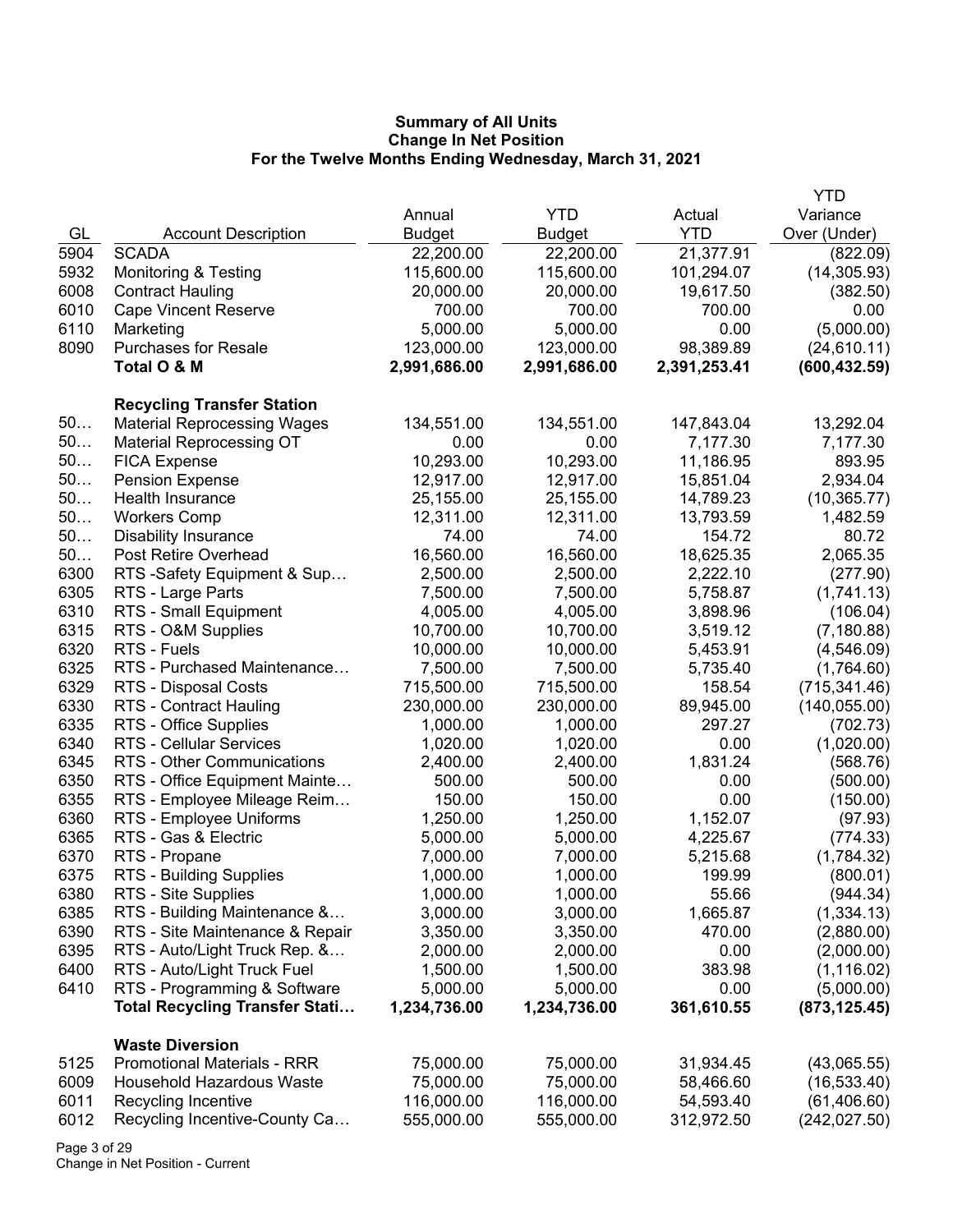|      |                                          |              |               |              | <b>YTD</b>    |
|------|------------------------------------------|--------------|---------------|--------------|---------------|
|      |                                          | Annual       | <b>YTD</b>    | Actual       | Variance      |
| GL   | <b>Account Description</b>               | Budget       | <b>Budget</b> | <b>YTD</b>   | Over (Under)  |
| 6013 | <b>CRT Recycling</b>                     | 90,000.00    | 90,000.00     | 46,177.96    | (43,822.04)   |
| 6017 | <b>Book Debinding</b>                    | 5,000.00     | 5,000.00      | 3,231.51     | (1,768.49)    |
| 6018 | <b>Mattress Recycling - All Counties</b> | 370,000.00   | 370,000.00    | 312,963.00   | (57,037.00)   |
| 6021 | <b>Regional Tire Recycling</b>           | 151,000.00   | 151,000.00    | 147,813.64   | (3, 186.36)   |
|      | <b>Total Waste Diversion</b>             | 1,437,000.00 | 1,437,000.00  | 968,153.06   | (468, 846.94) |
| 6002 | <b>Sewage Treatment</b>                  | 1,372,276.00 | 1,372,276.00  | 1,238,375.52 | (133,900.48)  |
| 6004 | <b>Water Purchases</b>                   | 765,941.00   | 765,941.00    | 620,885.73   | (145, 055.27) |
| 60   | <b>Closure &amp; Post Closure Care</b>   | 803,999.00   | 803,999.00    | 723,478.00   | (80, 521.00)  |
| 6006 | <b>Host Community Benefits</b>           | 884,027.00   | 884,027.00    | 823,176.82   | (60, 850.18)  |
|      | <b>Office &amp; Administrative</b>       |              |               |              |               |
| 5053 | Misc Employee Costs                      | 10,034.00    | 10,034.00     | 7,039.27     | (2,994.73)    |
| 5102 | <b>Office Rent</b>                       | 163,240.00   | 163,240.00    | 161,770.79   | (1,469.21)    |
| 5104 | <b>Office Supplies</b>                   | 25,641.00    | 25,641.00     | 20,348.40    | (5, 292.60)   |
| 5110 | Postage & Shipping                       | 8,500.00     | 8,500.00      | 5,700.46     | (2,799.54)    |
| 5112 | Telephone                                | 38,460.00    | 38,460.00     | 32,093.87    | (6,366.13)    |
| 5114 | <b>Cellular Services</b>                 | 42,978.00    | 42,978.00     | 38,558.07    | (4, 419.93)   |
| 5118 | <b>Other Communications</b>              | 11,080.00    | 11,080.00     | 10,826.22    | (253.78)      |
| 5120 | Dues & Subscriptions                     | 12,014.00    | 12,014.00     | 7,374.50     | (4,639.50)    |
| 5122 | Public Info & Advertising                | 20,930.00    | 20,930.00     | 14,414.73    | (6, 515.27)   |
| 5123 | <b>Promotional Materials</b>             | 11,500.00    | 11,500.00     | 3,438.24     | (8,061.76)    |
| 5130 | <b>Office Equipment</b>                  | 14,871.38    | 14,871.38     | 7,920.56     | (6,950.82)    |
| 5132 | <b>Office Equip Maintenance</b>          | 1,200.00     | 1,200.00      | 529.20       | (670.80)      |
| 5170 | <b>Other Office Expenses</b>             | 7,600.00     | 7,600.00      | 6,568.43     | (1,031.57)    |
| 5172 | <b>Filing Fees</b>                       | 17,700.00    | 17,700.00     | 2,124.14     | (15, 575.86)  |
| 5173 | <b>Credit Card Processing Fees</b>       | 600.00       | 600.00        | 523.60       | (76.40)       |
| 5202 | Employee Mileage Reimburse               | 24,732.00    | 24,732.00     | 8,563.02     | (16, 168.98)  |
| 5204 | Empl. Meals & Incidental                 | 11,325.00    | 11,325.00     | 1,625.26     | (9,699.74)    |
| 5206 | Empl. Lodging                            | 21,160.72    | 21,160.72     | 4,573.82     | (16, 586.90)  |
| 5270 | <b>Travel &amp; Meeting Expense</b>      | 6,900.00     | 6,900.00      | 2,870.10     | (4,029.90)    |
| 5312 | <b>Continuing Education</b>              | 8,000.00     | 8,000.00      | 0.00         | (8,000.00)    |
| 5370 | Training & Development                   | 37,216.00    | 37,216.00     | 19,045.50    | (18, 170.50)  |
| 5402 | <b>Employee Uniforms</b>                 | 31,217.00    | 31,217.00     | 21,707.09    | (9,509.91)    |
| 5404 | <b>Safety Training</b>                   | 5,000.00     | 5,000.00      | 5.95         | (4,994.05)    |
| 5508 | <b>Cleaning Services</b>                 | 35,580.00    | 35,580.00     | 35,150.00    | (430.00)      |
| 5570 | <b>Other General Expense</b>             | 3,200.00     | 3,200.00      | 1,790.35     | (1,409.65)    |
| 6102 | Board Member Travel & Expen              | 1,750.00     | 1,750.00      | 876.65       | (873.35)      |
| 6104 | Sponsorships                             | 7,500.00     | 7,500.00      | 2,000.00     | (5,500.00)    |
| 6210 | <b>Trustee Fees</b>                      | 7,500.00     | 7,500.00      | 7,000.00     | (500.00)      |
|      | <b>Total Office &amp; Admin</b>          | 587,429.10   | 587,429.10    | 424,438.22   | (162,990.88)  |
|      | <b>Utilities</b>                         |              |               |              |               |
| 5802 | Gas & Electric                           | 144,300.00   | 144,300.00    | 125,592.33   | (18,707.67)   |
| 5803 | Propane                                  | 25,000.00    | 25,000.00     | 19,088.30    | (5,911.70)    |
|      | <b>Total Utilities</b>                   | 169,300.00   | 169,300.00    | 144,680.63   | (24, 619.37)  |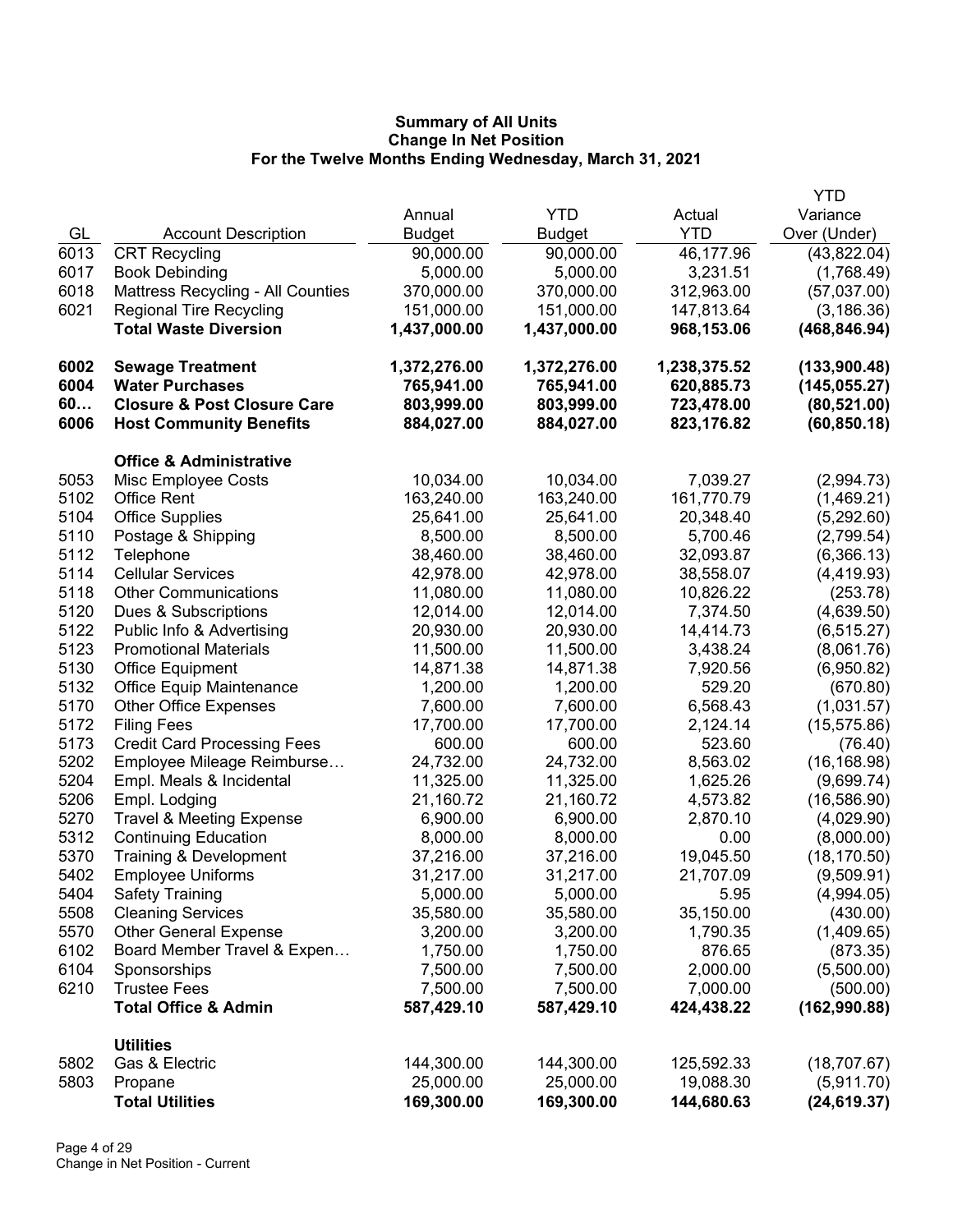|              |                                          |                            |                            |                        | <b>YTD</b>     |
|--------------|------------------------------------------|----------------------------|----------------------------|------------------------|----------------|
|              |                                          | Annual                     | <b>YTD</b>                 | Actual                 | Variance       |
| GL           | <b>Account Description</b>               | <b>Budget</b>              | <b>Budget</b>              | <b>YTD</b>             | Over (Under)   |
|              | <b>Materials &amp; Supplies</b>          |                            |                            |                        |                |
| 5806         | <b>Building Supplies</b>                 | 7,000.00                   | 7,000.00                   | 3,465.56               | (3,534.44)     |
| 5810         | <b>Site Supplies</b>                     | 35,470.00                  | 35,470.00                  | 5,158.07               | (30, 311.93)   |
| 5824         | Sand, Gravel & Stone                     | 200,000.00                 | 200,000.00                 | 199,992.43             | (7.57)         |
| 5826         | Seed & Mulch                             | 35,000.00                  | 35,000.00                  | 21,361.00              | (13,639.00)    |
|              | <b>Total Materials &amp; Supplies</b>    | 277,470.00                 | 277,470.00                 | 229,977.06             | (47, 492.94)   |
|              | <b>Professional Fees</b>                 |                            |                            |                        |                |
| 5924         | Legal                                    | 197,231.00                 | 197,231.00                 | 180,104.25             | (17, 126.75)   |
| 5926         | <b>Investment Banking Fees</b>           | 47,362.00                  | 47,362.00                  | 37,323.30              | (10,038.70)    |
| 59           | <b>Accounting Fees</b>                   | 42,500.00                  | 42,500.00                  | 37,500.00              | (5,000.00)     |
| 5970         | Consulting                               | 344,275.00                 | 344,275.00                 | 212,098.55             | (132, 176.45)  |
|              | <b>Total Professional Fees</b>           | 631,368.00                 | 631,368.00                 | 467,026.10             | (164, 341.90)  |
|              |                                          |                            |                            |                        |                |
| 5804         | <b>Repairs &amp; Maintenance</b>         |                            |                            |                        |                |
|              | <b>Building Maintenance &amp; Repair</b> | 77,534.00                  | 77,534.00                  | 62,949.37<br>31,512.52 | (14, 584.63)   |
| 5808         | Site Maint & Repair                      | 40,100.00                  | 40,100.00                  |                        | (8,587.48)     |
| 5812         | Pipeline Maintenance                     | 85,697.00                  | 85,697.00                  | 82,567.75              | (3, 129.25)    |
|              | <b>Total Repairs &amp; Maintenance</b>   | 203,331.00                 | 203,331.00                 | 177,029.64             | (26, 301.36)   |
|              | <b>Automobile</b>                        |                            |                            |                        |                |
| 5601         | Auto/Light Truck Rep. & Maint.           | 37,297.00                  | 37,297.00                  | 32,923.43              | (4,373.57)     |
| 5602         | <b>Auto/Light Truck Fuel</b>             | 74,414.00                  | 74,414.00                  | 54,303.12              | (20, 110.88)   |
| 5603         | Auto/Light Truck Rental/Lease            | 212,700.00                 | 212,700.00                 | 190,999.96             | (21,700.04)    |
| 5605         | Vehicle Ins                              | 51,400.00                  | 51,400.00                  | 39,317.84              | (12,082.16)    |
|              | <b>Total Automobile</b>                  | 375,811.00                 | 375,811.00                 | 317,544.35             | (58, 266.65)   |
|              | Computer                                 |                            |                            |                        |                |
| 5124         | <b>Computer Equipment</b>                | 90,111.40                  | 90,111.40                  | 86,165.52              | (3,945.88)     |
| 5126         | <b>Computer Maintenance</b>              | 7,500.00                   | 7,500.00                   | 4,965.19               | (2,534.81)     |
| 5128         | Programming & Software                   | 176,976.89                 | 176,976.89                 | 135,253.13             | (41, 723.76)   |
| 5129         | <b>ECMS Expense</b>                      | 28,305.61                  | 28,305.61                  | 28,305.61              | 0.00           |
| 6108         | Web Page Design & Maintenance            | 3,502.00                   | 3,502.00                   | 3,109.88               | (392.12)       |
| 5906         | GIS                                      | 29,006.00                  | 29,006.00                  | 28,239.24              | (766.76)       |
|              | <b>Total Computer</b>                    | 335,401.90                 | 335,401.90                 | 286,038.57             | (49, 363.33)   |
|              |                                          |                            |                            |                        |                |
| 6122         | <b>Bad Debt Expense</b>                  | 0.00                       | 0.00                       | (24, 042.38)           | (24, 042.38)   |
| 6114         | <b>Insurance</b>                         | 422,700.00                 | 422,700.00                 | 434,325.68             | 11,625.68      |
| 6120         | <b>Grants</b>                            | 1,517,500.00               | 1,517,500.00               | 1,162,315.66           | (355, 184.34)  |
| 6208         | <b>NYS Administrative Assessm</b>        | 125,050.00                 | 125,050.00                 | 122,000.00             | (3,050.00)     |
| 7032         | <b>Depreciation</b>                      | 8,197,200.00               | 8,197,200.00               | 7,707,830.50           | (489, 369.50)  |
| 7002         | <b>Amortization</b>                      | 24,400.00                  | 24,400.00                  | 24,366.78              | (33.22)        |
| 6202         | <b>Interest Expense</b>                  | 721,047.00                 | 721,047.00                 | 659,482.06             | (61, 564.94)   |
| 6901         | Contingency<br><b>Total Expenses</b>     | 30,580.00<br>32,591,016.00 | 30,580.00<br>32,591,016.00 | 0.00<br>28,839,575.07  | (30, 580.00)   |
|              |                                          |                            |                            |                        | (3,751,440.93) |
|              | <b>Change in Net Position</b>            | (4,390,783.00)             | (4,390,783.00)             | (3,992,024.60)         | 398,758.40     |
| Page 5 of 29 |                                          |                            |                            |                        |                |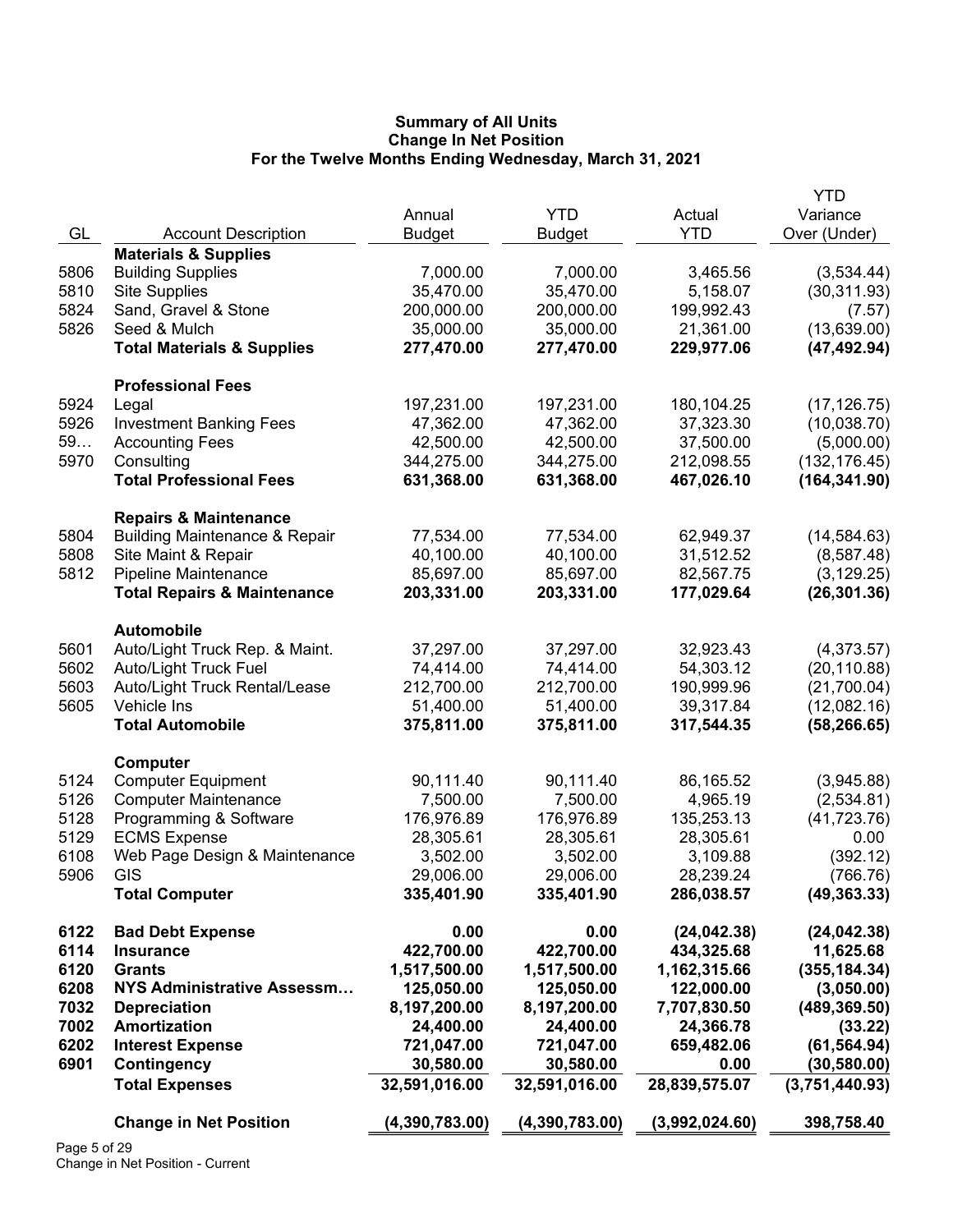# **Administration Change In Net Position For the Twelve Months Ending Wednesday, March 31, 2021**

| <b>Grant Revenue</b><br>\$10,000.00<br>4183<br><b>NY State Grants</b><br>\$10,000.00<br>\$5,851.25<br>(\$4,148.75)<br>10,000.00<br>10,000.00<br><b>Total Grant Revenue</b><br>5,851.25<br>(4, 148.75)<br><b>Other Income</b><br>212,700.00<br>4164<br>Miscellaneous<br>212,700.00<br>191,828.79<br>(20, 871.21)<br>212,700.00<br>212,700.00<br><b>Total Other Income</b><br>191,828.79<br>(20, 871.21)<br>4201<br><b>Gain on Sale of Assets</b><br>28,000.00<br>28,000.00<br>19,432.75<br>(8, 567.25)<br><b>Interest Income</b><br>4102<br>Investment Interest Income<br>314,600.00<br>115,152.82<br>(199, 447.18)<br>314,600.00<br>42<br>0.00<br>Mark to Market Adjustment<br>0.00<br>(1,821.42)<br>(1,821.42)<br><b>Total Interest Income</b><br>314,600.00<br>314,600.00<br>113,331.40<br>(201,268.60)<br><b>Total Income</b><br>565,300.00<br>565,300.00<br>330,444.19<br>(234, 855.81)<br><b>Salaries</b><br>50<br><b>Administrative Wages</b><br>1,234,732.00<br>1,234,732.00<br>1,153,045.89<br>(81,686.11)<br>50<br><b>Engineering Wages</b><br>1,233.77<br>1,233.77<br>0.00<br>0.00<br>50<br>1,000.00<br>1,000.00<br>22.36<br>(977.64)<br>Overtime Wages<br><b>Total Salaries</b><br>1,235,732.00<br>1,235,732.00<br>1,154,302.02<br>(81, 429.98)<br><b>Fringe Benefits</b><br>50<br><b>FICA Expense</b><br>94,457.00<br>94,457.00<br>82,633.13<br>(11, 823.87)<br>50<br><b>Pension Expense</b><br>171,365.00<br>171,365.00<br>309,626.32<br>138,261.32<br>50<br>Health Insurance<br>135,879.00<br>135,879.00<br>107,815.20<br>(28,063.80)<br>50<br>Retiree Health Insurance<br>80,330.00<br>80,330.00<br>67,705.02<br>(12,624.98)<br>50<br><b>Workers Comp</b><br>2,194.00<br>2,194.00<br>1,485.30<br>(708.70)<br>50<br><b>Disability Insurance</b><br>1,045.00<br>1,011.56<br>1,045.00<br>(33.44)<br>5036<br>Unemployment<br>10,000.00<br>6,592.94<br>(3,407.06)<br>10,000.00<br>50<br>Post Retire Overhead<br>81,751.00<br>81,751.00<br>(62, 244.64)<br>(143, 995.64)<br>5051<br>Benefit Admin. Fees<br>11,020.00<br>11,020.00<br>10,391.17<br>(628.83)<br>5054<br><b>Employee Physicals &amp; Screening</b><br>1,738.00<br>1,738.00<br>1,738.00<br>0.00<br>(63,025.00)<br>589,779.00<br>526,754.00<br><b>Total Fringe Benefits</b><br>589,779.00<br><b>Operations &amp; Maintenance</b><br><b>Maintenance Contracts</b><br>5134<br>3,355.00<br>3,355.00<br>1,070.52<br>(2, 284.48)<br>5403<br><b>Safety Equipment &amp; Supplies</b><br>14,000.00<br>14,000.00<br>13,957.00<br>(43.00)<br>Total O & M<br>17,355.00<br>17,355.00<br>15,027.52<br><b>Office &amp; Administrative</b><br>5,370.00<br>5,370.00<br>(602.19)<br>5053<br>Misc Employee Costs<br>4,767.81<br>5102<br><b>Office Rent</b><br>108,200.00<br>108,200.00<br>108,150.80<br>(49.20)<br>5104<br>10,000.00<br>10,000.00<br>9,933.33<br><b>Office Supplies</b><br>(66.67)<br>5110<br>Postage & Shipping<br>6,000.00<br>6,000.00<br>5,218.26<br>(781.74)<br>5112<br>4,020.00<br>4,020.00<br>2,907.13<br>(1, 112.87)<br>Telephone<br>Page 6 of 29 | GL | <b>Account Description</b> | Annual<br><b>Budget</b> | <b>YTD</b><br><b>Budget</b> | Actual<br><b>YTD</b> | <b>YTD</b><br>Variance<br>Over (Under) |
|----------------------------------------------------------------------------------------------------------------------------------------------------------------------------------------------------------------------------------------------------------------------------------------------------------------------------------------------------------------------------------------------------------------------------------------------------------------------------------------------------------------------------------------------------------------------------------------------------------------------------------------------------------------------------------------------------------------------------------------------------------------------------------------------------------------------------------------------------------------------------------------------------------------------------------------------------------------------------------------------------------------------------------------------------------------------------------------------------------------------------------------------------------------------------------------------------------------------------------------------------------------------------------------------------------------------------------------------------------------------------------------------------------------------------------------------------------------------------------------------------------------------------------------------------------------------------------------------------------------------------------------------------------------------------------------------------------------------------------------------------------------------------------------------------------------------------------------------------------------------------------------------------------------------------------------------------------------------------------------------------------------------------------------------------------------------------------------------------------------------------------------------------------------------------------------------------------------------------------------------------------------------------------------------------------------------------------------------------------------------------------------------------------------------------------------------------------------------------------------------------------------------------------------------------------------------------------------------------------------------------------------------------------------------------------------------------------------------------------------------------------------------------------------------------------------------------------------------------------------------------------------------------------------------------------------------------------------------------------------------------------------------------|----|----------------------------|-------------------------|-----------------------------|----------------------|----------------------------------------|
|                                                                                                                                                                                                                                                                                                                                                                                                                                                                                                                                                                                                                                                                                                                                                                                                                                                                                                                                                                                                                                                                                                                                                                                                                                                                                                                                                                                                                                                                                                                                                                                                                                                                                                                                                                                                                                                                                                                                                                                                                                                                                                                                                                                                                                                                                                                                                                                                                                                                                                                                                                                                                                                                                                                                                                                                                                                                                                                                                                                                                            |    |                            |                         |                             |                      |                                        |
|                                                                                                                                                                                                                                                                                                                                                                                                                                                                                                                                                                                                                                                                                                                                                                                                                                                                                                                                                                                                                                                                                                                                                                                                                                                                                                                                                                                                                                                                                                                                                                                                                                                                                                                                                                                                                                                                                                                                                                                                                                                                                                                                                                                                                                                                                                                                                                                                                                                                                                                                                                                                                                                                                                                                                                                                                                                                                                                                                                                                                            |    |                            |                         |                             |                      |                                        |
|                                                                                                                                                                                                                                                                                                                                                                                                                                                                                                                                                                                                                                                                                                                                                                                                                                                                                                                                                                                                                                                                                                                                                                                                                                                                                                                                                                                                                                                                                                                                                                                                                                                                                                                                                                                                                                                                                                                                                                                                                                                                                                                                                                                                                                                                                                                                                                                                                                                                                                                                                                                                                                                                                                                                                                                                                                                                                                                                                                                                                            |    |                            |                         |                             |                      |                                        |
|                                                                                                                                                                                                                                                                                                                                                                                                                                                                                                                                                                                                                                                                                                                                                                                                                                                                                                                                                                                                                                                                                                                                                                                                                                                                                                                                                                                                                                                                                                                                                                                                                                                                                                                                                                                                                                                                                                                                                                                                                                                                                                                                                                                                                                                                                                                                                                                                                                                                                                                                                                                                                                                                                                                                                                                                                                                                                                                                                                                                                            |    |                            |                         |                             |                      |                                        |
|                                                                                                                                                                                                                                                                                                                                                                                                                                                                                                                                                                                                                                                                                                                                                                                                                                                                                                                                                                                                                                                                                                                                                                                                                                                                                                                                                                                                                                                                                                                                                                                                                                                                                                                                                                                                                                                                                                                                                                                                                                                                                                                                                                                                                                                                                                                                                                                                                                                                                                                                                                                                                                                                                                                                                                                                                                                                                                                                                                                                                            |    |                            |                         |                             |                      |                                        |
|                                                                                                                                                                                                                                                                                                                                                                                                                                                                                                                                                                                                                                                                                                                                                                                                                                                                                                                                                                                                                                                                                                                                                                                                                                                                                                                                                                                                                                                                                                                                                                                                                                                                                                                                                                                                                                                                                                                                                                                                                                                                                                                                                                                                                                                                                                                                                                                                                                                                                                                                                                                                                                                                                                                                                                                                                                                                                                                                                                                                                            |    |                            |                         |                             |                      |                                        |
|                                                                                                                                                                                                                                                                                                                                                                                                                                                                                                                                                                                                                                                                                                                                                                                                                                                                                                                                                                                                                                                                                                                                                                                                                                                                                                                                                                                                                                                                                                                                                                                                                                                                                                                                                                                                                                                                                                                                                                                                                                                                                                                                                                                                                                                                                                                                                                                                                                                                                                                                                                                                                                                                                                                                                                                                                                                                                                                                                                                                                            |    |                            |                         |                             |                      |                                        |
|                                                                                                                                                                                                                                                                                                                                                                                                                                                                                                                                                                                                                                                                                                                                                                                                                                                                                                                                                                                                                                                                                                                                                                                                                                                                                                                                                                                                                                                                                                                                                                                                                                                                                                                                                                                                                                                                                                                                                                                                                                                                                                                                                                                                                                                                                                                                                                                                                                                                                                                                                                                                                                                                                                                                                                                                                                                                                                                                                                                                                            |    |                            |                         |                             |                      |                                        |
|                                                                                                                                                                                                                                                                                                                                                                                                                                                                                                                                                                                                                                                                                                                                                                                                                                                                                                                                                                                                                                                                                                                                                                                                                                                                                                                                                                                                                                                                                                                                                                                                                                                                                                                                                                                                                                                                                                                                                                                                                                                                                                                                                                                                                                                                                                                                                                                                                                                                                                                                                                                                                                                                                                                                                                                                                                                                                                                                                                                                                            |    |                            |                         |                             |                      |                                        |
|                                                                                                                                                                                                                                                                                                                                                                                                                                                                                                                                                                                                                                                                                                                                                                                                                                                                                                                                                                                                                                                                                                                                                                                                                                                                                                                                                                                                                                                                                                                                                                                                                                                                                                                                                                                                                                                                                                                                                                                                                                                                                                                                                                                                                                                                                                                                                                                                                                                                                                                                                                                                                                                                                                                                                                                                                                                                                                                                                                                                                            |    |                            |                         |                             |                      |                                        |
|                                                                                                                                                                                                                                                                                                                                                                                                                                                                                                                                                                                                                                                                                                                                                                                                                                                                                                                                                                                                                                                                                                                                                                                                                                                                                                                                                                                                                                                                                                                                                                                                                                                                                                                                                                                                                                                                                                                                                                                                                                                                                                                                                                                                                                                                                                                                                                                                                                                                                                                                                                                                                                                                                                                                                                                                                                                                                                                                                                                                                            |    |                            |                         |                             |                      |                                        |
|                                                                                                                                                                                                                                                                                                                                                                                                                                                                                                                                                                                                                                                                                                                                                                                                                                                                                                                                                                                                                                                                                                                                                                                                                                                                                                                                                                                                                                                                                                                                                                                                                                                                                                                                                                                                                                                                                                                                                                                                                                                                                                                                                                                                                                                                                                                                                                                                                                                                                                                                                                                                                                                                                                                                                                                                                                                                                                                                                                                                                            |    |                            |                         |                             |                      |                                        |
|                                                                                                                                                                                                                                                                                                                                                                                                                                                                                                                                                                                                                                                                                                                                                                                                                                                                                                                                                                                                                                                                                                                                                                                                                                                                                                                                                                                                                                                                                                                                                                                                                                                                                                                                                                                                                                                                                                                                                                                                                                                                                                                                                                                                                                                                                                                                                                                                                                                                                                                                                                                                                                                                                                                                                                                                                                                                                                                                                                                                                            |    |                            |                         |                             |                      |                                        |
|                                                                                                                                                                                                                                                                                                                                                                                                                                                                                                                                                                                                                                                                                                                                                                                                                                                                                                                                                                                                                                                                                                                                                                                                                                                                                                                                                                                                                                                                                                                                                                                                                                                                                                                                                                                                                                                                                                                                                                                                                                                                                                                                                                                                                                                                                                                                                                                                                                                                                                                                                                                                                                                                                                                                                                                                                                                                                                                                                                                                                            |    |                            |                         |                             |                      |                                        |
|                                                                                                                                                                                                                                                                                                                                                                                                                                                                                                                                                                                                                                                                                                                                                                                                                                                                                                                                                                                                                                                                                                                                                                                                                                                                                                                                                                                                                                                                                                                                                                                                                                                                                                                                                                                                                                                                                                                                                                                                                                                                                                                                                                                                                                                                                                                                                                                                                                                                                                                                                                                                                                                                                                                                                                                                                                                                                                                                                                                                                            |    |                            |                         |                             |                      |                                        |
|                                                                                                                                                                                                                                                                                                                                                                                                                                                                                                                                                                                                                                                                                                                                                                                                                                                                                                                                                                                                                                                                                                                                                                                                                                                                                                                                                                                                                                                                                                                                                                                                                                                                                                                                                                                                                                                                                                                                                                                                                                                                                                                                                                                                                                                                                                                                                                                                                                                                                                                                                                                                                                                                                                                                                                                                                                                                                                                                                                                                                            |    |                            |                         |                             |                      |                                        |
|                                                                                                                                                                                                                                                                                                                                                                                                                                                                                                                                                                                                                                                                                                                                                                                                                                                                                                                                                                                                                                                                                                                                                                                                                                                                                                                                                                                                                                                                                                                                                                                                                                                                                                                                                                                                                                                                                                                                                                                                                                                                                                                                                                                                                                                                                                                                                                                                                                                                                                                                                                                                                                                                                                                                                                                                                                                                                                                                                                                                                            |    |                            |                         |                             |                      |                                        |
|                                                                                                                                                                                                                                                                                                                                                                                                                                                                                                                                                                                                                                                                                                                                                                                                                                                                                                                                                                                                                                                                                                                                                                                                                                                                                                                                                                                                                                                                                                                                                                                                                                                                                                                                                                                                                                                                                                                                                                                                                                                                                                                                                                                                                                                                                                                                                                                                                                                                                                                                                                                                                                                                                                                                                                                                                                                                                                                                                                                                                            |    |                            |                         |                             |                      |                                        |
|                                                                                                                                                                                                                                                                                                                                                                                                                                                                                                                                                                                                                                                                                                                                                                                                                                                                                                                                                                                                                                                                                                                                                                                                                                                                                                                                                                                                                                                                                                                                                                                                                                                                                                                                                                                                                                                                                                                                                                                                                                                                                                                                                                                                                                                                                                                                                                                                                                                                                                                                                                                                                                                                                                                                                                                                                                                                                                                                                                                                                            |    |                            |                         |                             |                      |                                        |
|                                                                                                                                                                                                                                                                                                                                                                                                                                                                                                                                                                                                                                                                                                                                                                                                                                                                                                                                                                                                                                                                                                                                                                                                                                                                                                                                                                                                                                                                                                                                                                                                                                                                                                                                                                                                                                                                                                                                                                                                                                                                                                                                                                                                                                                                                                                                                                                                                                                                                                                                                                                                                                                                                                                                                                                                                                                                                                                                                                                                                            |    |                            |                         |                             |                      |                                        |
|                                                                                                                                                                                                                                                                                                                                                                                                                                                                                                                                                                                                                                                                                                                                                                                                                                                                                                                                                                                                                                                                                                                                                                                                                                                                                                                                                                                                                                                                                                                                                                                                                                                                                                                                                                                                                                                                                                                                                                                                                                                                                                                                                                                                                                                                                                                                                                                                                                                                                                                                                                                                                                                                                                                                                                                                                                                                                                                                                                                                                            |    |                            |                         |                             |                      |                                        |
|                                                                                                                                                                                                                                                                                                                                                                                                                                                                                                                                                                                                                                                                                                                                                                                                                                                                                                                                                                                                                                                                                                                                                                                                                                                                                                                                                                                                                                                                                                                                                                                                                                                                                                                                                                                                                                                                                                                                                                                                                                                                                                                                                                                                                                                                                                                                                                                                                                                                                                                                                                                                                                                                                                                                                                                                                                                                                                                                                                                                                            |    |                            |                         |                             |                      |                                        |
|                                                                                                                                                                                                                                                                                                                                                                                                                                                                                                                                                                                                                                                                                                                                                                                                                                                                                                                                                                                                                                                                                                                                                                                                                                                                                                                                                                                                                                                                                                                                                                                                                                                                                                                                                                                                                                                                                                                                                                                                                                                                                                                                                                                                                                                                                                                                                                                                                                                                                                                                                                                                                                                                                                                                                                                                                                                                                                                                                                                                                            |    |                            |                         |                             |                      |                                        |
|                                                                                                                                                                                                                                                                                                                                                                                                                                                                                                                                                                                                                                                                                                                                                                                                                                                                                                                                                                                                                                                                                                                                                                                                                                                                                                                                                                                                                                                                                                                                                                                                                                                                                                                                                                                                                                                                                                                                                                                                                                                                                                                                                                                                                                                                                                                                                                                                                                                                                                                                                                                                                                                                                                                                                                                                                                                                                                                                                                                                                            |    |                            |                         |                             |                      |                                        |
|                                                                                                                                                                                                                                                                                                                                                                                                                                                                                                                                                                                                                                                                                                                                                                                                                                                                                                                                                                                                                                                                                                                                                                                                                                                                                                                                                                                                                                                                                                                                                                                                                                                                                                                                                                                                                                                                                                                                                                                                                                                                                                                                                                                                                                                                                                                                                                                                                                                                                                                                                                                                                                                                                                                                                                                                                                                                                                                                                                                                                            |    |                            |                         |                             |                      |                                        |
|                                                                                                                                                                                                                                                                                                                                                                                                                                                                                                                                                                                                                                                                                                                                                                                                                                                                                                                                                                                                                                                                                                                                                                                                                                                                                                                                                                                                                                                                                                                                                                                                                                                                                                                                                                                                                                                                                                                                                                                                                                                                                                                                                                                                                                                                                                                                                                                                                                                                                                                                                                                                                                                                                                                                                                                                                                                                                                                                                                                                                            |    |                            |                         |                             |                      |                                        |
|                                                                                                                                                                                                                                                                                                                                                                                                                                                                                                                                                                                                                                                                                                                                                                                                                                                                                                                                                                                                                                                                                                                                                                                                                                                                                                                                                                                                                                                                                                                                                                                                                                                                                                                                                                                                                                                                                                                                                                                                                                                                                                                                                                                                                                                                                                                                                                                                                                                                                                                                                                                                                                                                                                                                                                                                                                                                                                                                                                                                                            |    |                            |                         |                             |                      |                                        |
|                                                                                                                                                                                                                                                                                                                                                                                                                                                                                                                                                                                                                                                                                                                                                                                                                                                                                                                                                                                                                                                                                                                                                                                                                                                                                                                                                                                                                                                                                                                                                                                                                                                                                                                                                                                                                                                                                                                                                                                                                                                                                                                                                                                                                                                                                                                                                                                                                                                                                                                                                                                                                                                                                                                                                                                                                                                                                                                                                                                                                            |    |                            |                         |                             |                      |                                        |
|                                                                                                                                                                                                                                                                                                                                                                                                                                                                                                                                                                                                                                                                                                                                                                                                                                                                                                                                                                                                                                                                                                                                                                                                                                                                                                                                                                                                                                                                                                                                                                                                                                                                                                                                                                                                                                                                                                                                                                                                                                                                                                                                                                                                                                                                                                                                                                                                                                                                                                                                                                                                                                                                                                                                                                                                                                                                                                                                                                                                                            |    |                            |                         |                             |                      |                                        |
|                                                                                                                                                                                                                                                                                                                                                                                                                                                                                                                                                                                                                                                                                                                                                                                                                                                                                                                                                                                                                                                                                                                                                                                                                                                                                                                                                                                                                                                                                                                                                                                                                                                                                                                                                                                                                                                                                                                                                                                                                                                                                                                                                                                                                                                                                                                                                                                                                                                                                                                                                                                                                                                                                                                                                                                                                                                                                                                                                                                                                            |    |                            |                         |                             |                      |                                        |
|                                                                                                                                                                                                                                                                                                                                                                                                                                                                                                                                                                                                                                                                                                                                                                                                                                                                                                                                                                                                                                                                                                                                                                                                                                                                                                                                                                                                                                                                                                                                                                                                                                                                                                                                                                                                                                                                                                                                                                                                                                                                                                                                                                                                                                                                                                                                                                                                                                                                                                                                                                                                                                                                                                                                                                                                                                                                                                                                                                                                                            |    |                            |                         |                             |                      |                                        |
|                                                                                                                                                                                                                                                                                                                                                                                                                                                                                                                                                                                                                                                                                                                                                                                                                                                                                                                                                                                                                                                                                                                                                                                                                                                                                                                                                                                                                                                                                                                                                                                                                                                                                                                                                                                                                                                                                                                                                                                                                                                                                                                                                                                                                                                                                                                                                                                                                                                                                                                                                                                                                                                                                                                                                                                                                                                                                                                                                                                                                            |    |                            |                         |                             |                      | (2,327.48)                             |
|                                                                                                                                                                                                                                                                                                                                                                                                                                                                                                                                                                                                                                                                                                                                                                                                                                                                                                                                                                                                                                                                                                                                                                                                                                                                                                                                                                                                                                                                                                                                                                                                                                                                                                                                                                                                                                                                                                                                                                                                                                                                                                                                                                                                                                                                                                                                                                                                                                                                                                                                                                                                                                                                                                                                                                                                                                                                                                                                                                                                                            |    |                            |                         |                             |                      |                                        |
|                                                                                                                                                                                                                                                                                                                                                                                                                                                                                                                                                                                                                                                                                                                                                                                                                                                                                                                                                                                                                                                                                                                                                                                                                                                                                                                                                                                                                                                                                                                                                                                                                                                                                                                                                                                                                                                                                                                                                                                                                                                                                                                                                                                                                                                                                                                                                                                                                                                                                                                                                                                                                                                                                                                                                                                                                                                                                                                                                                                                                            |    |                            |                         |                             |                      |                                        |
|                                                                                                                                                                                                                                                                                                                                                                                                                                                                                                                                                                                                                                                                                                                                                                                                                                                                                                                                                                                                                                                                                                                                                                                                                                                                                                                                                                                                                                                                                                                                                                                                                                                                                                                                                                                                                                                                                                                                                                                                                                                                                                                                                                                                                                                                                                                                                                                                                                                                                                                                                                                                                                                                                                                                                                                                                                                                                                                                                                                                                            |    |                            |                         |                             |                      |                                        |
|                                                                                                                                                                                                                                                                                                                                                                                                                                                                                                                                                                                                                                                                                                                                                                                                                                                                                                                                                                                                                                                                                                                                                                                                                                                                                                                                                                                                                                                                                                                                                                                                                                                                                                                                                                                                                                                                                                                                                                                                                                                                                                                                                                                                                                                                                                                                                                                                                                                                                                                                                                                                                                                                                                                                                                                                                                                                                                                                                                                                                            |    |                            |                         |                             |                      |                                        |
|                                                                                                                                                                                                                                                                                                                                                                                                                                                                                                                                                                                                                                                                                                                                                                                                                                                                                                                                                                                                                                                                                                                                                                                                                                                                                                                                                                                                                                                                                                                                                                                                                                                                                                                                                                                                                                                                                                                                                                                                                                                                                                                                                                                                                                                                                                                                                                                                                                                                                                                                                                                                                                                                                                                                                                                                                                                                                                                                                                                                                            |    |                            |                         |                             |                      |                                        |
|                                                                                                                                                                                                                                                                                                                                                                                                                                                                                                                                                                                                                                                                                                                                                                                                                                                                                                                                                                                                                                                                                                                                                                                                                                                                                                                                                                                                                                                                                                                                                                                                                                                                                                                                                                                                                                                                                                                                                                                                                                                                                                                                                                                                                                                                                                                                                                                                                                                                                                                                                                                                                                                                                                                                                                                                                                                                                                                                                                                                                            |    |                            |                         |                             |                      |                                        |
|                                                                                                                                                                                                                                                                                                                                                                                                                                                                                                                                                                                                                                                                                                                                                                                                                                                                                                                                                                                                                                                                                                                                                                                                                                                                                                                                                                                                                                                                                                                                                                                                                                                                                                                                                                                                                                                                                                                                                                                                                                                                                                                                                                                                                                                                                                                                                                                                                                                                                                                                                                                                                                                                                                                                                                                                                                                                                                                                                                                                                            |    |                            |                         |                             |                      |                                        |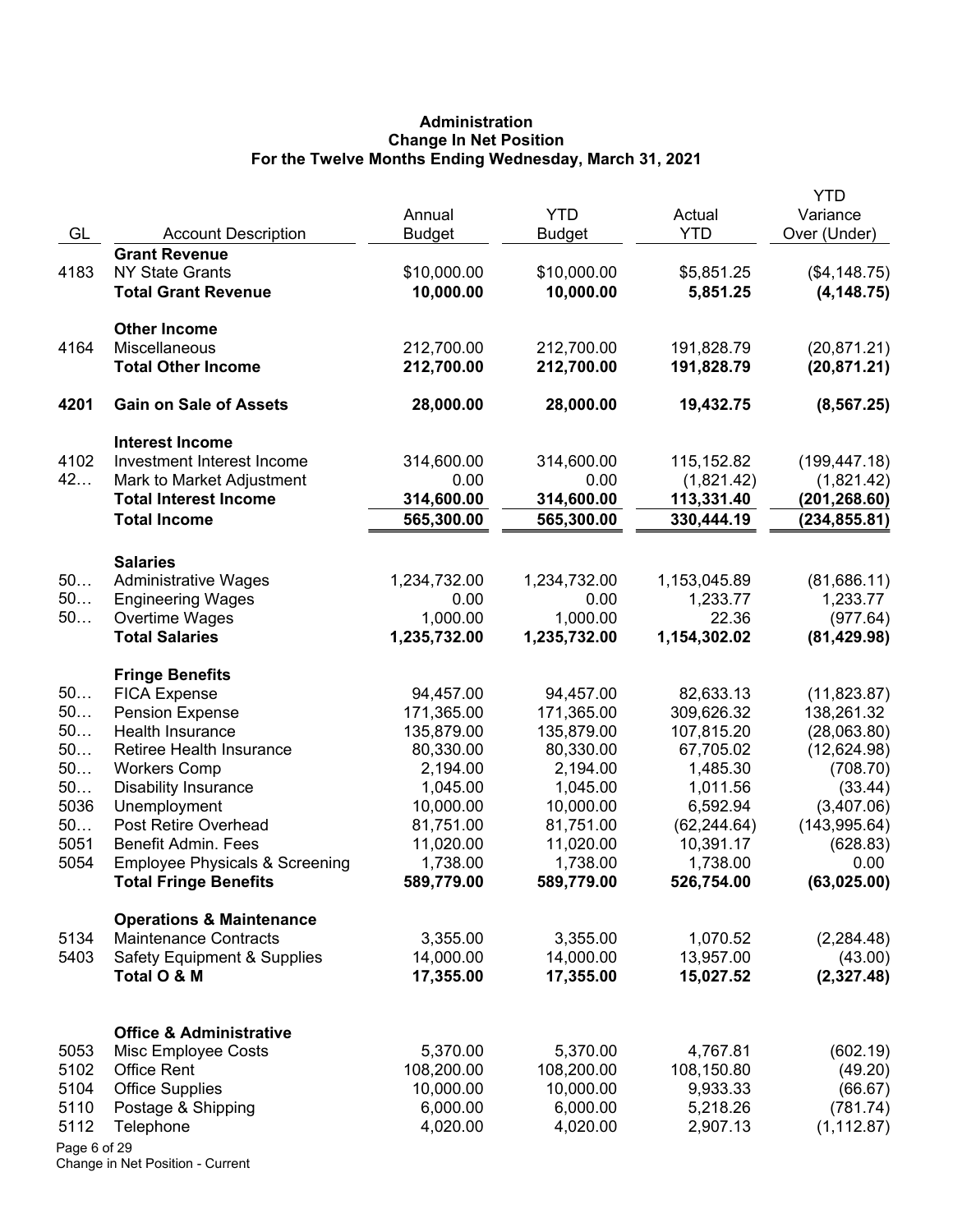# **Administration Change In Net Position For the Twelve Months Ending Wednesday, March 31, 2021**

|      |                                     |                  |                  |                  | <b>YTD</b>    |
|------|-------------------------------------|------------------|------------------|------------------|---------------|
|      |                                     | Annual           | <b>YTD</b>       | Actual           | Variance      |
| GL   | <b>Account Description</b>          | <b>Budget</b>    | <b>Budget</b>    | <b>YTD</b>       | Over (Under)  |
| 5114 | <b>Cellular Services</b>            | 5,800.00         | 5,800.00         | 5,498.57         | (301.43)      |
| 5118 | <b>Other Communications</b>         | 9,480.00         | 9,480.00         | 9,392.82         | (87.18)       |
| 5120 | Dues & Subscriptions                | 4,889.00         | 4,889.00         | 3,075.00         | (1,814.00)    |
| 5122 | Public Info & Advertising           | 9,500.00         | 9,500.00         | 8,991.73         | (508.27)      |
| 5123 | <b>Promotional Materials</b>        | 2,500.00         | 2,500.00         | 0.00             | (2,500.00)    |
| 5130 | Office Equipment                    | 6,295.38         | 6,295.38         | 3,966.54         | (2,328.84)    |
| 5170 | <b>Other Office Expenses</b>        | 1,600.00         | 1,600.00         | 986.20           | (613.80)      |
| 5173 | <b>Credit Card Processing Fees</b>  | 600.00           | 600.00           | 523.60           | (76.40)       |
| 5202 | Employee Mileage Reimburse          | 1,500.00         | 1,500.00         | 1,040.84         | (459.16)      |
| 5204 | Empl. Meals & Incidental            | 2,400.00         | 2,400.00         | 0.00             | (2,400.00)    |
| 5206 | Empl. Lodging                       | 445.72           | 445.72           | 0.00             | (445.72)      |
| 5270 | <b>Travel &amp; Meeting Expense</b> | 3,550.00         | 3,550.00         | 2,270.10         | (1,279.90)    |
| 5370 | Training & Development              | 9,980.00         | 9,980.00         | 3,662.65         | (6,317.35)    |
| 5402 | <b>Employee Uniforms</b>            | 1,425.00         | 1,425.00         | 1,143.00         | (282.00)      |
| 5404 | <b>Safety Training</b>              | 5,000.00         | 5,000.00         | 5.95             | (4,994.05)    |
| 5508 | <b>Cleaning Services</b>            | 10,000.00        | 10,000.00        | 9,650.00         | (350.00)      |
| 6102 | Board Member Travel & Expen         | 1,750.00         | 1,750.00         | 876.65           | (873.35)      |
| 6104 | Sponsorships                        | 7,500.00         | 7,500.00         | 2,000.00         | (5,500.00)    |
|      | <b>Total Office &amp; Admin</b>     | 217,805.10       | 217,805.10       | 184,060.98       | (33,744.12)   |
|      | <b>Professional Fees</b>            |                  |                  |                  |               |
| 5924 | Legal                               | 59,210.00        | 59,210.00        | 59,208.75        | (1.25)        |
| 5926 | <b>Investment Banking Fees</b>      | 9,800.00         | 9,800.00         | 6,410.21         | (3,389.79)    |
| 59   | <b>Accounting Fees</b>              | 42,500.00        | 42,500.00        | 37,500.00        | (5,000.00)    |
| 5970 | Consulting                          | 76,000.00        | 76,000.00        | 72,767.09        | (3,232.91)    |
|      | <b>Total Professional Fees</b>      | 187,510.00       | 187,510.00       | 175,886.05       | (11,623.95)   |
|      | <b>Automobile</b>                   |                  |                  |                  |               |
| 5601 | Auto/Light Truck Rep. & Maint.      | 1,020.00         | 1,020.00         | 1,018.33         | (1.67)        |
| 5602 | Auto/Light Truck Fuel               | 1,658.00         | 1,658.00         | 0.00             | (1,658.00)    |
|      | <b>Total Automobile</b>             | 2,678.00         | 2,678.00         | 1,018.33         | (1,659.67)    |
|      | Computer                            |                  |                  |                  |               |
| 5124 | <b>Computer Equipment</b>           | 56,468.40        | 56,468.40        | 54,193.32        | (2,275.08)    |
| 5126 | <b>Computer Maintenance</b>         | 7,500.00         | 7,500.00         | 4,965.19         | (2,534.81)    |
| 5128 | Programming & Software              | 143,893.89       | 143,893.89       | 103,408.16       | (40, 485.73)  |
| 5129 | <b>ECMS Expense</b>                 | 28,305.61        | 28,305.61        | 28,305.61        | 0.00          |
| 6108 | Web Page Design & Maintenance       | 2,752.00         | 2,752.00         | 2,359.88         | (392.12)      |
|      | <b>Total Computer</b>               | 238,919.90       | 238,919.90       | 193,232.16       | (45, 687.74)  |
| 6114 | <b>Insurance</b>                    | 18,700.00        | 18,700.00        | 18,663.11        | (36.89)       |
| 61   | <b>Admin Allocation</b>             | (2, 168, 149.00) | (2, 168, 149.00) | (2, 170, 806.33) | (2,657.33)    |
| 7032 | <b>Depreciation</b>                 | 277,600.00       | 277,600.00       | 254,175.20       | (23, 424.80)  |
|      | <b>Total Expenses</b>               | 617,930.00       | 617,930.00       | 352,313.04       | (265, 616.96) |
|      | <b>Change in Net Position</b>       | (52, 630.00)     | (52, 630.00)     | (21, 868.85)     | 30,761.15     |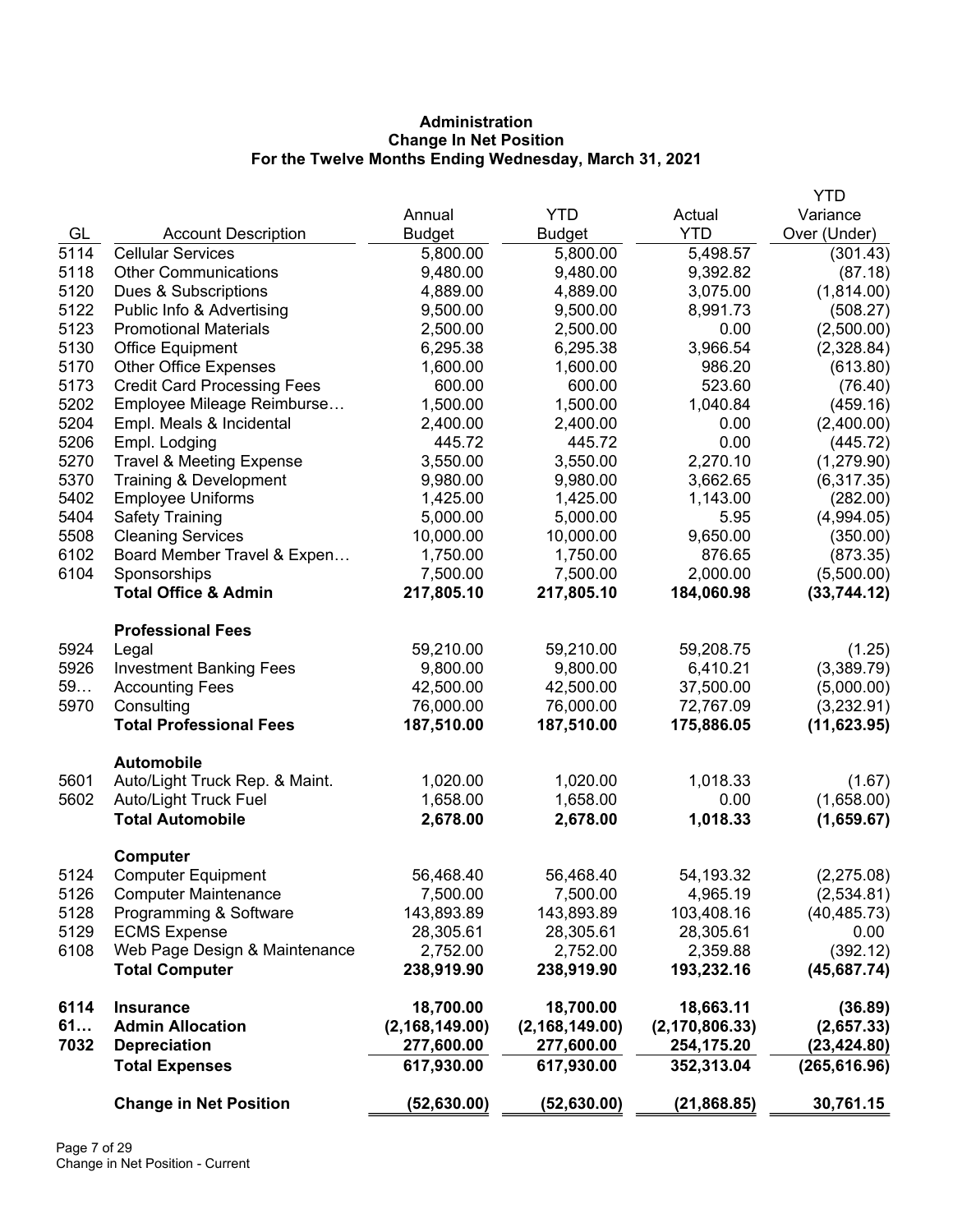|              |                                        |                |                |                | YTD            |
|--------------|----------------------------------------|----------------|----------------|----------------|----------------|
|              |                                        | Annual         | <b>YTD</b>     | Actual         | Variance       |
| GL           | <b>Account Description</b>             | <b>Budget</b>  | Budget         | <b>YTD</b>     | Over (Under)   |
|              | <b>Customer Billings</b>               |                |                |                |                |
| 4001         | <b>Customer Billings</b>               | \$7,613,000.00 | \$7,613,000.00 | \$7,234,577.82 | (\$378,422.18) |
| 4006         | Replacement Reserve Tip Inco           | 678,960.00     | 678,960.00     | 620,103.54     | (58, 856.46)   |
| 4008         | Closure Reserve Tip Income             | 452,640.00     | 452,640.00     | 413,402.36     | (39, 237.64)   |
| 4012         | Capital Reserve Tip Income             | 282,900.00     | 282,900.00     | 258,376.49     | (24, 523.51)   |
|              | <b>Total Customer Billings</b>         | 9,027,500.00   | 9,027,500.00   | 8,526,460.21   | (501, 039.79)  |
|              | <b>Waste Diversion Revenue</b>         |                |                |                |                |
| 4050         | <b>RTS Revenue</b>                     | 715,500.00     | 715,500.00     | 0.00           | (715,500.00)   |
| 4060         | Recycling Revenue - Tires              | 140,000.00     | 140,000.00     | 153,390.72     | 13,390.72      |
| 4061         | <b>Recycling Revenue - Mattresses</b>  | 113,897.00     | 113,897.00     | 100,908.00     | (12,989.00)    |
|              | <b>Total Waste Diversion Revenue</b>   | 969,397.00     | 969,397.00     | 254,298.72     | (715,098.28)   |
|              | <b>Grant Revenue</b>                   |                |                |                |                |
| 4183         | <b>NY State Grants</b>                 | 333,312.00     | 333,312.00     | 248,245.15     | (85,066.85)    |
|              | <b>Total Grant Revenue</b>             | 333,312.00     | 333,312.00     | 248,245.15     | (85,066.85)    |
|              | <b>Other Income</b>                    |                |                |                |                |
| 4164         | Miscellaneous                          | 25,000.00      | 25,000.00      | 22,266.89      | (2,733.11)     |
| 4166         | <b>LFGTE Revenue</b>                   | 438,009.00     | 438,009.00     | 525,681.39     | 87,672.39      |
|              | <b>Total Other Income</b>              | 463,009.00     | 463,009.00     | 547,948.28     | 84,939.28      |
|              |                                        |                |                |                |                |
| 4201         | <b>Gain on Sale of Assets</b>          | 45,000.00      | 45,000.00      | 62,033.39      | 17,033.39      |
|              | <b>Interest Income</b>                 |                |                |                |                |
| 41           | <b>Trustee Interest</b>                | 134,138.00     | 134,138.00     | 61,628.25      | (72, 509.75)   |
| 4108         | Reserve Interest                       | 111,110.00     | 111,110.00     | 68,543.39      | (42, 566.61)   |
| 4116         | Replace Reserve Interest Income        | 102,931.00     | 102,931.00     | 104,868.01     | 1,937.01       |
| 4118         | <b>Closure Reserve Interest Income</b> | 200,275.00     | 200,275.00     | 111,351.07     | (88,923.93)    |
| 4119         | Post Close Interest Income             | 151,084.00     | 151,084.00     | 71,137.45      | (79, 946.55)   |
| 4120         | Wetlands Mitigation Interest Inc       | 22,096.00      | 22,096.00      | 19,706.23      | (2,389.77)     |
| 42           | Mark to Market Adjustment              | 0.00           | 0.00           | (211, 331.64)  | (211, 331.64)  |
|              | <b>Total Interest Income</b>           | 721,634.00     | 721,634.00     | 225,902.76     | (495,731.24)   |
|              | <b>Total Income</b>                    | 11,559,852.00  | 11,559,852.00  | 9,864,888.51   | (1,694,963.49) |
|              | <b>Salaries</b>                        |                |                |                |                |
| 50           | <b>Engineering Wages</b>               | 114,958.00     | 114,958.00     | 127,016.90     | 12,058.90      |
| 50           | <b>MMF Wages</b>                       | 1,517,731.00   | 1,517,731.00   | 1,348,531.38   | (169, 199.62)  |
| 50           | Overtime Wages                         | 36,769.00      | 36,769.00      | 21,153.47      | (15,615.53)    |
| 5005         | On-Call Stipend                        | 7,800.00       | 7,800.00       | 7,800.00       | 0.00           |
|              | <b>Total Salaries</b>                  | 1,677,258.00   | 1,677,258.00   | 1,504,501.75   | (172, 756.25)  |
|              |                                        |                |                |                |                |
|              | <b>Fringe Benefits</b>                 |                |                |                |                |
| 50           | <b>FICA Expense</b>                    | 128,270.00     | 128,270.00     | 104,096.59     | (24, 173.41)   |
| 50           | <b>Pension Expense</b>                 | 239,399.00     | 239,399.00     | 478,120.26     | 238,721.26     |
| 50<br>50     | <b>Health Insurance</b>                | 294,049.00     | 294,049.00     | 244,879.79     | (49, 169.21)   |
|              | <b>Workers Comp</b>                    | 103,620.00     | 103,620.00     | 59,785.58      | (43,834.42)    |
| Page 8 of 29 |                                        |                |                |                |                |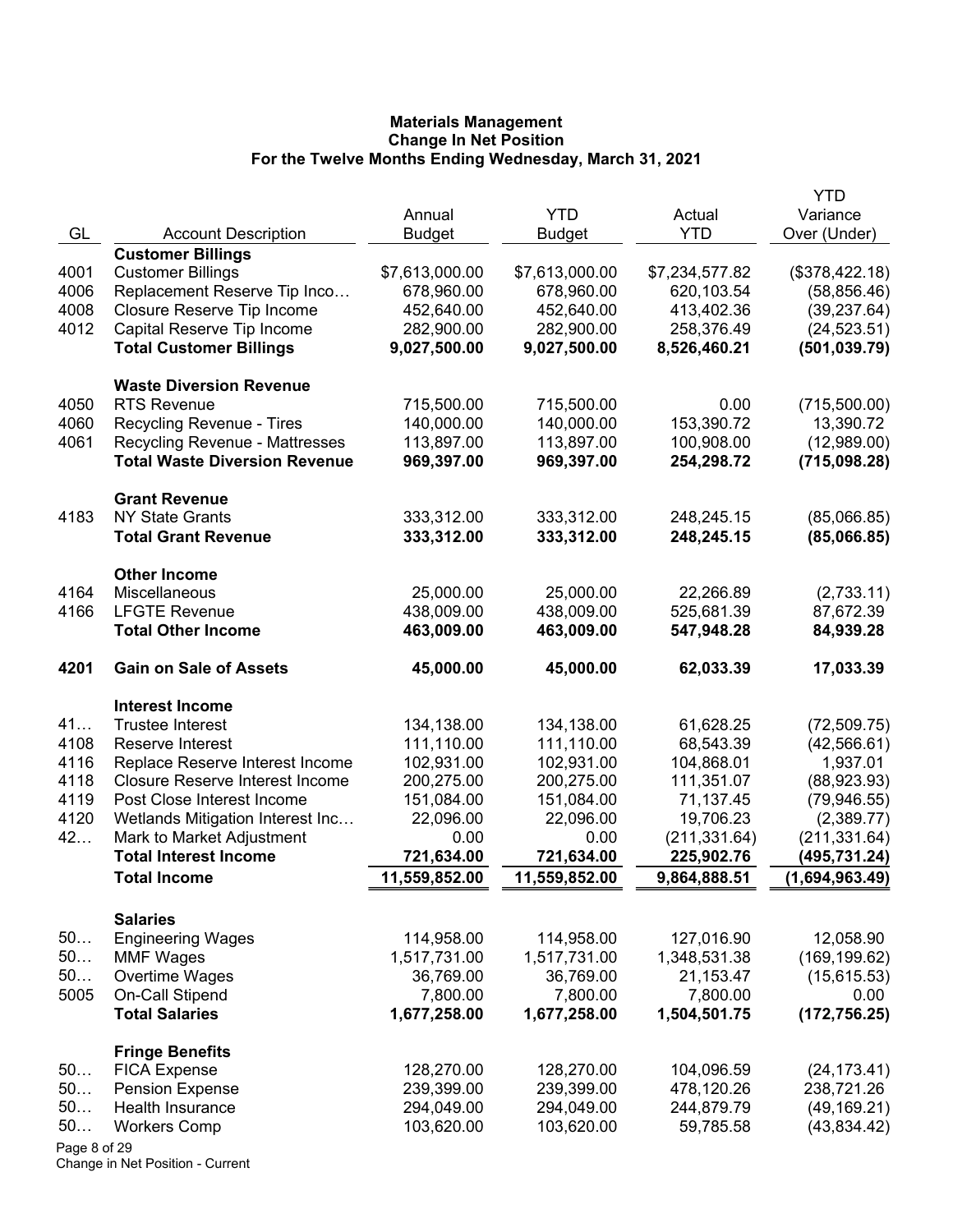|      |                                           |               |               |              | <b>YTD</b>    |
|------|-------------------------------------------|---------------|---------------|--------------|---------------|
|      |                                           | Annual        | <b>YTD</b>    | Actual       | Variance      |
| GL   | <b>Account Description</b>                | <b>Budget</b> | <b>Budget</b> | <b>YTD</b>   | Over (Under)  |
| 50   | <b>Disability Insurance</b>               | 1,079.00      | 1,079.00      | 889.59       | (189.41)      |
| 50   | Post Retire Overhead                      | 157,596.00    | 157,596.00    | 139,251.03   | (18, 344.97)  |
| 5054 | <b>Employee Physicals &amp; Screening</b> | 8,000.00      | 8,000.00      | 3,175.25     | (4,824.75)    |
|      | <b>Total Fringe Benefits</b>              | 932,013.00    | 932,013.00    | 1,030,198.09 | 98,185.09     |
|      | <b>Operations &amp; Maintenance</b>       |               |               |              |               |
| 5062 | Third Party Temporary - O&M               | 50,976.00     | 50,976.00     | 0.00         | (50, 976.00)  |
| 5403 | <b>Safety Equipment &amp; Supplies</b>    | 14,000.00     | 14,000.00     | 10,409.98    | (3,590.02)    |
| 5702 | Large Parts                               | 100,000.00    | 100,000.00    | 92,926.39    | (7,073.61)    |
| 5703 | <b>Small Equipment</b>                    | 30,000.00     | 30,000.00     | 15,397.95    | (14,602.05)   |
| 5704 | <b>O&amp;M Supplies</b>                   | 19,405.00     | 19,405.00     | 10,320.69    | (9,084.31)    |
| 5708 | <b>Fuels</b>                              | 315,000.00    | 315,000.00    | 158,281.36   | (156, 718.64) |
| 5710 | Lubricants                                | 20,000.00     | 20,000.00     | 7,789.25     | (12, 210.75)  |
| 5712 | Purchased Maintenance & Repair            | 74,595.00     | 74,595.00     | 74,590.76    | (4.24)        |
| 5716 | <b>Equipment Rental</b>                   | 15,000.00     | 15,000.00     | 0.00         | (15,000.00)   |
| 5718 | Tires                                     | 30,000.00     | 30,000.00     | 10,631.87    | (19,368.13)   |
| 5770 | Other Tool, Equip & O&M                   | 2,500.00      | 2,500.00      | 2,493.59     | (6.41)        |
| 5815 | Chemicals                                 | 10,000.00     | 10,000.00     | 6,077.24     |               |
| 5818 | Leachate System Expense                   | 15,000.00     | 15,000.00     | 5,512.57     | (3,922.76)    |
| 5820 | <b>LFG Maintenance</b>                    |               | 73,500.00     |              | (9,487.43)    |
|      |                                           | 73,500.00     |               | 32,755.63    | (40, 744.37)  |
| 5932 | <b>Monitoring &amp; Testing</b>           | 115,600.00    | 115,600.00    | 101,294.07   | (14, 305.93)  |
| 6008 | <b>Contract Hauling</b>                   | 20,000.00     | 20,000.00     | 19,617.50    | (382.50)      |
|      | Total O & M                               | 905,576.00    | 905,576.00    | 548,098.85   | (357, 477.15) |
|      | <b>Recycling Transfer Station</b>         |               |               |              |               |
| 50   | <b>Material Reprocessing Wages</b>        | 134,551.00    | 134,551.00    | 147,843.04   | 13,292.04     |
| 50   | <b>Material Reprocessing OT</b>           | 0.00          | 0.00          | 7,177.30     | 7,177.30      |
| 50   | <b>FICA Expense</b>                       | 10,293.00     | 10,293.00     | 11,186.95    | 893.95        |
| 50   | <b>Pension Expense</b>                    | 12,917.00     | 12,917.00     | 15,851.04    | 2,934.04      |
| 50   | Health Insurance                          | 25,155.00     | 25,155.00     | 14,789.23    | (10, 365.77)  |
| 50   | <b>Workers Comp</b>                       | 12,311.00     | 12,311.00     | 13,793.59    | 1,482.59      |
| 50   | <b>Disability Insurance</b>               | 74.00         | 74.00         | 154.72       | 80.72         |
| 50   | Post Retire Overhead                      | 16,560.00     | 16,560.00     | 18,625.35    | 2,065.35      |
| 6300 | RTS -Safety Equipment & Sup               | 2,500.00      | 2,500.00      | 2,222.10     | (277.90)      |
| 6305 | RTS - Large Parts                         | 7,500.00      | 7,500.00      | 5,758.87     | (1,741.13)    |
| 6310 | RTS - Small Equipment                     | 4,005.00      | 4,005.00      | 3,898.96     | (106.04)      |
| 6315 | RTS - O&M Supplies                        | 10,700.00     | 10,700.00     | 3,519.12     | (7, 180.88)   |
| 6320 | RTS - Fuels                               | 10,000.00     | 10,000.00     | 5,453.91     | (4,546.09)    |
| 6325 | RTS - Purchased Maintenance               | 7,500.00      | 7,500.00      | 5,735.40     | (1,764.60)    |
| 6329 | RTS - Disposal Costs                      | 715,500.00    | 715,500.00    | 158.54       | (715, 341.46) |
| 6330 | RTS - Contract Hauling                    | 230,000.00    | 230,000.00    | 89,945.00    | (140, 055.00) |
| 6335 | RTS - Office Supplies                     | 1,000.00      | 1,000.00      | 297.27       | (702.73)      |
| 6340 | <b>RTS - Cellular Services</b>            | 1,020.00      | 1,020.00      | 0.00         | (1,020.00)    |
| 6345 | RTS - Other Communications                | 2,400.00      | 2,400.00      | 1,831.24     | (568.76)      |
| 6350 | RTS - Office Equipment Mainte             | 500.00        | 500.00        | 0.00         | (500.00)      |
| 6355 | RTS - Employee Mileage Reim               | 150.00        | 150.00        | 0.00         | (150.00)      |
| 6360 | RTS - Employee Uniforms                   | 1,250.00      | 1,250.00      | 1,152.07     | (97.93)       |
|      |                                           |               |               |              |               |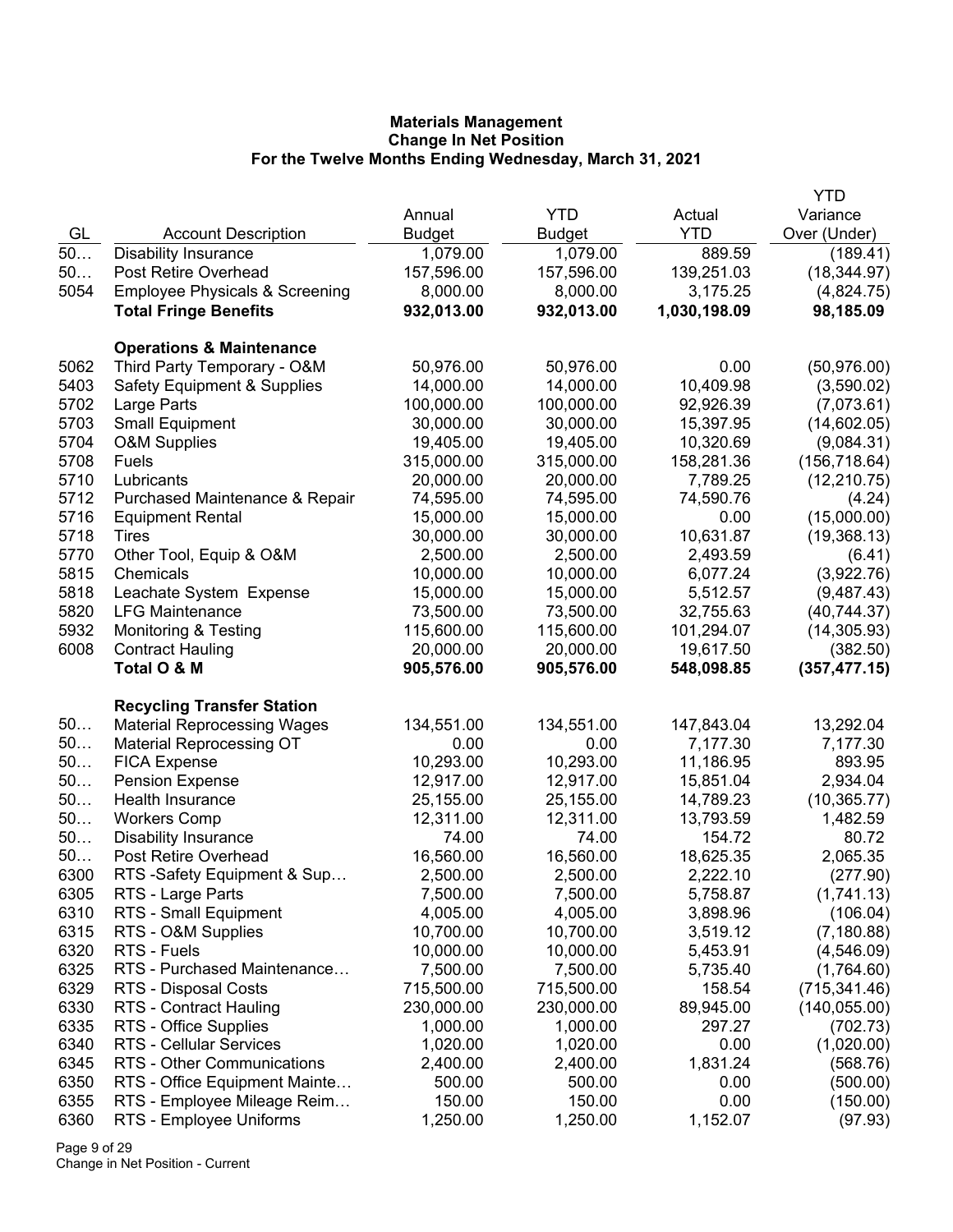|      |                                                        |                        |                        |                       | <b>YTD</b>               |
|------|--------------------------------------------------------|------------------------|------------------------|-----------------------|--------------------------|
|      |                                                        | Annual                 | <b>YTD</b>             | Actual                | Variance                 |
| GL   | <b>Account Description</b>                             | <b>Budget</b>          | <b>Budget</b>          | <b>YTD</b>            | Over (Under)             |
| 6365 | RTS - Gas & Electric                                   | 5,000.00               | 5,000.00               | 4,225.67              | (774.33)                 |
| 6370 | RTS - Propane                                          | 7,000.00               | 7,000.00               | 5,215.68              | (1,784.32)               |
| 6375 | <b>RTS - Building Supplies</b>                         | 1,000.00               | 1,000.00               | 199.99                | (800.01)                 |
| 6380 | RTS - Site Supplies                                    | 1,000.00               | 1,000.00               | 55.66                 | (944.34)                 |
| 6385 | RTS - Building Maintenance &                           | 3,000.00               | 3,000.00               | 1,665.87              | (1, 334.13)              |
| 6390 | RTS - Site Maintenance & Repair                        | 3,350.00               | 3,350.00               | 470.00                | (2,880.00)               |
| 6395 | RTS - Auto/Light Truck Rep. &                          | 2,000.00               | 2,000.00               | 0.00                  | (2,000.00)               |
| 6400 | RTS - Auto/Light Truck Fuel                            | 1,500.00               | 1,500.00               | 383.98                | (1, 116.02)              |
| 6410 | RTS - Programming & Software                           | 5,000.00               | 5,000.00               | 0.00                  | (5,000.00)               |
|      | <b>Total Recycling Transfer Stati</b>                  | 1,234,736.00           | 1,234,736.00           | 361,610.55            | (873, 125.45)            |
|      | <b>Waste Diversion</b>                                 |                        |                        |                       |                          |
| 5125 | <b>Promotional Materials - RRR</b>                     | 75,000.00              | 75,000.00              | 31,934.45             | (43,065.55)              |
| 6009 | <b>Household Hazardous Waste</b>                       | 75,000.00              | 75,000.00              | 58,466.60             | (16, 533.40)             |
| 6011 | Recycling Incentive                                    | 116,000.00             | 116,000.00             | 54,593.40             | (61, 406.60)             |
| 6012 | Recycling Incentive-County Ca                          | 555,000.00             | 555,000.00             | 312,972.50            | (242, 027.50)            |
| 6013 | <b>CRT Recycling</b>                                   | 90,000.00              | 90,000.00              | 46,177.96             | (43,822.04)              |
| 6017 | <b>Book Debinding</b>                                  | 5,000.00               | 5,000.00               | 3,231.51              | (1,768.49)               |
| 6018 | Mattress Recycling - All Counties                      | 370,000.00             | 370,000.00             | 312,963.00            | (57,037.00)              |
| 6021 | <b>Regional Tire Recycling</b>                         | 151,000.00             | 151,000.00             | 147,813.64            | (3, 186.36)              |
|      | <b>Total Waste Diversion</b>                           | 1,437,000.00           | 1,437,000.00           | 968,153.06            | (468, 846.94)            |
| 6002 | <b>Sewage Treatment</b>                                | 354,200.00             | 354,200.00             | 220,389.66            | (133, 810.34)            |
|      |                                                        | 803,999.00             | 803,999.00             | 723,478.00            | (80, 521.00)             |
| 60   | <b>Closure &amp; Post Closure Care</b>                 |                        |                        |                       |                          |
| 6006 | <b>Host Community Benefits</b>                         | 780,261.00             | 780,261.00             | 719,411.08            | (60, 849.92)             |
|      | <b>Office &amp; Administrative</b>                     |                        |                        |                       |                          |
| 5053 | Misc Employee Costs                                    | 1,000.00               | 1,000.00               | 0.00                  | (1,000.00)               |
| 5104 | <b>Office Supplies</b>                                 | 5,000.00               | 5,000.00               | 2,983.43              | (2,016.57)               |
| 5112 | Telephone                                              | 8,000.00               | 8,000.00               | 7,397.32              | (602.68)                 |
| 5114 | <b>Cellular Services</b>                               | 10,000.00              | 10,000.00              | 7,206.66              | (2,793.34)               |
| 5120 | Dues & Subscriptions                                   | 3,000.00               | 3,000.00               | 1,461.50              | (1,538.50)               |
| 5122 | Public Info & Advertising                              | 2,500.00               | 2,500.00               | 1,035.75              | (1,464.25)               |
| 5123 | <b>Promotional Materials</b>                           | 8,000.00               | 8,000.00               | 3,310.00              | (4,690.00)               |
| 5130 | <b>Office Equipment</b>                                | 1,550.00               | 1,550.00               | 1,484.08              | (65.92)                  |
| 5132 | <b>Office Equip Maintenance</b>                        | 1,200.00               | 1,200.00               | 529.20                | (670.80)                 |
| 5202 | Employee Mileage Reimburse                             | 5,000.00               | 5,000.00               | 668.49                | (4,331.51)               |
| 5204 | Empl. Meals & Incidental                               | 1,800.00               | 1,800.00               | 0.00                  | (1,800.00)               |
| 5206 | Empl. Lodging                                          | 4,800.00               | 4,800.00               | 0.00                  | (4,800.00)               |
| 5270 | <b>Travel &amp; Meeting Expense</b>                    | 750.00                 | 750.00                 | 0.00                  | (750.00)                 |
| 5312 | <b>Continuing Education</b>                            | 3,000.00               | 3,000.00               | 0.00                  | (3,000.00)               |
| 5370 | Training & Development                                 | 8,000.00               | 8,000.00               | 300.00                | (7,700.00)               |
| 5402 | <b>Employee Uniforms</b>                               | 20,100.00              | 20,100.00              | 11,467.43             | (8,632.57)               |
| 5508 | <b>Cleaning Services</b>                               | 12,480.00              | 12,480.00              | 12,400.00             | (80.00)                  |
| 6210 | <b>Trustee Fees</b><br><b>Total Office &amp; Admin</b> | 7,500.00<br>103,680.00 | 7,500.00<br>103,680.00 | 7,000.00<br>57,243.86 | (500.00)<br>(46, 436.14) |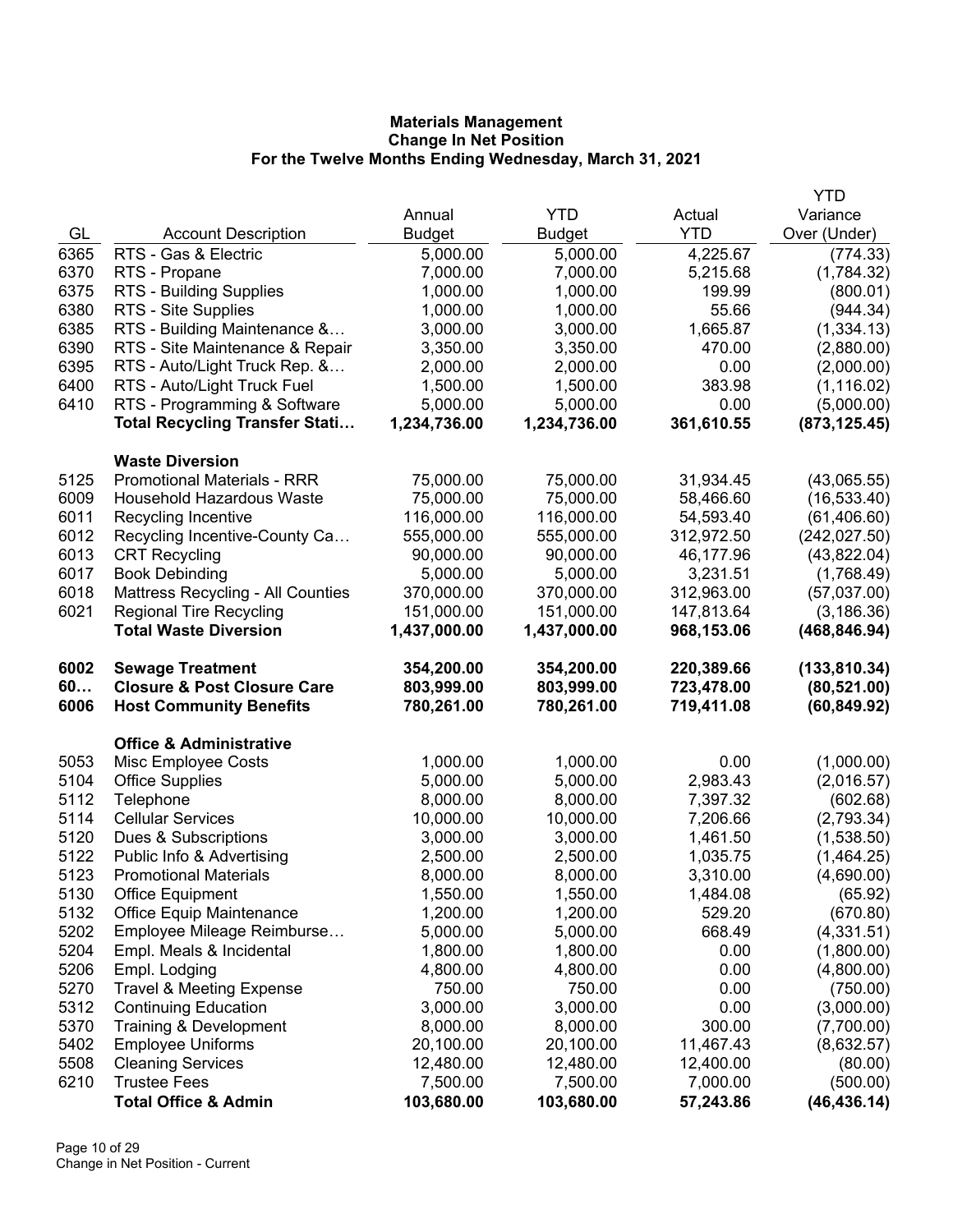| GL   | <b>Account Description</b>               | Annual<br><b>Budget</b> | <b>YTD</b><br><b>Budget</b> | Actual<br><b>YTD</b> | <b>YTD</b><br>Variance<br>Over (Under) |
|------|------------------------------------------|-------------------------|-----------------------------|----------------------|----------------------------------------|
|      | <b>Utilities</b>                         |                         |                             |                      |                                        |
| 5802 | Gas & Electric                           | 40,000.00               | 40,000.00                   | 38,186.54            | (1,813.46)                             |
| 5803 | Propane                                  | 25,000.00               | 25,000.00                   | 19,088.30            | (5,911.70)                             |
|      | <b>Total Utilities</b>                   | 65,000.00               | 65,000.00                   | 57,274.84            | (7, 725.16)                            |
|      | <b>Materials &amp; Supplies</b>          |                         |                             |                      |                                        |
| 5806 | <b>Building Supplies</b>                 | 7,000.00                | 7,000.00                    | 3,465.56             | (3,534.44)                             |
| 5810 | <b>Site Supplies</b>                     | 35,470.00               | 35,470.00                   | 5,158.07             | (30, 311.93)                           |
| 5824 | Sand, Gravel & Stone                     | 200,000.00              | 200,000.00                  | 199,992.43           | (7.57)                                 |
| 5826 | Seed & Mulch                             | 35,000.00               | 35,000.00                   | 21,361.00            | (13,639.00)                            |
|      | <b>Total Materials &amp; Supplies</b>    | 277,470.00              | 277,470.00                  | 229,977.06           | (47, 492.94)                           |
|      | <b>Professional Fees</b>                 |                         |                             |                      |                                        |
| 5924 | Legal                                    | 5,500.00                | 5,500.00                    | 4,168.75             | (1,331.25)                             |
| 5926 | <b>Investment Banking Fees</b>           | 17,353.00               | 17,353.00                   | 17,089.17            | (263.83)                               |
| 5970 | Consulting                               | 3,500.00                | 3,500.00                    | 2,245.00             | (1,255.00)                             |
|      | <b>Total Professional Fees</b>           | 26,353.00               | 26,353.00                   | 23,502.92            | (2,850.08)                             |
|      | <b>Repairs &amp; Maintenance</b>         |                         |                             |                      |                                        |
| 5804 | <b>Building Maintenance &amp; Repair</b> | 25,000.00               | 25,000.00                   | 21,091.25            | (3,908.75)                             |
|      | <b>Total Repairs &amp; Maintenance</b>   | 25,000.00               | 25,000.00                   | 21,091.25            | (3,908.75)                             |
|      | <b>Automobile</b>                        |                         |                             |                      |                                        |
| 5603 | Auto/Light Truck Rental/Lease            | 17,200.00               | 17,200.00                   | 17,199.96            | (0.04)                                 |
|      | <b>Total Automobile</b>                  | 17,200.00               | 17,200.00                   | 17,199.96            | (0.04)                                 |
|      | Computer                                 |                         |                             |                      |                                        |
| 5124 | <b>Computer Equipment</b>                | 9,900.00                | 9,900.00                    | 9,635.25             | (264.75)                               |
| 5128 | Programming & Software                   | 6,155.00                | 6,155.00                    | 5,239.06             | (915.94)                               |
|      | <b>Total Computer</b>                    | 16,055.00               | 16,055.00                   | 14,874.31            | (1, 180.69)                            |
| 6114 | <b>Insurance</b>                         | 169,600.00              | 169,600.00                  | 179,538.63           | 9,938.63                               |
| 61   | <b>Admin Allocation</b>                  | 840,523.00              | 840,523.00                  | 844,299.87           | 3,776.87                               |
| 61   | <b>Engineering Allocation</b>            | 31,076.00               | 31,076.00                   | 29,918.32            | (1, 157.68)                            |
| 6208 | NYS Administrative Assessm               | 52,101.00               | 52,101.00                   | 49,900.00            | (2, 201.00)                            |
| 89   | <b>Water Quality Allocation</b>          | 0.00                    | 0.00                        | 41.44                | 41.44                                  |
| 7032 | <b>Depreciation</b>                      | 3,560,700.00            | 3,560,700.00                | 3,080,866.42         | (479, 833.58)                          |
| 6202 | <b>Interest Expense</b>                  | 658,144.00              | 658,144.00                  | 600,079.00           | (58,065.00)                            |
| 6901 | Contingency                              | 30,000.00               | 30,000.00                   | 0.00                 | (30,000.00)                            |
|      | <b>Total Expenses</b>                    | 13,997,945.00           | 13,997,945.00               | 11,281,648.92        | (2,716,296.08)                         |
|      | <b>Change in Net Position</b>            | (2,438,093.00)          | (2,438,093.00)              | (1,416,760.41)       | 1,021,332.59                           |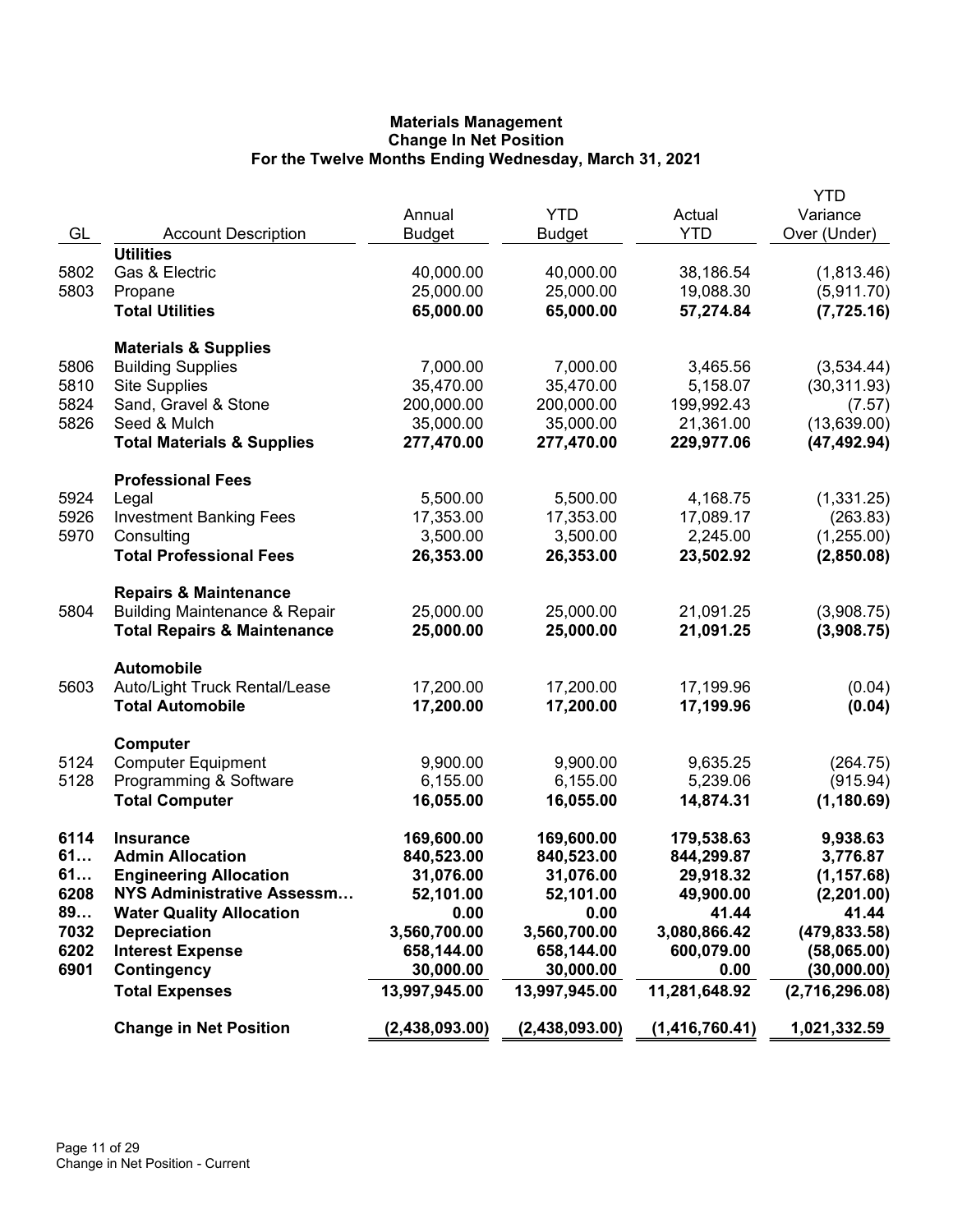# **Telecommunications Change In Net Position For the Twelve Months Ending Wednesday, March 31, 2021**

|               |                                                                           | Annual               | <b>YTD</b>           | Actual             | YTD<br>Variance        |
|---------------|---------------------------------------------------------------------------|----------------------|----------------------|--------------------|------------------------|
| GL            | <b>Account Description</b>                                                | <b>Budget</b>        | <b>Budget</b>        | <b>YTD</b>         | Over (Under)           |
|               | <b>Customer Billings</b>                                                  |                      |                      |                    |                        |
| 4001          | <b>Customer Billings</b>                                                  | \$5,720,074.00       | \$5,720,074.00       | \$5,781,235.95     | \$61,161.95            |
| 4004          | Dark Fiber Billings                                                       | 440,016.00           | 440,016.00           | 494,356.87         | 54,340.87              |
|               | <b>Total Customer Billings</b>                                            | 6,160,090.00         | 6,160,090.00         | 6,275,592.82       | 115,502.82             |
|               | <b>Other Income</b>                                                       |                      |                      |                    |                        |
| 4164          | Miscellaneous                                                             | 47,050.00            | 47,050.00            | 16,498.40          | (30, 551.60)           |
|               | <b>Total Other Income</b>                                                 | 47,050.00            | 47,050.00            | 16,498.40          | (30, 551.60)           |
|               | <b>Interest Income</b>                                                    |                      |                      |                    |                        |
| 4102          | Investment Interest Income                                                | 38,890.00            | 38,890.00            | 19,353.11          | (19, 536.89)           |
| 4108          | Reserve Interest                                                          | 211,633.00           | 211,633.00           | 94,383.65          | (117, 249.35)          |
| 42            | Mark to Market Adjustment                                                 | 0.00                 | 0.00                 | (11, 976.25)       | (11, 976.25)           |
|               | <b>Total Interest Income</b>                                              | 250,523.00           | 250,523.00           | 101,760.51         | (148,762.49)           |
|               | <b>Total Income</b>                                                       | 6,457,663.00         | 6,457,663.00         | 6,393,851.73       | (63, 811.27)           |
|               | <b>Salaries</b>                                                           |                      |                      |                    |                        |
| 50            | <b>Engineering Wages</b>                                                  | 28,419.00            | 28,419.00            | 33,855.63          | 5,436.63               |
| 50            | <b>Technology Wages</b>                                                   | 1,206,515.00         | 1,206,515.00         | 1,223,231.92       | 16,716.92              |
| 50            | <b>MMF Wages</b>                                                          | 0.00                 | 0.00                 | 2,802.61           | 2,802.61               |
| 50            | Overtime Wages                                                            | 2,500.00             | 2,500.00             | 1,630.14           | (869.86)               |
|               | <b>Total Salaries</b>                                                     | 1,237,434.00         | 1,237,434.00         | 1,261,520.30       | 24,086.30              |
|               | <b>Fringe Benefits</b>                                                    |                      |                      |                    |                        |
| 50            | <b>FICA Expense</b>                                                       | 94,474.00            | 94,474.00            | 90,975.14          | (3,498.86)             |
| 50            | <b>Pension Expense</b>                                                    | 179,435.00           | 179,435.00           | 366,451.03         | 187,016.03             |
| 50            | Health Insurance                                                          | 85,255.00            | 85,255.00            | 90,371.25          | 5,116.25               |
| 50            | <b>Workers Comp</b>                                                       | 2,328.00             | 2,328.00             | 1,826.38           | (501.62)               |
| 50            | <b>Disability Insurance</b>                                               | 400.00               | 400.00               | 387.09             | (12.91)                |
| 50            | Post Retire Overhead                                                      | 69,055.00            | 69,055.00            | 74,095.89          | 5,040.89               |
| 5054          | <b>Employee Physicals &amp; Screening</b><br><b>Total Fringe Benefits</b> | 500.00<br>431,447.00 | 500.00<br>431,447.00 | 0.00<br>624,106.78 | (500.00)<br>192,659.78 |
|               |                                                                           |                      |                      |                    |                        |
| 5062          | <b>Operations &amp; Maintenance</b><br>Third Party Temporary - O&M        | 500.00               | 500.00               | 0.00               | (500.00)               |
| 5133          | Equipment Maintenance Contr                                               | 295,644.00           | 295,644.00           | 239,188.10         | (56, 455.90)           |
| 5134          | <b>Maintenance Contracts</b>                                              | 147,705.00           | 147,705.00           | 144,442.46         | (3,262.54)             |
| 5135          | <b>Underground Locating</b>                                               | 61,500.00            | 61,500.00            | 45,856.69          | (15, 643.31)           |
| 5403          | <b>Safety Equipment &amp; Supplies</b>                                    | 900.00               | 900.00               | 766.50             | (133.50)               |
| 5704          | <b>O&amp;M Supplies</b>                                                   | 4,500.00             | 4,500.00             | 1,902.42           | (2,597.58)             |
| 5712          | Purchased Maintenance & Repair                                            | 53,500.00            | 53,500.00            | 45,452.93          | (8,047.07)             |
| 5720          | <b>Offnet Circuit Lease</b>                                               | 630,812.00           | 630,812.00           | 595,636.25         | (35, 175.75)           |
| 5770          | Other Tool, Equip & O&M                                                   | 6,000.00             | 6,000.00             | 5,509.88           | (490.12)               |
| 5830          | Collo Expense                                                             | 183,348.00           | 183,348.00           | 163,678.55         | (19,669.45)            |
| 5834          | Permitting                                                                | 13,789.00            | 13,789.00            | 13,788.54          | (0.46)                 |
| 5835          | NYS DOT Fee                                                               | 6,387.00             | 6,387.00             | 6,387.00           | 0.00                   |
| 5836          | Pole Attachment Fees                                                      | 369,979.00           | 369,979.00           | 347,508.58         | (22, 470.42)           |
| Page 12 of 29 |                                                                           |                      |                      |                    |                        |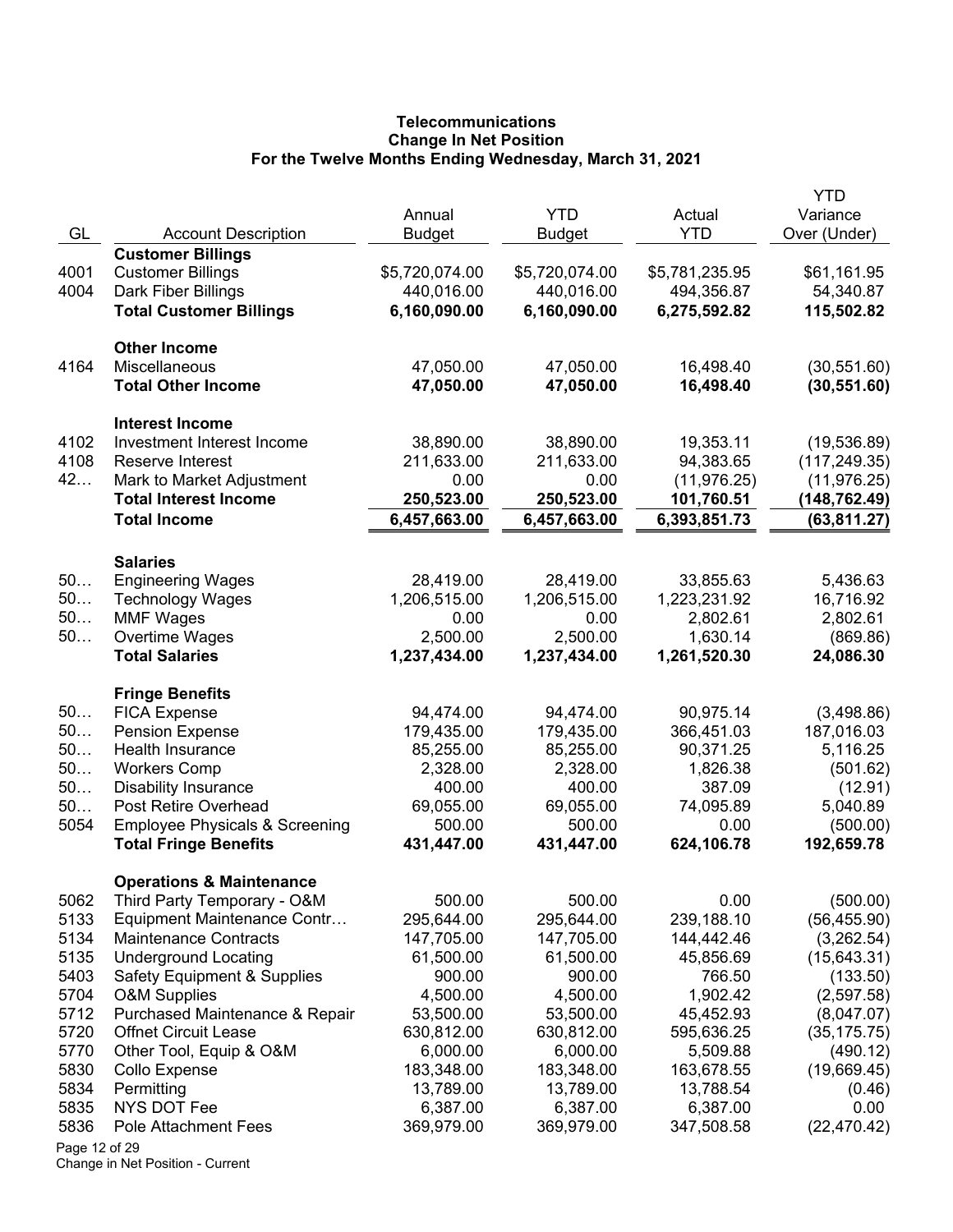# **Telecommunications Change In Net Position For the Twelve Months Ending Wednesday, March 31, 2021**

|      |                                     |               |               |              | <b>YTD</b>    |
|------|-------------------------------------|---------------|---------------|--------------|---------------|
|      |                                     | Annual        | <b>YTD</b>    | Actual       | Variance      |
| GL   | <b>Account Description</b>          | <b>Budget</b> | <b>Budget</b> | <b>YTD</b>   | Over (Under)  |
| 5838 | <b>Conduit Lease</b>                | 24,696.00     | 24,696.00     | 19,695.88    | (5,000.12)    |
|      | Total O & M                         | 1,799,260.00  | 1,799,260.00  | 1,629,813.78 | (169, 446.22) |
|      |                                     |               |               |              |               |
|      |                                     |               |               |              |               |
|      | <b>Office &amp; Administrative</b>  |               |               |              |               |
| 5053 | Misc Employee Costs                 | 2,400.00      | 2,400.00      | 1,033.87     | (1,366.13)    |
| 5102 | <b>Office Rent</b>                  | 44,279.00     | 44,279.00     | 42,858.99    | (1,420.01)    |
| 5104 | <b>Office Supplies</b>              | 2,200.00      | 2,200.00      | 1,212.47     | (987.53)      |
| 5110 | Postage & Shipping                  | 1,000.00      | 1,000.00      | 291.80       | (708.20)      |
| 5112 | Telephone                           | 12,420.00     | 12,420.00     | 11,101.61    | (1,318.39)    |
| 5114 | <b>Cellular Services</b>            | 5,878.00      | 5,878.00      | 5,877.40     | (0.60)        |
| 5118 | <b>Other Communications</b>         | 1,600.00      | 1,600.00      | 1,433.40     | (166.60)      |
| 5120 | Dues & Subscriptions                | 500.00        | 500.00        | 60.00        | (440.00)      |
| 5122 | Public Info & Advertising           | 2,000.00      | 2,000.00      | 1,914.00     | (86.00)       |
| 5123 | <b>Promotional Materials</b>        | 1,000.00      | 1,000.00      | 128.24       | (871.76)      |
| 5130 | <b>Office Equipment</b>             | 1,000.00      | 1,000.00      | 999.13       | (0.87)        |
| 5170 | <b>Other Office Expenses</b>        | 6,000.00      | 6,000.00      | 5,582.23     | (417.77)      |
| 5172 | <b>Filing Fees</b>                  | 16,600.00     | 16,600.00     | 1,524.14     | (15,075.86)   |
| 5202 | Employee Mileage Reimburse          | 1,962.00      | 1,962.00      | 128.80       | (1,833.20)    |
| 5204 | Empl. Meals & Incidental            | 2,000.00      | 2,000.00      | 656.62       |               |
|      |                                     |               |               |              | (1,343.38)    |
| 5206 | Empl. Lodging                       | 5,000.00      | 5,000.00      | 1,867.64     | (3, 132.36)   |
| 5270 | <b>Travel &amp; Meeting Expense</b> | 500.00        | 500.00        | 0.00         | (500.00)      |
| 5370 | Training & Development              | 800.00        | 800.00        | 749.00       | (51.00)       |
| 5402 | <b>Employee Uniforms</b>            | 1,225.00      | 1,225.00      | 774.00       | (451.00)      |
| 5570 | <b>Other General Expense</b>        | 1,000.00      | 1,000.00      | 599.10       | (400.90)      |
|      | <b>Total Office &amp; Admin</b>     | 109,364.00    | 109,364.00    | 78,792.44    | (30, 571.56)  |
|      | <b>Utilities</b>                    |               |               |              |               |
| 5802 | Gas & Electric                      | 5,000.00      | 5,000.00      | 3,598.17     | (1,401.83)    |
|      | <b>Total Utilities</b>              | 5,000.00      | 5,000.00      |              | (1,401.83)    |
|      |                                     |               |               | 3,598.17     |               |
|      | <b>Professional Fees</b>            |               |               |              |               |
| 5924 | Legal                               | 114,000.00    | 114,000.00    | 111,846.25   | (2, 153.75)   |
| 5926 | <b>Investment Banking Fees</b>      | 5,791.00      | 5,791.00      | 4,702.48     | (1,088.52)    |
| 5970 | Consulting                          | 106,925.00    | 106,925.00    | 75,361.30    | (31, 563.70)  |
|      | <b>Total Professional Fees</b>      | 226,716.00    | 226,716.00    | 191,910.03   | (34, 805.97)  |
|      |                                     |               |               |              |               |
|      | <b>Automobile</b>                   |               |               |              |               |
| 5601 | Auto/Light Truck Rep. & Maint.      | 14,500.00     | 14,500.00     | 11,748.51    | (2,751.49)    |
| 5602 | Auto/Light Truck Fuel               | 17,000.00     | 17,000.00     | 10,073.47    | (6,926.53)    |
| 5603 | Auto/Light Truck Rental/Lease       | 59,700.00     | 59,700.00     | 56,600.00    | (3,100.00)    |
| 5605 | Vehicle Ins                         | 12,900.00     | 12,900.00     | 12,871.74    | (28.26)       |
|      | <b>Total Automobile</b>             | 104,100.00    | 104,100.00    | 91,293.72    | (12,806.28)   |
|      |                                     |               |               |              |               |
|      | <b>Computer</b>                     |               |               |              |               |
| 5124 | <b>Computer Equipment</b>           | 11,100.00     | 11,100.00     | 9,773.32     | (1,326.68)    |
| 5128 | Programming & Software              | 18,026.00     | 18,026.00     | 18,025.86    | (0.14)        |
|      |                                     |               |               |              |               |

Page 13 of 29 Change in Net Position - Current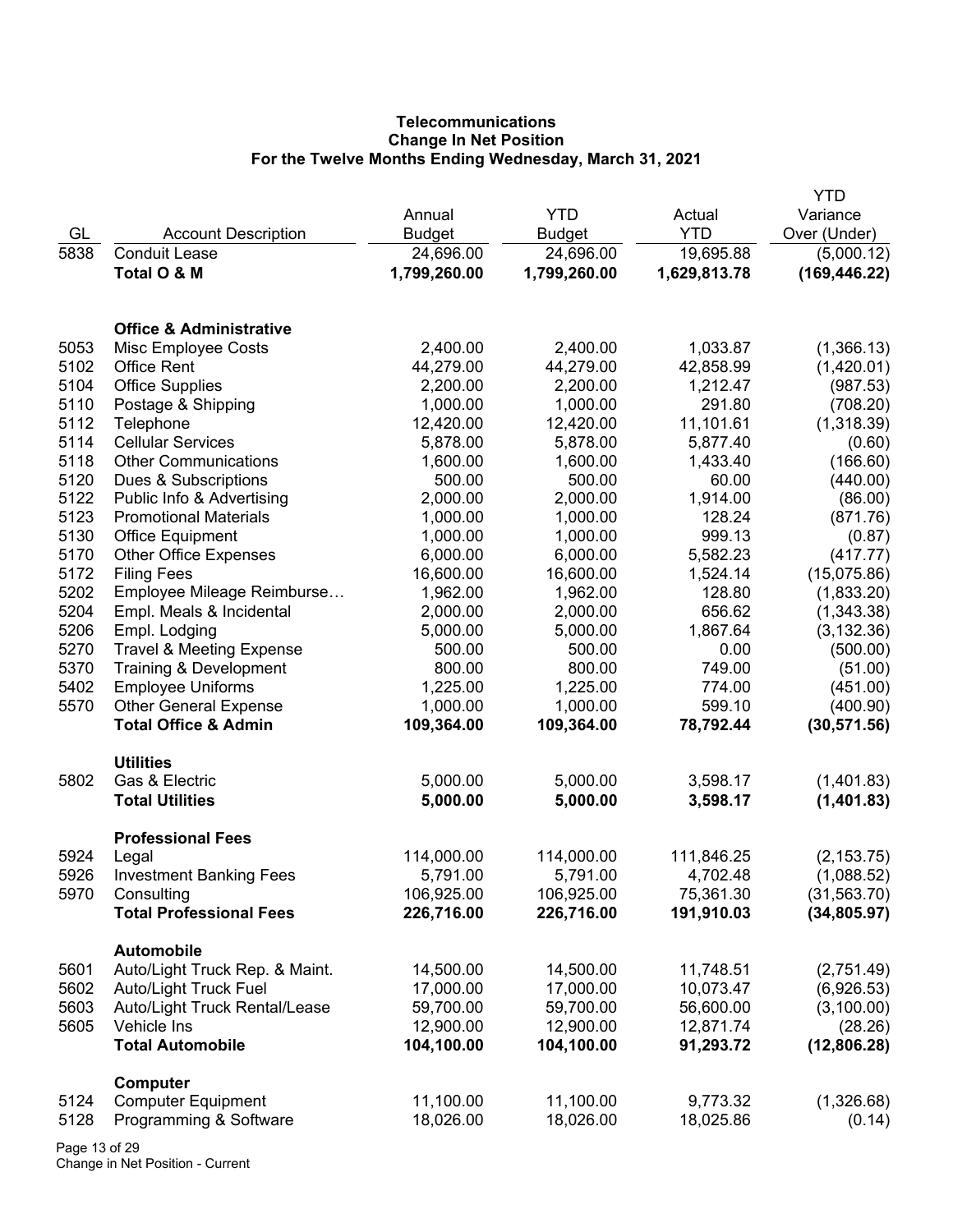## **Telecommunications Change In Net Position For the Twelve Months Ending Wednesday, March 31, 2021**

|      |                               |                |                |                | <b>YTD</b>   |
|------|-------------------------------|----------------|----------------|----------------|--------------|
|      |                               | Annual         | <b>YTD</b>     | Actual         | Variance     |
| GL   | <b>Account Description</b>    | <b>Budget</b>  | <b>Budget</b>  | <b>YTD</b>     | Over (Under) |
|      | <b>Total Computer</b>         | 29,126.00      | 29,126.00      | 27,799.18      | (1,326.82)   |
| 6122 | <b>Bad Debt Expense</b>       | 0.00           | 0.00           | (3,242.29)     | (3, 242.29)  |
| 6114 | <b>Insurance</b>              | 122,900.00     | 122,900.00     | 124,089.59     | 1,189.59     |
| 61   | <b>Admin Allocation</b>       | 616,227.00     | 616,227.00     | 620,418.43     | 4,191.43     |
| 61   | <b>Engineering Allocation</b> | 11,662.00      | 11,662.00      | 12,726.07      | 1,064.07     |
| 6208 | NYS Administrative Assessm    | 34,715.00      | 34,715.00      | 34,052.00      | (663.00)     |
| 7032 | <b>Depreciation</b>           | 3,647,400.00   | 3,647,400.00   | 3,582,745.06   | (64, 654.94) |
| 6901 | Contingency                   | 580.00         | 580.00         | 0.00           | (580.00)     |
|      | <b>Total Expenses</b>         | 8,375,931.00   | 8,375,931.00   | 8,279,623.26   | (96, 307.74) |
|      | <b>Change in Net Position</b> | (1,918,268.00) | (1,918,268.00) | (1,885,771.53) | 32,496.47    |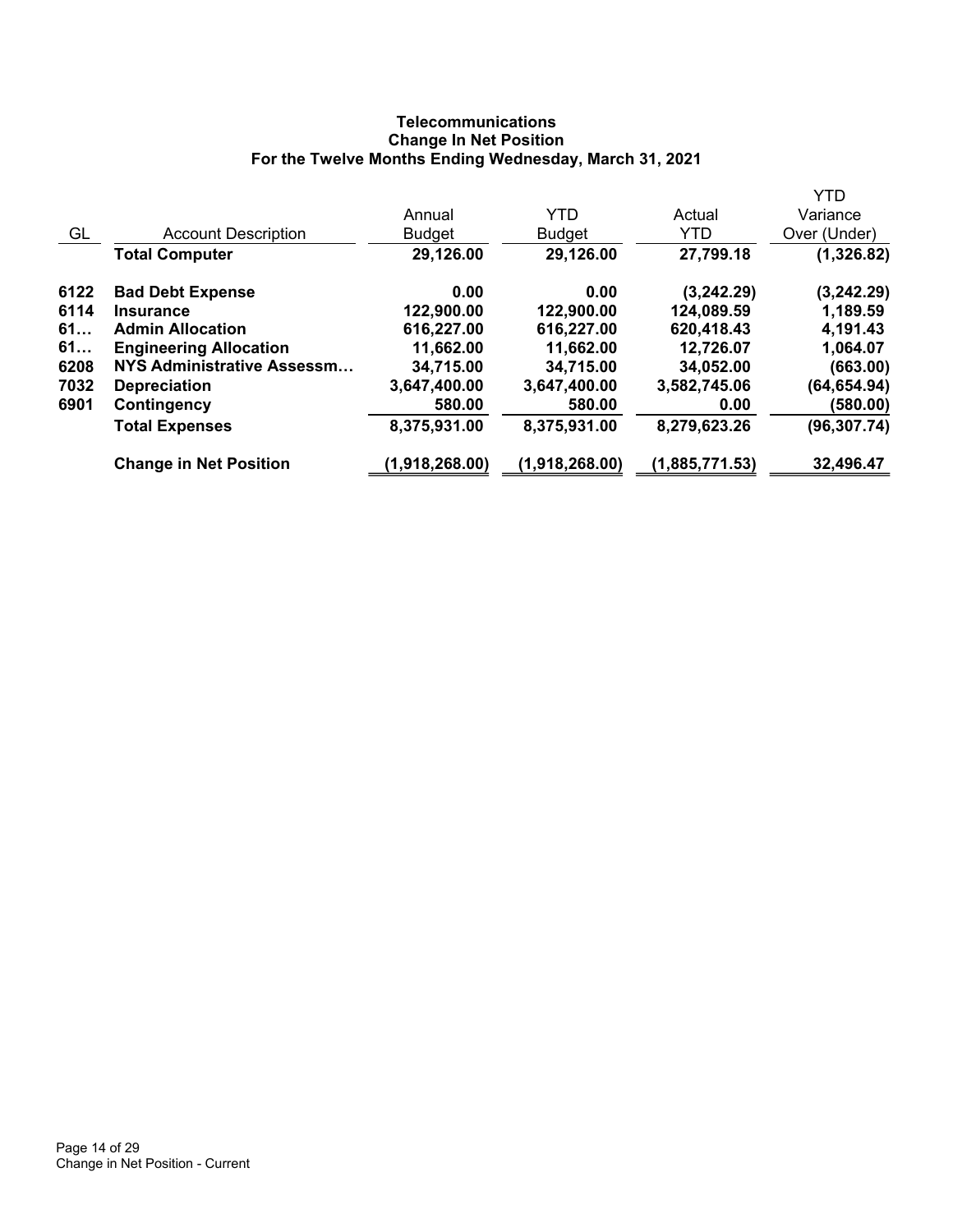#### **Water Quality Change In Net Position For the Twelve Months Ending Wednesday, March 31, 2021**

|               |                                                     |                |                |                | YTD            |
|---------------|-----------------------------------------------------|----------------|----------------|----------------|----------------|
|               |                                                     | Annual         | <b>YTD</b>     | Actual         | Variance       |
| GL            | <b>Account Description</b>                          | <b>Budget</b>  | <b>Budget</b>  | <b>YTD</b>     | Over (Under)   |
|               | <b>Customer Billings</b>                            | \$5,343,438.00 | \$5,343,438.00 |                |                |
| 4001<br>4005  | <b>Customer Billings</b><br><b>Capital Billings</b> |                | 274,264.00     | \$5,150,680.38 | (\$192,757.62) |
|               |                                                     | 274,264.00     |                | 274,263.88     | (0.12)         |
|               | <b>Total Customer Billings</b>                      | 5,617,702.00   | 5,617,702.00   | 5,424,944.26   | (192, 757.74)  |
|               | <b>Other Income</b>                                 |                |                |                |                |
| 4164          | Miscellaneous                                       | 12,501.00      | 12,501.00      | 13,451.00      | 950.00         |
|               | <b>Total Other Income</b>                           | 12,501.00      | 12,501.00      | 13,451.00      | 950.00         |
|               | <b>Interest Income</b>                              |                |                |                |                |
| 4102          | Investment Interest Income                          | 8,600.00       | 8,600.00       | 8,622.74       | 22.74          |
| 4108          | Reserve Interest                                    | 59,300.00      | 59,300.00      | 34,297.62      | (25,002.38)    |
| 42            | Mark to Market Adjustment                           | 0.00           | 0.00           | 5,686.80       | 5,686.80       |
|               | <b>Total Interest Income</b>                        | 67,900.00      | 67,900.00      | 48,607.16      | (19,292.84)    |
|               | <b>Total Income</b>                                 | 5,698,103.00   | 5,698,103.00   | 5,487,002.42   | (211, 100.58)  |
|               |                                                     |                |                |                |                |
| 50            | <b>Salaries</b><br><b>Engineering Wages</b>         | 102,377.00     | 102,377.00     | 120,875.23     | 18,498.23      |
| 50            | <b>MMF Wages</b>                                    | 0.00           | 0.00           | 2,967.34       | 2,967.34       |
| 50            | <b>WQ Wages</b>                                     | 969,653.00     | 969,653.00     | 930,966.68     | (38, 686.32)   |
| 50            | Overtime Wages                                      | 123,268.00     | 123,268.00     | 118,947.57     | (4,320.43)     |
| 5005          | On-Call Stipend                                     | 18,000.00      | 18,000.00      | 15,600.00      | (2,400.00)     |
|               | <b>Total Salaries</b>                               | 1,213,298.00   | 1,213,298.00   | 1,189,356.82   | (23, 941.18)   |
|               |                                                     |                |                |                |                |
|               | <b>Fringe Benefits</b>                              |                |                |                |                |
| 50            | <b>FICA Expense</b>                                 | 92,771.00      | 92,771.00      | 84,527.24      | (8, 243.76)    |
| 50            | <b>Pension Expense</b>                              | 159,230.00     | 159,230.00     | 343,733.22     | 184,503.22     |
| 50            | Health Insurance                                    | 175,606.00     | 175,606.00     | 171,590.06     | (4,015.94)     |
| 50            | <b>Workers Comp</b>                                 | 80,603.00      | 80,603.00      | 53,158.52      | (27, 444.48)   |
| 50            | <b>Disability Insurance</b>                         | 604.00         | 604.00         | 560.36         | (43.64)        |
| 50            | Post Retire Overhead                                | 107,088.00     | 107,088.00     | 102,256.32     | (4,831.68)     |
| 5054          | <b>Employee Physicals &amp; Screening</b>           | 5,500.00       | 5,500.00       | 2,007.50       | (3,492.50)     |
|               | <b>Total Fringe Benefits</b>                        | 621,402.00     | 621,402.00     | 757,833.22     | 136,431.22     |
|               | <b>Operations &amp; Maintenance</b>                 |                |                |                |                |
| 5062          | Third Party Temporary - O&M                         | 550.00         | 550.00         | 0.00           | (550.00)       |
| 5403          | <b>Safety Equipment &amp; Supplies</b>              | 15,000.00      | 15,000.00      | 12,414.60      | (2,585.40)     |
| 5704          | <b>O&amp;M Supplies</b>                             | 500.00         | 500.00         | 0.00           | (500.00)       |
| 5706          | Shop Tools                                          | 14,605.00      | 14,605.00      | 13,350.10      | (1,254.90)     |
| 5770          | Other Tool, Equip & O&M                             | 500.00         | 500.00         | 0.00           | (500.00)       |
| 5815          | Chemicals                                           | 77,000.00      | 77,000.00      | 42,946.95      | (34,053.05)    |
| 5902          | Lab Fees                                            | 9,440.00       | 9,440.00       | 8,700.00       | (740.00)       |
| 6010          | <b>Cape Vincent Reserve</b>                         | 700.00         | 700.00         | 700.00         | 0.00           |
| 8090          | <b>Purchases for Resale</b>                         | 50,000.00      | 50,000.00      | 35,203.34      | (14, 796.66)   |
|               | Total O & M                                         | 168,295.00     | 168,295.00     | 113,314.99     | (54,980.01)    |
| 6002          | <b>Sewage Treatment</b>                             | 1,018,076.00   | 1,018,076.00   | 1,017,985.86   | (90.14)        |
| Page 15 of 29 |                                                     |                |                |                |                |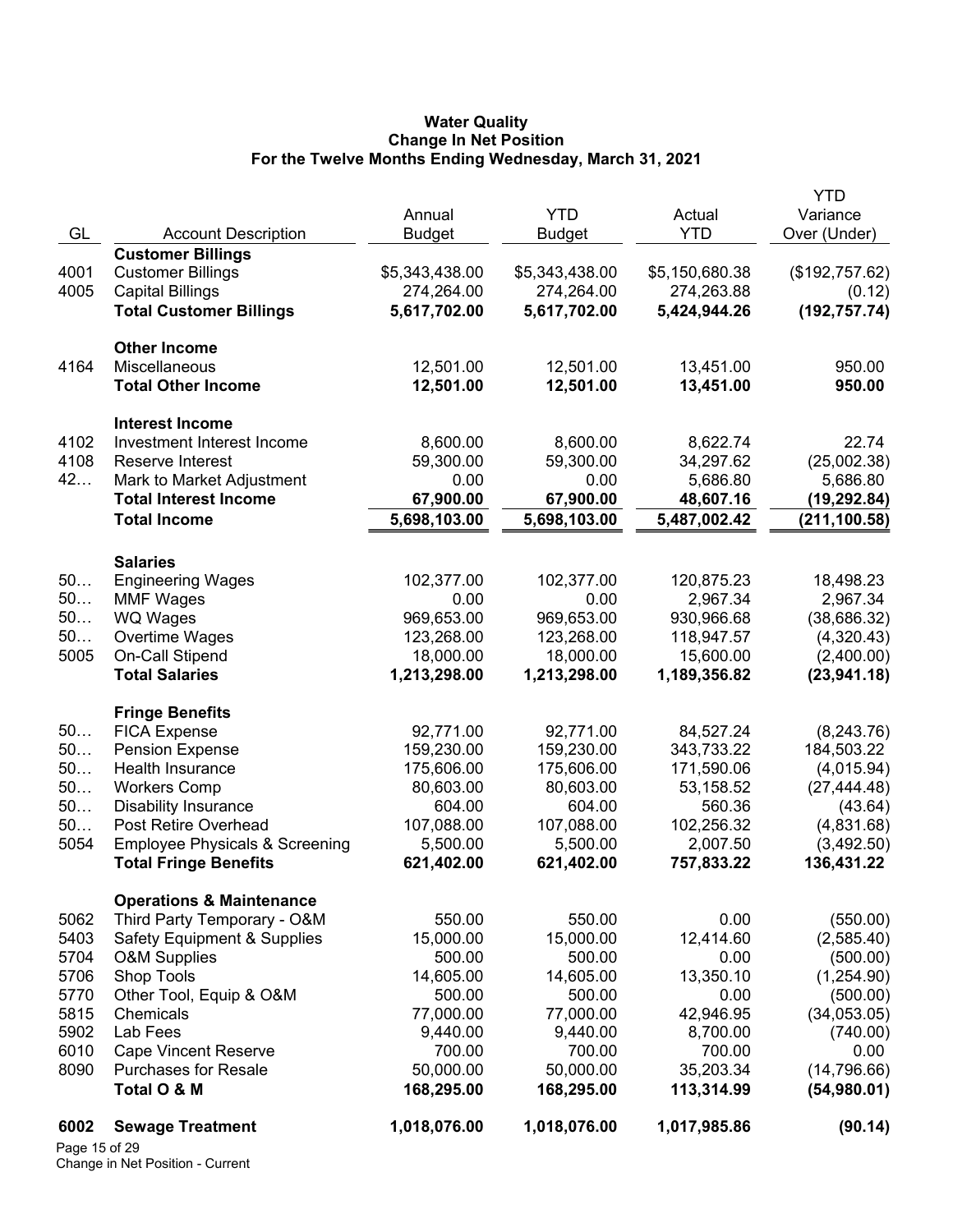### **Water Quality Change In Net Position For the Twelve Months Ending Wednesday, March 31, 2021**

|      |                                          |               |               |            | <b>YTD</b>    |
|------|------------------------------------------|---------------|---------------|------------|---------------|
|      |                                          | Annual        | <b>YTD</b>    | Actual     | Variance      |
| GL   | <b>Account Description</b>               | <b>Budget</b> | <b>Budget</b> | <b>YTD</b> | Over (Under)  |
| 6004 | <b>Water Purchases</b>                   | 765,941.00    | 765,941.00    | 620,885.73 | (145, 055.27) |
|      | <b>Office &amp; Administrative</b>       |               |               |            |               |
| 5053 | Misc Employee Costs                      | 100.00        | 100.00        | 74.39      | (25.61)       |
| 5104 | <b>Office Supplies</b>                   | 5,641.00      | 5,641.00      | 5,640.92   | (0.08)        |
| 5110 | Postage & Shipping                       | 1,500.00      | 1,500.00      | 190.40     | (1,309.60)    |
| 5112 | Telephone                                | 10,000.00     | 10,000.00     | 7,553.58   | (2,446.42)    |
| 5114 | <b>Cellular Services</b>                 | 14,600.00     | 14,600.00     | 12,706.27  | (1,893.73)    |
| 5120 | Dues & Subscriptions                     | 2,000.00      | 2,000.00      | 1,293.00   | (707.00)      |
| 5122 | Public Info & Advertising                | 2,750.00      | 2,750.00      | 584.25     | (2, 165.75)   |
| 5130 | <b>Office Equipment</b>                  | 1,026.00      | 1,026.00      | 1,025.81   | (0.19)        |
| 5202 | Employee Mileage Reimburse               | 1,700.00      | 1,700.00      | 161.84     | (1,538.16)    |
| 5204 | Empl. Meals & Incidental                 | 1,000.00      | 1,000.00      | 96.75      | (903.25)      |
| 5206 | Empl. Lodging                            | 1,220.00      | 1,220.00      | 453.70     | (766.30)      |
| 5270 | <b>Travel &amp; Meeting Expense</b>      | 300.00        | 300.00        | 0.00       | (300.00)      |
| 5370 | Training & Development                   | 9,056.00      | 9,056.00      | 9,055.40   | (0.60)        |
| 5402 | <b>Employee Uniforms</b>                 | 7,167.00      | 7,167.00      | 7,166.76   | (0.24)        |
| 5508 | <b>Cleaning Services</b>                 | 13,100.00     | 13,100.00     | 13,100.00  | 0.00          |
|      | <b>Total Office &amp; Admin</b>          | 71,160.00     | 71,160.00     | 59,103.07  | (12,056.93)   |
|      | <b>Utilities</b>                         |               |               |            |               |
| 5802 | Gas & Electric                           | 99,300.00     | 99,300.00     | 83,807.62  | (15, 492.38)  |
|      | <b>Total Utilities</b>                   | 99,300.00     | 99,300.00     | 83,807.62  | (15, 492.38)  |
|      | <b>Professional Fees</b>                 |               |               |            |               |
| 5924 | Legal                                    | 4,621.00      | 4,621.00      | 1,562.50   | (3,058.50)    |
| 5926 | <b>Investment Banking Fees</b>           | 1,936.00      | 1,936.00      | 1,680.57   | (255.43)      |
|      | <b>Total Professional Fees</b>           | 6,557.00      | 6,557.00      | 3,243.07   | (3,313.93)    |
|      | <b>Repairs &amp; Maintenance</b>         |               |               |            |               |
| 5804 | <b>Building Maintenance &amp; Repair</b> | 52,534.00     | 52,534.00     | 41,858.12  | (10,675.88)   |
| 5808 | Site Maint & Repair                      | 40,100.00     | 40,100.00     | 31,512.52  | (8,587.48)    |
| 5812 | Pipeline Maintenance                     | 85,697.00     | 85,697.00     | 82,567.75  | (3, 129.25)   |
|      | <b>Total Repairs &amp; Maintenance</b>   | 178,331.00    | 178,331.00    | 155,938.39 | (22, 392.61)  |
|      | <b>Automobile</b>                        |               |               |            |               |
| 5601 | Auto/Light Truck Rep. & Maint.           | 19,000.00     | 19,000.00     | 18,112.67  | (887.33)      |
| 5602 | <b>Auto/Light Truck Fuel</b>             | 49,920.00     | 49,920.00     | 42,064.47  | (7,855.53)    |
| 5603 | Auto/Light Truck Rental/Lease            | 127,400.00    | 127,400.00    | 112,000.00 | (15,400.00)   |
| 5605 | Vehicle Ins                              | 35,300.00     | 35,300.00     | 23,385.32  | (11, 914.68)  |
|      | <b>Total Automobile</b>                  | 231,620.00    | 231,620.00    | 195,562.46 | (36,057.54)   |
|      | Computer                                 |               |               |            |               |
| 5124 | <b>Computer Equipment</b>                | 6,143.00      | 6,143.00      | 6,142.83   | (0.17)        |
| 5128 | Programming & Software                   | 7,602.00      | 7,602.00      | 7,601.93   | (0.07)        |
|      | <b>Total Computer</b>                    | 13,745.00     | 13,745.00     | 13,744.76  | (0.24)        |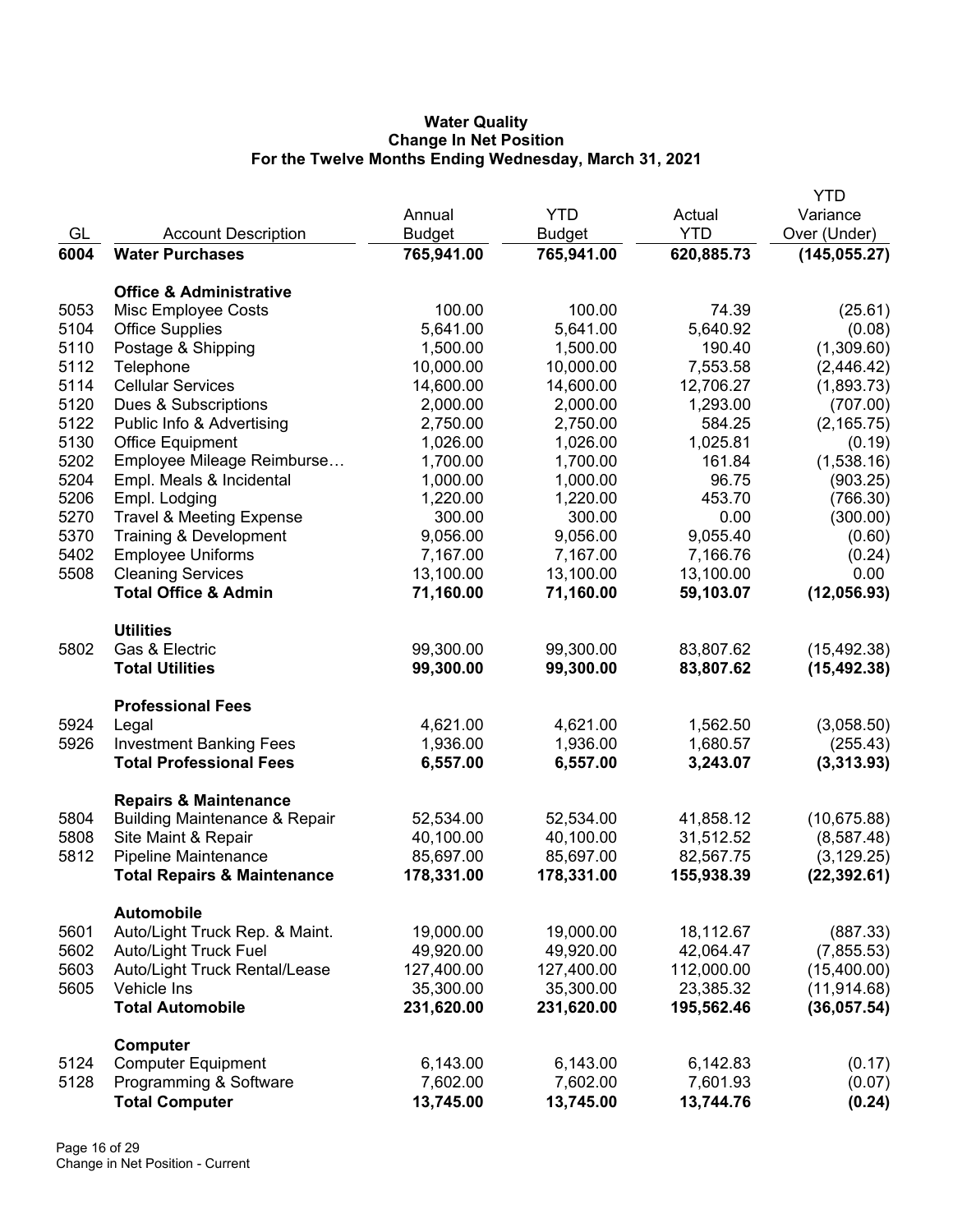### **Water Quality Change In Net Position For the Twelve Months Ending Wednesday, March 31, 2021**

| <b>YTD</b>    |               |               |               |                                 |      |
|---------------|---------------|---------------|---------------|---------------------------------|------|
| Variance      | Actual        | <b>YTD</b>    | Annual        |                                 |      |
| Over (Under)  | YTD.          | <b>Budget</b> | <b>Budget</b> | <b>Account Description</b>      | GL   |
| 672.16        | 85,572.16     | 84,900.00     | 84,900.00     | <b>Insurance</b>                | 6114 |
| (14, 483.71)  | 482,276.29    | 496,760.00    | 496,760.00    | <b>Admin Allocation</b>         | 61   |
| (253.95)      | 35,704.05     | 35,958.00     | 35,958.00     | <b>Engineering Allocation</b>   | 61   |
| (223.00)      | 31,054.00     | 31,277.00     | 31,277.00     | NYS Administrative Assessm      | 6208 |
| (180.84)      | (180.84)      | 0.00          | 0.00          | <b>Water Quality Allocation</b> | 89   |
| 78,606.07     | 762,306.07    | 683,700.00    | 683,700.00    | <b>Depreciation</b>             | 7032 |
| (33.22)       | 24,366.78     | 24,400.00     | 24,400.00     | Amortization                    | 7002 |
| 0.06          | 59,403.06     | 59,403.00     | 59,403.00     | <b>Interest Expense</b>         | 6202 |
| (112, 845.44) | 5,691,277.56  | 5,804,123.00  | 5,804,123.00  | <b>Total Expenses</b>           |      |
| (98, 255.14)  | (204, 275.14) | (106,020.00)  | (106, 020.00) | <b>Change in Net Position</b>   |      |
|               |               |               |               |                                 |      |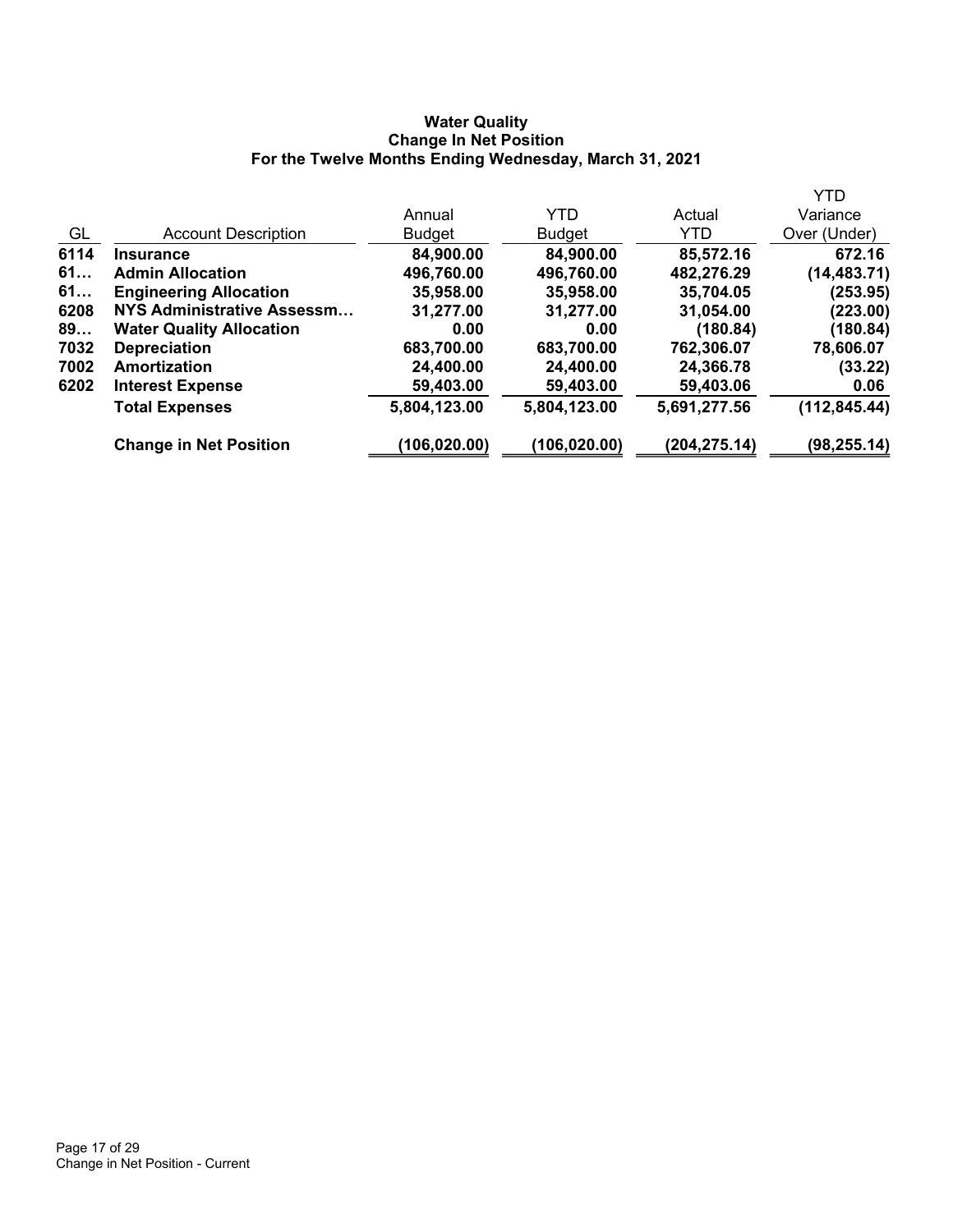#### **Army Sewer Change In Net Position For the Twelve Months Ending Wednesday, March 31, 2021**

| GL            | <b>Account Description</b>                                                | Annual<br><b>Budget</b>  | <b>YTD</b><br><b>Budget</b> | Actual<br><b>YTD</b>     | <b>YTD</b><br>Variance<br>Over (Under) |
|---------------|---------------------------------------------------------------------------|--------------------------|-----------------------------|--------------------------|----------------------------------------|
|               | <b>Customer Billings</b>                                                  |                          |                             |                          |                                        |
| 4001          | <b>Customer Billings</b>                                                  | \$2,365,363.00           | \$2,365,363.00              | \$2,331,816.00           | (\$33,547.00)                          |
|               | <b>Total Customer Billings</b>                                            | 2,365,363.00             | 2,365,363.00                | 2,331,816.00             | (33, 547.00)                           |
|               | <b>Other Income</b>                                                       |                          |                             |                          |                                        |
| 4164          | Miscellaneous                                                             | 12,501.00                | 12,501.00                   | 13,451.00                | 950.00                                 |
|               | <b>Total Other Income</b>                                                 | 12,501.00                | 12,501.00                   | 13,451.00                | 950.00                                 |
|               | <b>Interest Income</b>                                                    |                          |                             |                          |                                        |
| 4108          | Reserve Interest                                                          | 38,400.00                | 38,400.00                   | 22,192.58                | (16, 207.42)                           |
| 42            | Mark to Market Adjustment                                                 | 0.00                     | 0.00                        | 3,679.70                 | 3,679.70                               |
|               | <b>Total Interest Income</b>                                              | 38,400.00                | 38,400.00                   | 25,872.28                | (12,527.72)                            |
|               | <b>Total Income</b>                                                       | 2,416,264.00             | 2,416,264.00                | 2,371,139.28             | (45, 124.72)                           |
|               | <b>Salaries</b>                                                           |                          |                             |                          |                                        |
| 50            | <b>Engineering Wages</b>                                                  | 37,764.00                | 37,764.00                   | 48,283.71                | 10,519.71                              |
| 50            | <b>MMF Wages</b>                                                          | 0.00                     | 0.00                        | 1,422.44                 | 1,422.44                               |
| 50            | <b>WQ Wages</b>                                                           | 343,288.00               | 343,288.00                  | 314,847.56               | (28, 440.44)                           |
| 50            | Overtime Wages                                                            | 25,618.00                | 25,618.00                   | 26,280.08                | 662.08                                 |
| 5005          | On-Call Stipend                                                           | 3,840.00                 | 3,840.00                    | 3,120.00                 | (720.00)                               |
|               | <b>Total Salaries</b>                                                     | 410,510.00               | 410,510.00                  | 393,953.79               | (16, 556.21)                           |
|               | <b>Fringe Benefits</b>                                                    |                          |                             |                          |                                        |
| 50            | <b>FICA Expense</b>                                                       | 31,403.00                | 31,403.00                   | 27,987.78                | (3,415.22)                             |
| 50            | <b>Pension Expense</b>                                                    | 54,524.00                | 54,524.00                   | 111,636.05               | 57,112.05                              |
| 50            | Health Insurance                                                          | 58,334.00                | 58,334.00                   | 57,772.20                | (561.80)                               |
| 50            | <b>Workers Comp</b>                                                       | 26,785.00                | 26,785.00                   | 21,032.09                | (5,752.91)                             |
| 50            | <b>Disability Insurance</b>                                               | 204.00                   | 204.00                      | 197.43                   | (6.57)                                 |
| 50            | Post Retire Overhead                                                      | 35,577.00                | 35,577.00                   | 34,731.36                | (845.64)                               |
| 5054          | <b>Employee Physicals &amp; Screening</b><br><b>Total Fringe Benefits</b> | 3,000.00<br>209,827.00   | 3,000.00<br>209,827.00      | 1,130.00<br>254,486.91   | (1,870.00)<br>44,659.91                |
|               |                                                                           |                          |                             |                          |                                        |
| 5062          | <b>Operations &amp; Maintenance</b>                                       | 550.00                   | 550.00                      | 0.00                     | (550.00)                               |
| 5403          | Third Party Temporary - O&M<br><b>Safety Equipment &amp; Supplies</b>     | 15,000.00                | 15,000.00                   | 12,414.60                | (2,585.40)                             |
| 5706          | Shop Tools                                                                | 12,000.00                | 12,000.00                   | 11,245.95                | (754.05)                               |
| 5815          | Chemicals                                                                 | 75,000.00                | 75,000.00                   | 41,581.41                | (33, 418.59)                           |
| 5902          | Lab Fees                                                                  | 500.00                   | 500.00                      | 0.00                     | (500.00)                               |
|               | Total O & M                                                               | 103,050.00               | 103,050.00                  | 65,241.96                | (37,808.04)                            |
| 6002<br>6004  | <b>Sewage Treatment</b><br><b>Water Purchases</b>                         | 1,018,076.00<br>3,200.00 | 1,018,076.00<br>3,200.00    | 1,017,985.86<br>2,872.00 | (90.14)<br>(328.00)                    |
|               | <b>Office &amp; Administrative</b>                                        |                          |                             |                          |                                        |
| 5053          | Misc Employee Costs                                                       | 100.00                   | 100.00                      | 74.39                    | (25.61)                                |
| 5104          | <b>Office Supplies</b>                                                    | 5,641.00                 | 5,641.00                    | 5,640.92                 | (0.08)                                 |
| 5110          | Postage & Shipping                                                        | 1,500.00                 | 1,500.00                    | 190.40                   | (1,309.60)                             |
| Page 18 of 29 |                                                                           |                          |                             |                          |                                        |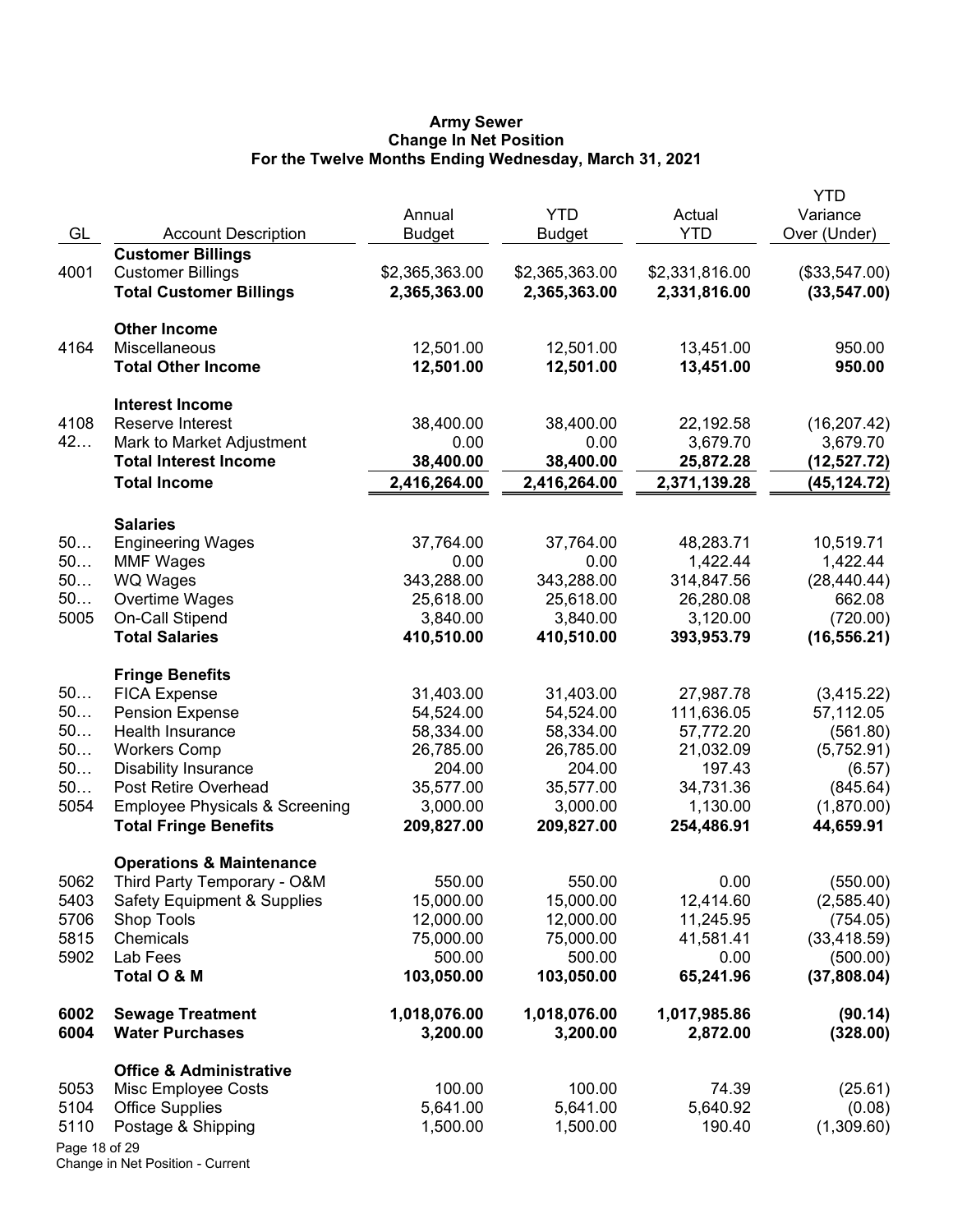#### **Army Sewer Change In Net Position For the Twelve Months Ending Wednesday, March 31, 2021**

|            |                                                                    |                             |                             |                             | <b>YTD</b>   |
|------------|--------------------------------------------------------------------|-----------------------------|-----------------------------|-----------------------------|--------------|
|            |                                                                    | Annual                      | <b>YTD</b>                  | Actual                      | Variance     |
| GL         | <b>Account Description</b>                                         | <b>Budget</b>               | <b>Budget</b>               | <b>YTD</b>                  | Over (Under) |
| 5112       | Telephone                                                          | 10,000.00                   | 10,000.00                   | 7,553.58                    | (2, 446.42)  |
| 5114       | <b>Cellular Services</b>                                           | 14,600.00                   | 14,600.00                   | 12,706.27                   | (1,893.73)   |
| 5120       | Dues & Subscriptions                                               | 2,000.00                    | 2,000.00                    | 1,293.00                    | (707.00)     |
| 5122       | Public Info & Advertising                                          | 1,500.00                    | 1,500.00                    | 584.25                      | (915.75)     |
| 5130       | <b>Office Equipment</b>                                            | 1,026.00                    | 1,026.00                    | 1,025.81                    | (0.19)       |
| 5202       | Employee Mileage Reimburse                                         | 1,000.00                    | 1,000.00                    | 72.24                       | (927.76)     |
| 5204       | Empl. Meals & Incidental                                           | 1,000.00                    | 1,000.00                    | 96.75                       | (903.25)     |
| 5206       | Empl. Lodging                                                      | 1,220.00                    | 1,220.00                    | 453.70                      | (766.30)     |
| 5370       | Training & Development                                             | 9,056.00                    | 9,056.00                    | 9,055.40                    | (0.60)       |
| 5402       | <b>Employee Uniforms</b>                                           | 7,167.00                    | 7,167.00                    | 7,166.76                    | (0.24)       |
| 5508       | <b>Cleaning Services</b>                                           | 13,100.00                   | 13,100.00                   | 13,100.00                   | 0.00         |
|            | <b>Total Office &amp; Admin</b>                                    | 68,910.00                   | 68,910.00                   | 59,013.47                   | (9,896.53)   |
|            | <b>Utilities</b>                                                   |                             |                             |                             |              |
| 5802       | Gas & Electric                                                     | 54,750.00                   | 54,750.00                   | 48,157.21                   | (6, 592.79)  |
|            | <b>Total Utilities</b>                                             | 54,750.00                   | 54,750.00                   | 48,157.21                   | (6, 592.79)  |
|            | <b>Professional Fees</b>                                           |                             |                             |                             |              |
| 5924       | Legal                                                              | 3,000.00                    | 3,000.00                    | 1,562.50                    | (1,437.50)   |
| 5926       | <b>Investment Banking Fees</b>                                     | 1,179.00                    | 1,179.00                    | 1,092.37                    | (86.63)      |
|            | <b>Total Professional Fees</b>                                     | 4,179.00                    | 4,179.00                    | 2,654.87                    | (1,524.13)   |
|            | <b>Repairs &amp; Maintenance</b>                                   |                             |                             |                             |              |
| 5804       | <b>Building Maintenance &amp; Repair</b>                           | 39,500.00                   | 39,500.00                   | 35,491.72                   | (4,008.28)   |
| 5808       | Site Maint & Repair                                                | 25,000.00                   | 25,000.00                   | 18,603.85                   | (6,396.15)   |
| 5812       | <b>Pipeline Maintenance</b>                                        | 45,697.00                   | 45,697.00                   | 45,696.08                   | (0.92)       |
|            | <b>Total Repairs &amp; Maintenance</b>                             | 110,197.00                  | 110,197.00                  | 99,791.65                   | (10, 405.35) |
|            |                                                                    |                             |                             |                             |              |
| 5601       | <b>Automobile</b><br>Auto/Light Truck Rep. & Maint.                | 19,000.00                   | 19,000.00                   | 18,112.67                   | (887.33)     |
| 5602       | <b>Auto/Light Truck Fuel</b>                                       | 49,920.00                   | 49,920.00                   | 42,064.47                   | (7,855.53)   |
| 5603       | Auto/Light Truck Rental/Lease                                      | 127,400.00                  | 127,400.00                  | 112,000.00                  | (15,400.00)  |
| 5605       | Vehicle Ins                                                        | 35,300.00                   | 35,300.00                   | 23,385.32                   | (11, 914.68) |
|            | <b>Total Automobile</b>                                            | 231,620.00                  | 231,620.00                  | 195,562.46                  | (36, 057.54) |
|            |                                                                    |                             |                             |                             |              |
| 5124       | Computer<br><b>Computer Equipment</b>                              | 6,143.00                    | 6,143.00                    | 6,142.83                    | (0.17)       |
| 5128       | Programming & Software                                             | 7,602.00                    | 7,602.00                    | 7,601.93                    | (0.07)       |
|            | <b>Total Computer</b>                                              | 13,745.00                   | 13,745.00                   | 13,744.76                   | (0.24)       |
|            |                                                                    |                             |                             |                             |              |
| 6114       | <b>Insurance</b>                                                   | 34,700.00                   | 34,700.00                   | 33,542.73                   | (1, 157.27)  |
| 61         | <b>Admin Allocation</b>                                            | 289,618.00                  | 289,618.00                  | 261,497.08                  | (28, 120.92) |
| 61         | <b>Engineering Allocation</b><br><b>NYS Administrative Assessm</b> | 10,720.00                   | 10,720.00                   | 11,413.74                   | 693.74       |
| 6208<br>89 |                                                                    | 13,740.00                   | 13,740.00                   | 13,075.00                   | (665.00)     |
| 7032       | <b>Water Quality Allocation</b><br><b>Depreciation</b>             | (210, 579.00)<br>275,200.00 | (210, 579.00)<br>275,200.00 | (175, 580.51)<br>300,371.03 | 34,998.49    |
|            |                                                                    |                             |                             |                             | 25,171.03    |
|            | <b>Total Expenses</b>                                              | 2,641,463.00                | 2,641,463.00                | 2,597,784.01                | (43, 678.99) |

Page 19 of 29 Change in Net Position - Current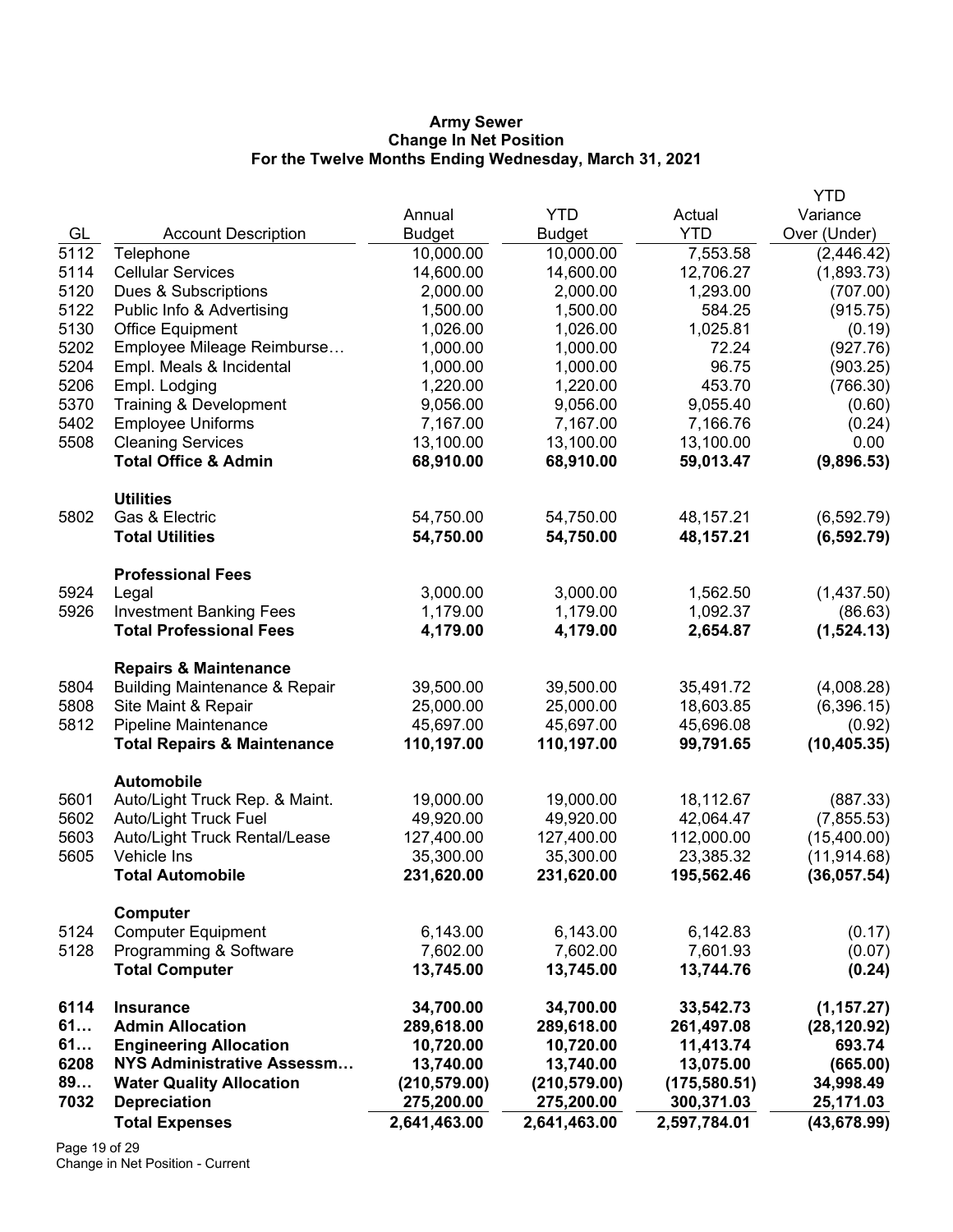### **Army Sewer Change In Net Position For the Twelve Months Ending Wednesday, March 31, 2021**

|    | <b>Change in Net Position</b> | (225, 199.00)    | (225, 199.00)        | (226, 644.73) | (1,445.73)               |
|----|-------------------------------|------------------|----------------------|---------------|--------------------------|
| GL | Account Description           | Annual<br>Budaet | YTD<br><b>Budget</b> | Actual<br>YTD | Variance<br>Over (Under) |
|    |                               |                  |                      |               | YTD                      |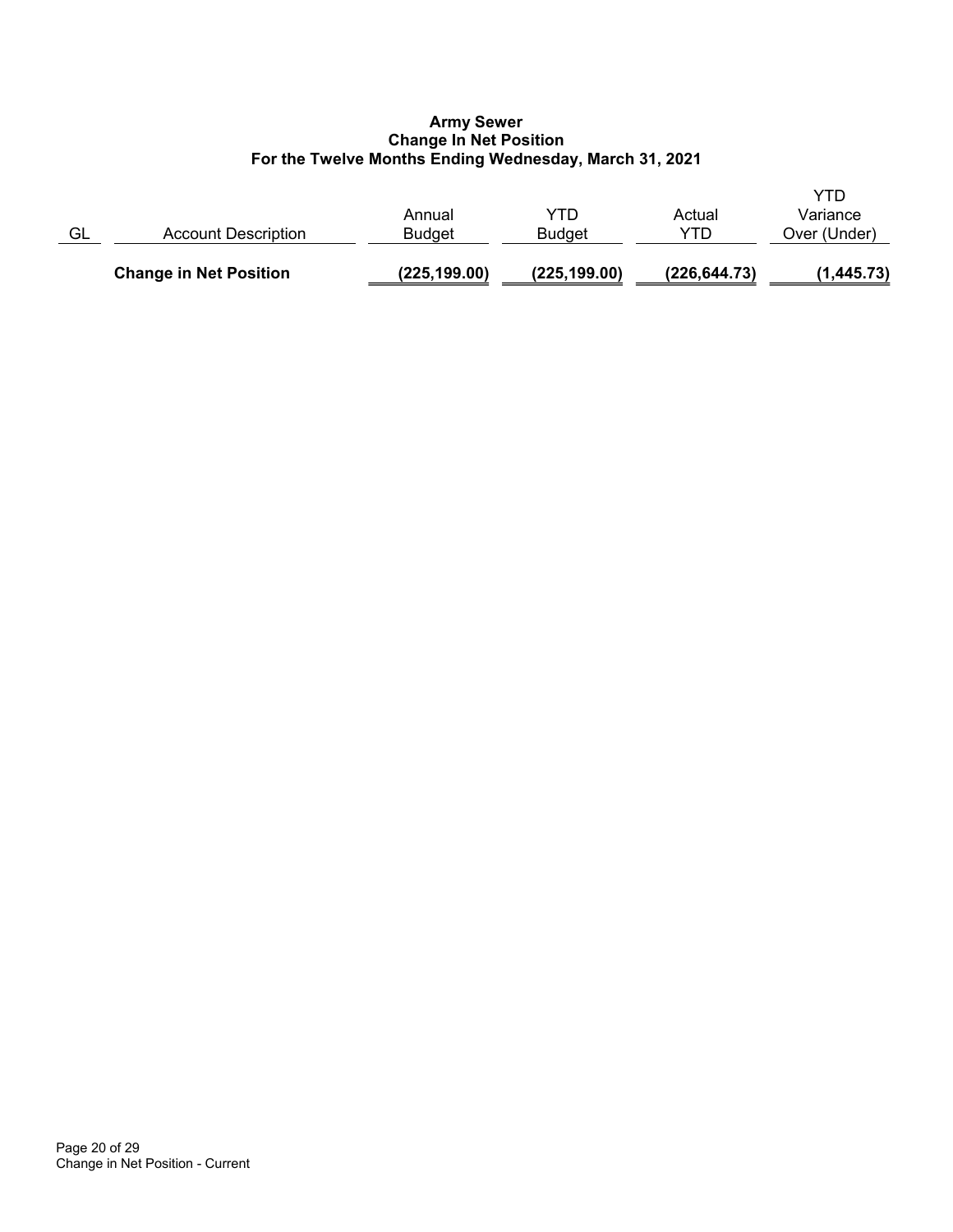### **Army Water Line Change In Net Position For the Twelve Months Ending Wednesday, March 31, 2021**

|               |                                           |                |                |                | YTD             |
|---------------|-------------------------------------------|----------------|----------------|----------------|-----------------|
|               |                                           | Annual         | <b>YTD</b>     | Actual         | Variance        |
| GL            | <b>Account Description</b>                | <b>Budget</b>  | <b>Budget</b>  | <b>YTD</b>     | Over (Under)    |
|               | <b>Customer Billings</b>                  |                |                |                |                 |
| 4001          | <b>Customer Billings</b>                  | \$2,022,314.00 | \$2,022,314.00 | \$1,876,669.27 | (\$145, 644.73) |
|               | <b>Total Customer Billings</b>            | 2,022,314.00   | 2,022,314.00   | 1,876,669.27   | (145, 644.73)   |
|               | <b>Interest Income</b>                    |                |                |                |                 |
| 4108          | Reserve Interest                          | 20,900.00      | 20,900.00      | 12,105.04      | (8,794.96)      |
| 42            | Mark to Market Adjustment                 | 0.00           | 0.00           | 2,007.10       | 2,007.10        |
|               | <b>Total Interest Income</b>              | 20,900.00      | 20,900.00      | 14,112.14      | (6,787.86)      |
|               | <b>Total Income</b>                       | 2,043,214.00   | 2,043,214.00   | 1,890,781.41   | (152, 432.59)   |
|               | <b>Salaries</b>                           |                |                |                |                 |
| 50            | <b>Engineering Wages</b>                  | 36,898.00      | 36,898.00      | 47,863.36      | 10,965.36       |
| 50            | <b>MMF Wages</b>                          | 0.00           | 0.00           | 1,544.90       | 1,544.90        |
| 50            | WQ Wages                                  | 295,190.00     | 295,190.00     | 286,172.66     | (9,017.34)      |
| 50            | Overtime Wages                            | 11,282.00      | 11,282.00      | 7,944.38       | (3,337.62)      |
| 5005          | On-Call Stipend                           | 3,840.00       | 3,840.00       | 3,120.00       | (720.00)        |
|               | <b>Total Salaries</b>                     | 347,210.00     | 347,210.00     | 346,645.30     | (564.70)        |
|               | <b>Fringe Benefits</b>                    |                |                |                |                 |
| 50            | <b>FICA Expense</b>                       | 26,562.00      | 26,562.00      | 24,620.01      | (1,941.99)      |
| 50            | <b>Pension Expense</b>                    | 46,070.00      | 46,070.00      | 99,978.63      | 53,908.63       |
| 50            | Health Insurance                          | 49,390.00      | 49,390.00      | 56,279.37      | 6,889.37        |
| 50            | <b>Workers Comp</b>                       | 22,316.00      | 22,316.00      | 10,397.53      | (11, 918.47)    |
| 50            | <b>Disability Insurance</b>               | 174.00         | 174.00         | 168.40         | (5.60)          |
| 50            | Post Retire Overhead                      | 30,029.00      | 30,029.00      | 29,758.71      | (270.29)        |
| 5054          | <b>Employee Physicals &amp; Screening</b> | 2,500.00       | 2,500.00       | 877.50         | (1,622.50)      |
|               | <b>Total Fringe Benefits</b>              | 177,041.00     | 177,041.00     | 222,080.15     | 45,039.15       |
|               |                                           |                |                |                |                 |
|               | <b>Operations &amp; Maintenance</b>       |                |                |                |                 |
| 5706          | <b>Shop Tools</b>                         | 2,105.00       | 2,105.00       | 2,104.15       | (0.85)          |
| 5902          | Lab Fees<br>Total O & M                   | 5,340.00       | 5,340.00       | 5,340.00       | 0.00            |
|               |                                           | 7,445.00       | 7,445.00       | 7,444.15       | (0.85)          |
| 6004          | <b>Water Purchases</b>                    | 686,300.00     | 686,300.00     | 534,934.13     | (151, 365.87)   |
|               | <b>Office &amp; Administrative</b>        |                |                |                |                 |
| 5122          | Public Info & Advertising                 | 1,000.00       | 1,000.00       | 0.00           | (1,000.00)      |
| 5202          | Employee Mileage Reimburse                | 100.00         | 100.00         | 0.00           | (100.00)        |
|               | <b>Total Office &amp; Admin</b>           | 1,100.00       | 1,100.00       | 0.00           | (1,100.00)      |
|               | <b>Utilities</b>                          |                |                |                |                 |
| 5802          | Gas & Electric                            | 19,550.00      | 19,550.00      | 14,015.29      | (5,534.71)      |
|               | <b>Total Utilities</b>                    | 19,550.00      | 19,550.00      | 14,015.29      | (5,534.71)      |
|               | <b>Professional Fees</b>                  |                |                |                |                 |
| 5924          | Legal                                     | 1,121.00       | 1,121.00       | 0.00           | (1, 121.00)     |
| 5926          | <b>Investment Banking Fees</b>            | 757.00         | 757.00         | 588.20         | (168.80)        |
| Page 21 of 29 |                                           |                |                |                |                 |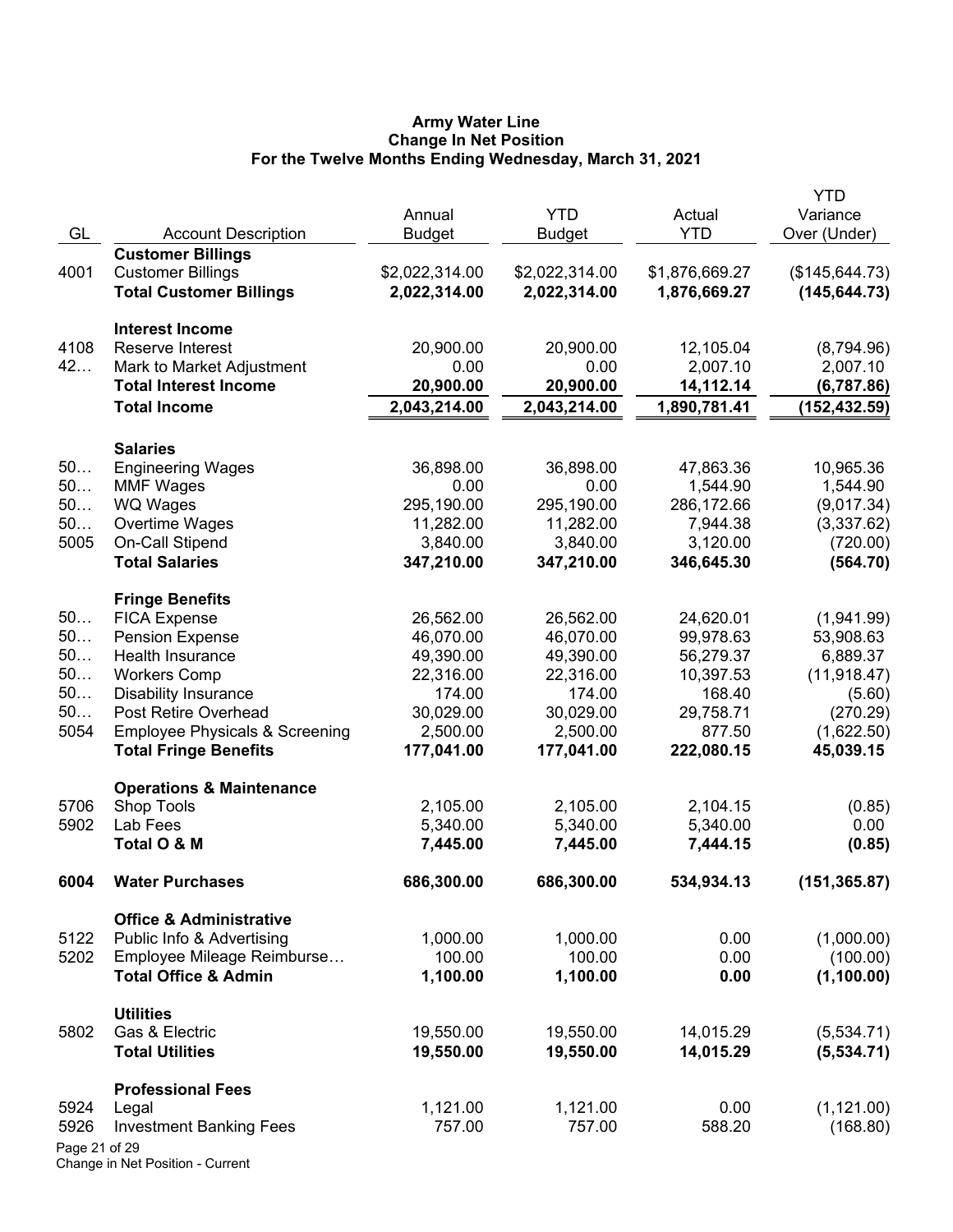## **Army Water Line Change In Net Position For the Twelve Months Ending Wednesday, March 31, 2021**

|      |                                          |               |              |              | YTD          |
|------|------------------------------------------|---------------|--------------|--------------|--------------|
|      |                                          | Annual        | YTD.         | Actual       | Variance     |
| GL   | <b>Account Description</b>               | <b>Budget</b> | Budget       | <b>YTD</b>   | Over (Under) |
|      | <b>Total Professional Fees</b>           | 1,878.00      | 1,878.00     | 588.20       | (1, 289.80)  |
|      | <b>Repairs &amp; Maintenance</b>         |               |              |              |              |
| 5804 | <b>Building Maintenance &amp; Repair</b> | 4,034.00      | 4,034.00     | 4,033.55     | (0.45)       |
| 5808 | Site Maint & Repair                      | 11,600.00     | 11,600.00    | 11,091.00    | (509.00)     |
| 5812 | Pipeline Maintenance                     | 20,000.00     | 20,000.00    | 19,299.16    | (700.84)     |
|      | <b>Total Repairs &amp; Maintenance</b>   | 35,634.00     | 35,634.00    | 34,423.71    | (1, 210.29)  |
| 6114 | <b>Insurance</b>                         | 27,500.00     | 27,500.00    | 28,733.02    | 1,233.02     |
| 61   | <b>Admin Allocation</b>                  | 152,867.00    | 152,867.00   | 164,184.73   | 11,317.73    |
| 61   | <b>Engineering Allocation</b>            | 10,197.00     | 10,197.00    | 10,947.61    | 750.61       |
| 6208 | NYS Administrative Assessm               | 10,851.00     | 10,851.00    | 11,179.00    | 328.00       |
| 89   | <b>Water Quality Allocation</b>          | 94,469.00     | 94,469.00    | 67,288.68    | (27, 180.32) |
| 7032 | <b>Depreciation</b>                      | 266,100.00    | 266,100.00   | 326,122.58   | 60,022.58    |
|      | <b>Total Expenses</b>                    | 1,838,142.00  | 1,838,142.00 | 1,768,586.55 | (69, 555.45) |
|      | <b>Change in Net Position</b>            | 205,072.00    | 205,072.00   | 122,194.86   | (82,877.14)  |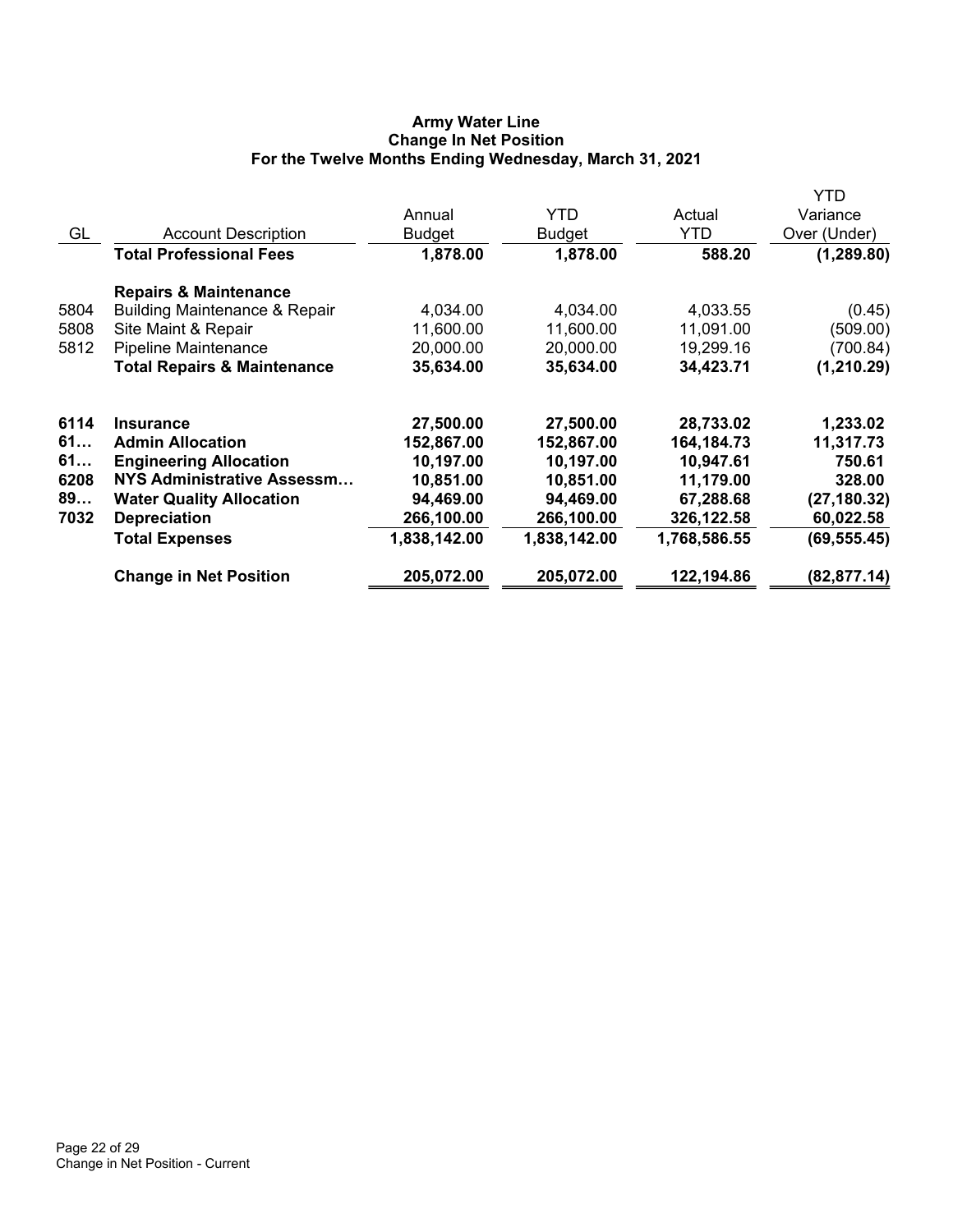#### **Regional Water Line Change In Net Position For the Twelve Months Ending Wednesday, March 31, 2021**

|               |                                     |               |               |             | YTD          |
|---------------|-------------------------------------|---------------|---------------|-------------|--------------|
|               |                                     | Annual        | <b>YTD</b>    | Actual      | Variance     |
| GL            | <b>Account Description</b>          | <b>Budget</b> | <b>Budget</b> | <b>YTD</b>  | Over (Under) |
|               | <b>Customer Billings</b>            |               |               |             |              |
| 4001          | <b>Customer Billings</b>            | \$76,441.00   | \$76,441.00   | \$80,665.94 | \$4,224.94   |
| 4005          | <b>Capital Billings</b>             | 274,264.00    | 274,264.00    | 274,263.88  | (0.12)       |
|               | <b>Total Customer Billings</b>      | 350,705.00    | 350,705.00    | 354,929.82  | 4,224.82     |
|               | <b>Interest Income</b>              |               |               |             |              |
| 4102          | Investment Interest Income          | 8,600.00      | 8,600.00      | 8,622.74    | 22.74        |
|               | <b>Total Interest Income</b>        | 8,600.00      | 8,600.00      | 8,622.74    | 22.74        |
|               | <b>Total Income</b>                 | 359,305.00    | 359,305.00    | 363,552.56  | 4,247.56     |
|               |                                     |               |               |             |              |
|               | <b>Salaries</b>                     |               |               |             |              |
| 50            | <b>Engineering Wages</b>            | 8,690.00      | 8,690.00      | 7,383.16    | (1,306.84)   |
| 50            | <b>WQ Wages</b>                     | 21,018.00     | 21,018.00     | 18,425.28   | (2,592.72)   |
| 50            | Overtime Wages                      | 1,583.00      | 1,583.00      | 738.92      | (844.08)     |
| 5005          | On-Call Stipend                     | 1,920.00      | 1,920.00      | 1,560.00    | (360.00)     |
|               | <b>Total Salaries</b>               | 33,211.00     | 33,211.00     | 28,107.36   | (5, 103.64)  |
|               | <b>Fringe Benefits</b>              |               |               |             |              |
| 50            | <b>FICA Expense</b>                 | 2,541.00      | 2,541.00      | 1,992.42    | (548.58)     |
| 50            | <b>Pension Expense</b>              | 4,370.00      | 4,370.00      | 8,234.65    | 3,864.65     |
| 50            | Health Insurance                    | 4,552.00      | 4,552.00      | 4,227.40    | (324.60)     |
| 50            | <b>Workers Comp</b>                 | 1,776.00      | 1,776.00      | 959.78      | (816.22)     |
| 50            | <b>Disability Insurance</b>         | 17.00         | 17.00         | 16.49       | (0.51)       |
| 50            | Post Retire Overhead                | 2,819.00      | 2,819.00      | 2,544.00    | (275.00)     |
|               | <b>Total Fringe Benefits</b>        | 16,075.00     | 16,075.00     | 17,974.74   | 1,899.74     |
|               | <b>Operations &amp; Maintenance</b> |               |               |             |              |
| 5706          | Shop Tools                          | 500.00        | 500.00        | 0.00        | (500.00)     |
| 5815          | Chemicals                           | 2,000.00      | 2,000.00      | 1,365.54    | (634.46)     |
| 5902          | Lab Fees                            | 3,600.00      | 3,600.00      | 3,360.00    | (240.00)     |
| 6010          | <b>Cape Vincent Reserve</b>         | 700.00        | 700.00        | 700.00      | 0.00         |
|               | Total O & M                         | 6,800.00      | 6,800.00      | 5,425.54    | (1, 374.46)  |
| 6004          |                                     | 76,441.00     |               | 83,079.60   | 6,638.60     |
|               | <b>Water Purchases</b>              |               | 76,441.00     |             |              |
|               | <b>Office &amp; Administrative</b>  |               |               |             |              |
| 5122          | Public Info & Advertising           | 250.00        | 250.00        | 0.00        | (250.00)     |
| 5202          | Employee Mileage Reimburse          | 100.00        | 100.00        | 0.00        | (100.00)     |
|               | <b>Total Office &amp; Admin</b>     | 350.00        | 350.00        | 0.00        | (350.00)     |
|               | <b>Utilities</b>                    |               |               |             |              |
| 5802          | Gas & Electric                      | 25,000.00     | 25,000.00     | 21,635.12   | (3,364.88)   |
|               | <b>Total Utilities</b>              | 25,000.00     | 25,000.00     | 21,635.12   | (3,364.88)   |
|               | <b>Professional Fees</b>            |               |               |             |              |
| 5924          | Legal                               | 500.00        | 500.00        | 0.00        | (500.00)     |
|               | <b>Total Professional Fees</b>      | 500.00        | 500.00        | 0.00        | (500.00)     |
| Page 23 of 29 |                                     |               |               |             |              |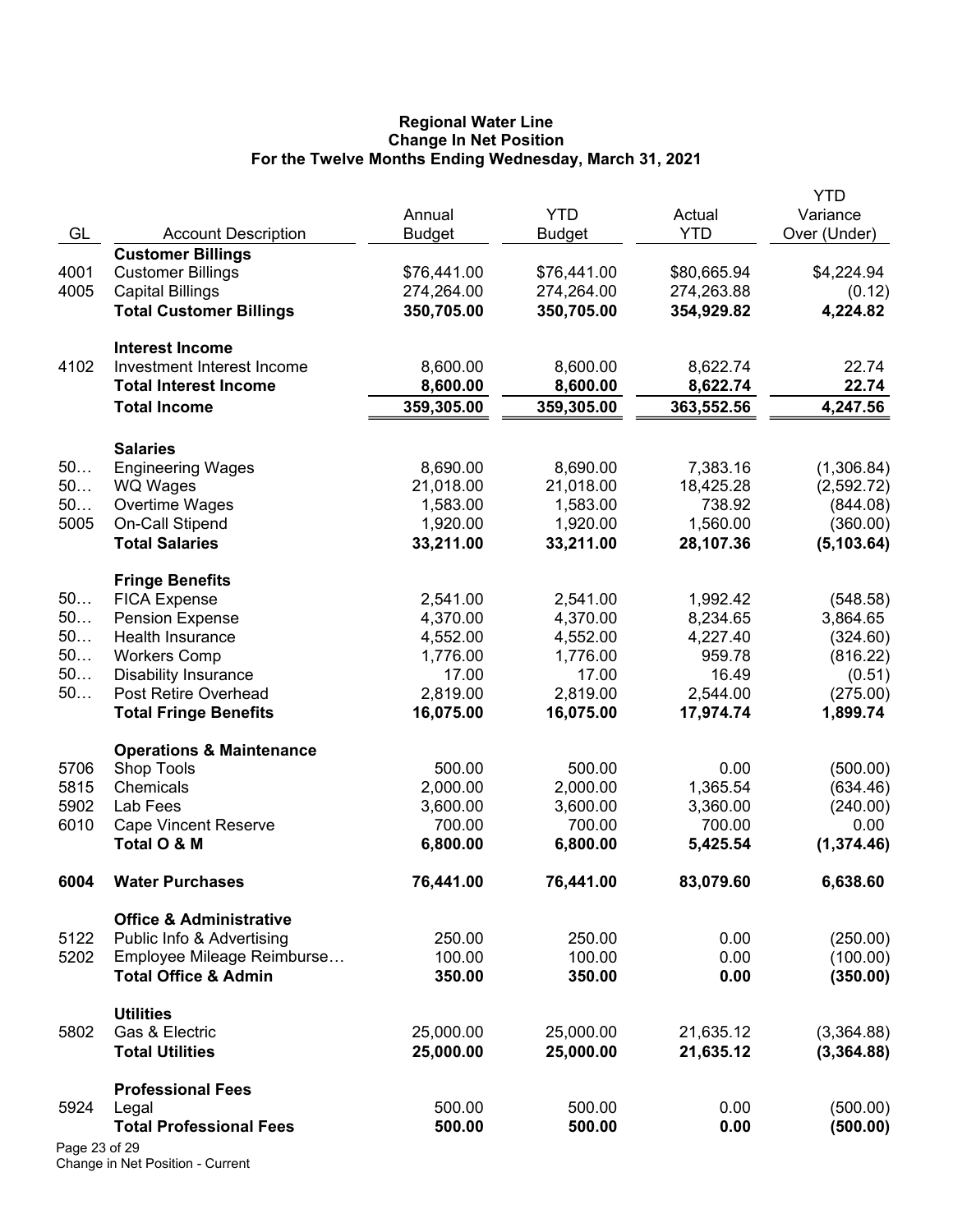### **Regional Water Line Change In Net Position For the Twelve Months Ending Wednesday, March 31, 2021**

|      |                                          | Annual        | <b>YTD</b>    | Actual       | YTD<br>Variance |
|------|------------------------------------------|---------------|---------------|--------------|-----------------|
| GL   | <b>Account Description</b>               | <b>Budget</b> | <b>Budget</b> | <b>YTD</b>   | Over (Under)    |
|      | <b>Repairs &amp; Maintenance</b>         |               |               |              |                 |
| 5804 | <b>Building Maintenance &amp; Repair</b> | 9,000.00      | 9,000.00      | 2,332.85     | (6,667.15)      |
| 5808 | Site Maint & Repair                      | 3,500.00      | 3,500.00      | 1,817.67     | (1,682.33)      |
| 5812 | Pipeline Maintenance                     | 20,000.00     | 20,000.00     | 17,572.51    | (2,427.49)      |
|      | <b>Total Repairs &amp; Maintenance</b>   | 32,500.00     | 32,500.00     | 21,723.03    | (10, 776.97)    |
| 6114 | <b>Insurance</b>                         | 5,400.00      | 5,400.00      | 4,917.05     | (482.95)        |
| 61   | <b>Admin Allocation</b>                  | 17,717.00     | 17,717.00     | 18,474.15    | 757.15          |
| 61   | <b>Engineering Allocation</b>            | 2,747.00      | 2,747.00      | 2,178.66     | (568.34)        |
| 6208 | <b>NYS Administrative Assessm</b>        | 2,149.00      | 2,149.00      | 1,939.00     | (210.00)        |
| 89   | <b>Water Quality Allocation</b>          | 7,517.00      | 7,517.00      | 5,195.33     | (2,321.67)      |
| 7032 | <b>Depreciation</b>                      | 142,400.00    | 142,400.00    | 135,812.46   | (6, 587.54)     |
| 7002 | Amortization                             | 24,400.00     | 24,400.00     | 24,366.78    | (33.22)         |
| 6202 | <b>Interest Expense</b>                  | 59,403.00     | 59,403.00     | 59,403.06    | 0.06            |
|      | <b>Total Expenses</b>                    | 452,610.00    | 452,610.00    | 430,231.88   | (22, 378.12)    |
|      | <b>Change in Net Position</b>            | (93,305.00)   | (93,305.00)   | (66, 679.32) | 26,625.68       |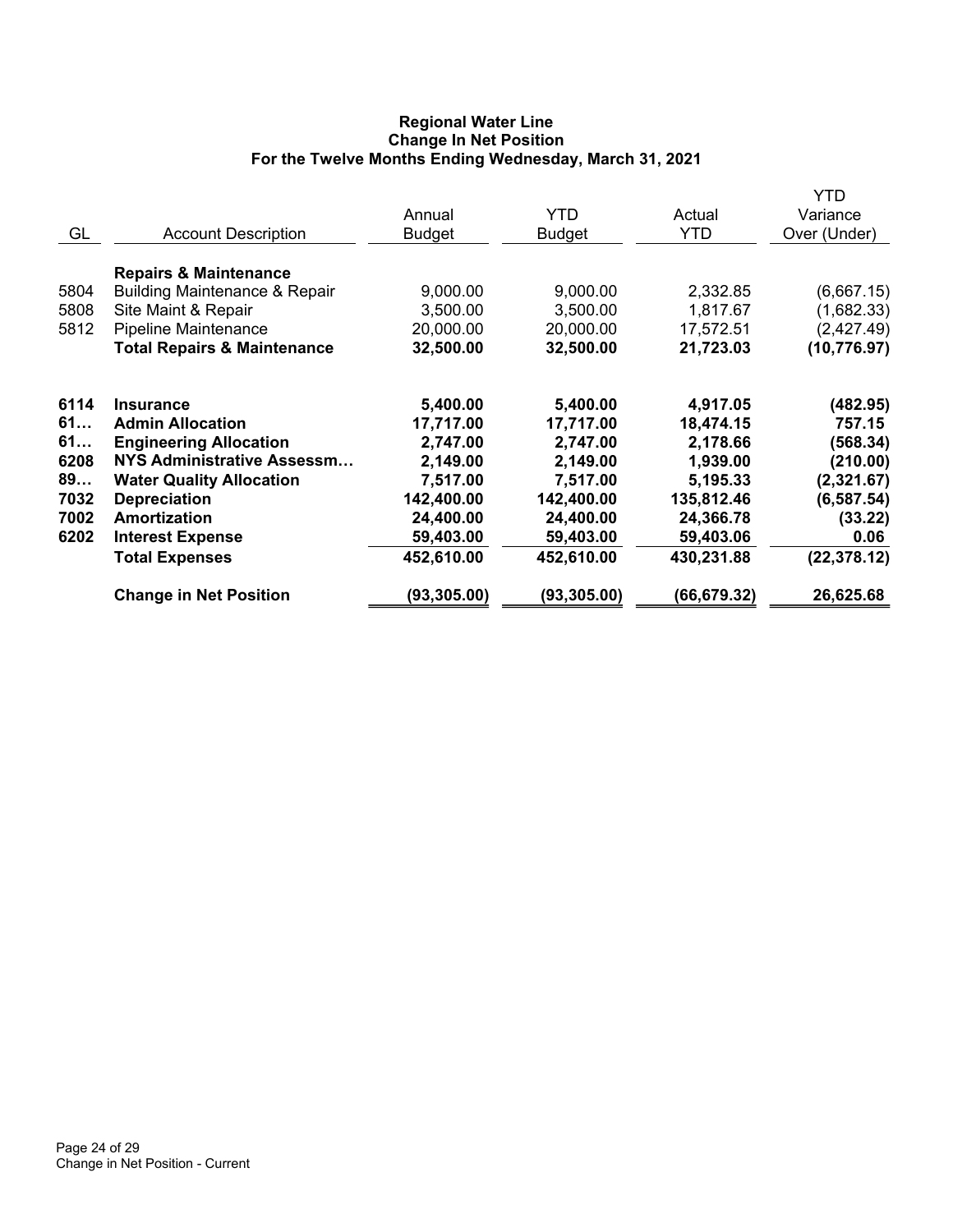# **Water Sewer Contracts Change In Net Position For the Twelve Months Ending Wednesday, March 31, 2021**

|      |                                     |               |               |              | <b>YTD</b>    |
|------|-------------------------------------|---------------|---------------|--------------|---------------|
|      |                                     | Annual        | <b>YTD</b>    | Actual       | Variance      |
| GL   | <b>Account Description</b>          | <b>Budget</b> | <b>Budget</b> | <b>YTD</b>   | Over (Under)  |
|      | <b>Customer Billings</b>            |               |               |              |               |
| 4001 | <b>Customer Billings</b>            | \$879,320.00  | \$879,320.00  | \$861,529.17 | (\$17,790.83) |
|      | <b>Total Customer Billings</b>      | 879,320.00    | 879,320.00    | 861,529.17   | (17,790.83)   |
|      |                                     |               |               |              |               |
|      | <b>Total Income</b>                 | 879,320.00    | 879,320.00    | 861,529.17   | (17, 790.83)  |
|      |                                     |               |               |              |               |
|      | <b>Salaries</b>                     |               |               |              |               |
| 50   | <b>Engineering Wages</b>            | 19,025.00     | 19,025.00     | 17,345.00    | (1,680.00)    |
| 50   | <b>WQ Wages</b>                     | 310,157.00    | 310,157.00    | 311,521.18   | 1,364.18      |
| 50   | Overtime Wages                      | 84,785.00     | 84,785.00     | 83,984.19    | (800.81)      |
| 5005 | On-Call Stipend                     | 8,400.00      | 8,400.00      | 7,800.00     | (600.00)      |
|      | <b>Total Salaries</b>               | 422,367.00    | 422,367.00    | 420,650.37   | (1,716.63)    |
|      |                                     |               |               |              |               |
|      | <b>Fringe Benefits</b>              |               |               |              |               |
| 50   | <b>FICA Expense</b>                 | 32,265.00     | 32,265.00     | 29,927.03    | (2,337.97)    |
| 50   | <b>Pension Expense</b>              | 54,266.00     | 54,266.00     | 123,883.89   | 69,617.89     |
| 50   | <b>Health Insurance</b>             | 63,330.00     | 63,330.00     | 53,311.09    | (10,018.91)   |
| 50   | <b>Workers Comp</b>                 | 29,726.00     | 29,726.00     | 20,769.12    | (8,956.88)    |
| 50   | <b>Disability Insurance</b>         | 209.00        | 209.00        | 178.04       | (30.96)       |
| 50   | Post Retire Overhead                | 38,663.00     | 38,663.00     | 35,222.25    | (3,440.75)    |
|      | <b>Total Fringe Benefits</b>        | 218,459.00    | 218,459.00    | 263,291.42   | 44,832.42     |
|      |                                     |               |               |              |               |
|      | <b>Operations &amp; Maintenance</b> |               |               |              |               |
| 5704 | <b>O&amp;M Supplies</b>             | 500.00        | 500.00        | 0.00         | (500.00)      |
| 5770 | Other Tool, Equip & O&M             | 500.00        | 500.00        | 0.00         | (500.00)      |
| 8090 | <b>Purchases for Resale</b>         | 50,000.00     | 50,000.00     | 35,203.34    | (14, 796.66)  |
|      | Total O & M                         | 51,000.00     | 51,000.00     | 35,203.34    | (15,796.66)   |
|      |                                     |               |               |              |               |
|      | <b>Office &amp; Administrative</b>  |               |               |              |               |
| 5202 | Employee Mileage Reimburse          | 500.00        | 500.00        | 89.60        | (410.40)      |
| 5270 | <b>Travel &amp; Meeting Expense</b> | 300.00        | 300.00        | 0.00         | (300.00)      |
|      | <b>Total Office &amp; Admin</b>     | 800.00        | 800.00        | 89.60        | (710.40)      |
|      |                                     |               |               |              |               |
| 6114 | <b>Insurance</b>                    | 17,300.00     | 17,300.00     | 18,379.36    | 1,079.36      |
| 61   | <b>Admin Allocation</b>             | 36,558.00     | 36,558.00     | 38,120.33    | 1,562.33      |
| 61   | <b>Engineering Allocation</b>       | 12,294.00     | 12,294.00     | 11,164.04    | (1, 129.96)   |
| 6208 | NYS Administrative Assessm          | 4,537.00      | 4,537.00      | 4,861.00     | 324.00        |
| 89   | <b>Water Quality Allocation</b>     | 108,593.00    | 108,593.00    | 102,915.66   | (5,677.34)    |
|      | <b>Total Expenses</b>               | 871,908.00    | 871,908.00    | 894,675.12   | 22,767.12     |
|      |                                     |               |               |              |               |
|      | <b>Change in Net Position</b>       | 7,412.00      | 7,412.00      | (33, 145.95) | (40, 557.95)  |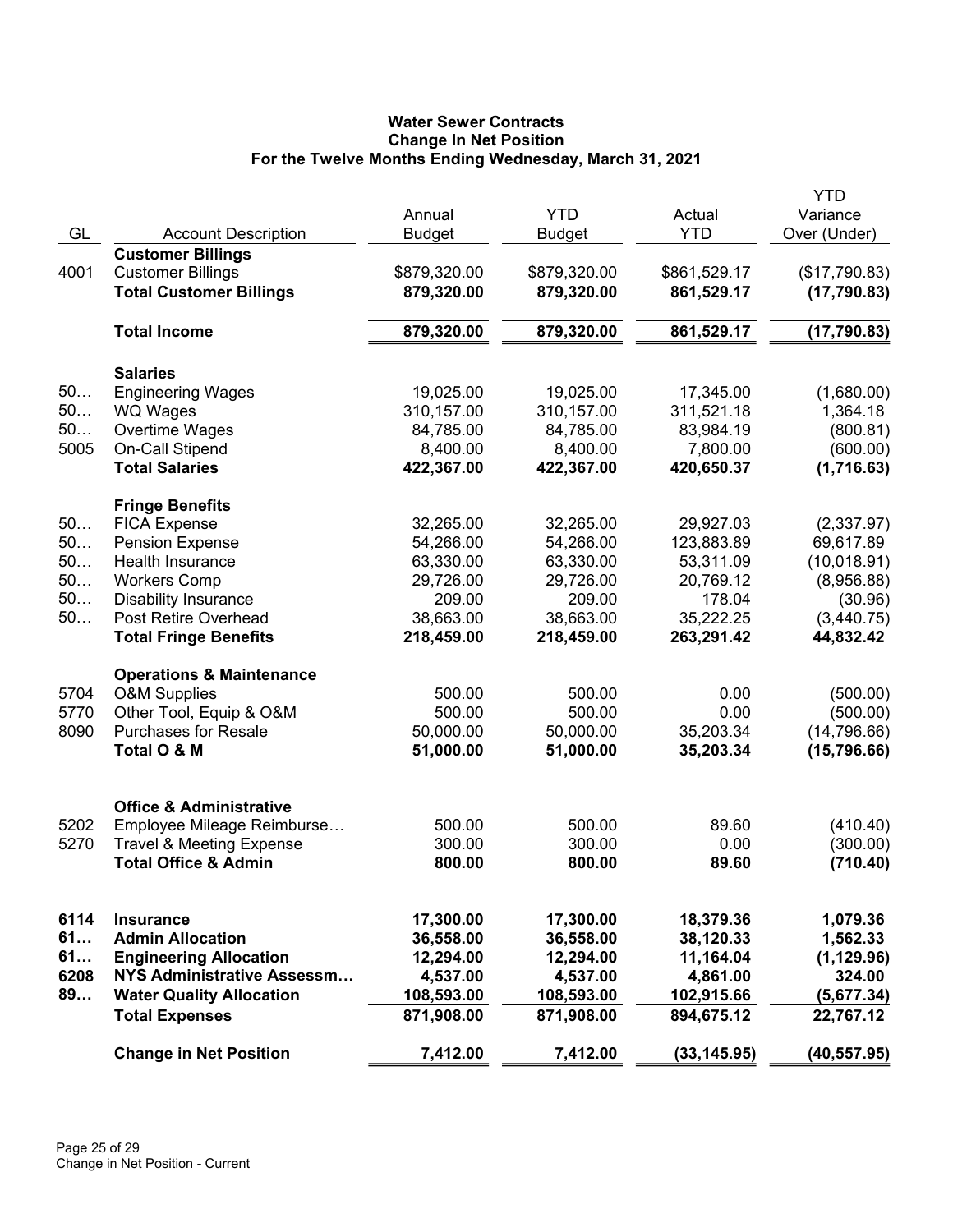#### **Engineering Change In Net Position For the Twelve Months Ending Wednesday, March 31, 2021**

|               |                                           |                |                |                | YTD            |
|---------------|-------------------------------------------|----------------|----------------|----------------|----------------|
|               |                                           | Annual         | <b>YTD</b>     | Actual         | Variance       |
| GL            | <b>Account Description</b>                | <b>Budget</b>  | <b>Budget</b>  | <b>YTD</b>     | Over (Under)   |
| 4001          | <b>Customer Billings</b>                  |                |                |                |                |
|               | <b>Customer Billings</b>                  | \$1,266,025.00 | \$1,266,025.00 | \$1,151,971.12 | (\$114,053.88) |
|               | <b>Total Customer Billings</b>            | 1,266,025.00   | 1,266,025.00   | 1,151,971.12   | (114, 053.88)  |
|               | <b>Grant Revenue</b>                      |                |                |                |                |
| 4181          | <b>Federal Grant Income</b>               | 0.00           | 0.00           | 1,462.50       | 1,462.50       |
|               | <b>Total Grant Revenue</b>                | 0.00           | 0.00           | 1,462.50       | 1,462.50       |
|               | <b>Total Income</b>                       | 1,266,025.00   | 1,266,025.00   | 1,153,433.62   | (112, 591.38)  |
|               | <b>Salaries</b>                           |                |                |                |                |
| 50            | <b>Engineering Wages</b>                  | 700,886.00     | 700,886.00     | 624,992.51     | (75, 893.49)   |
| 50            | <b>MMF Wages</b>                          | 0.00           | 0.00           | 650.88         | 650.88         |
| 50            | WQ Wages                                  | 0.00           | 0.00           | 173.36         | 173.36         |
| 50            | Overtime Wages                            | 375.00         | 375.00         | 363.50         | (11.50)        |
|               | <b>Total Salaries</b>                     | 701,261.00     | 701,261.00     | 626,180.25     | (75,080.75)    |
|               | <b>Fringe Benefits</b>                    |                |                |                |                |
| 50            | <b>FICA Expense</b>                       | 53,647.00      | 53,647.00      | 43,848.54      | (9,798.46)     |
| 50            | <b>Pension Expense</b>                    | 82,542.00      | 82,542.00      | 162,288.41     | 79,746.41      |
| 50            | Health Insurance                          | 93,189.00      | 93,189.00      | 91,876.01      | (1,312.99)     |
| 50            | <b>Workers Comp</b>                       | 29,179.00      | 29,179.00      | 19,910.40      | (9,268.60)     |
| 50            | <b>Disability Insurance</b>               | 445.00         | 445.00         | 430.64         | (14.36)        |
| 50            | Post Retire Overhead                      | 51,226.00      | 51,226.00      | 45,956.31      | (5,269.69)     |
| 5054          | <b>Employee Physicals &amp; Screening</b> | 500.00         | 500.00         | 246.25         | (253.75)       |
|               | <b>Total Fringe Benefits</b>              | 310,728.00     | 310,728.00     | 364,556.56     | 53,828.56      |
|               | <b>Operations &amp; Maintenance</b>       |                |                |                |                |
| 5403          | <b>Safety Equipment &amp; Supplies</b>    | 1,000.00       | 1,000.00       | 433.81         | (566.19)       |
| 5904          | <b>SCADA</b>                              | 22,200.00      | 22,200.00      | 21,377.91      | (822.09)       |
| 8090          | <b>Purchases for Resale</b>               | 66,000.00      | 66,000.00      | 56,786.55      | (9,213.45)     |
|               | Total O & M                               | 89,200.00      | 89,200.00      | 78,598.27      | (10,601.73)    |
|               | <b>Office &amp; Administrative</b>        |                |                |                |                |
| 5053          | Misc Employee Costs                       | 1,164.00       | 1,164.00       | 1,163.20       | (0.80)         |
| 5102          | <b>Office Rent</b>                        | 10,761.00      | 10,761.00      | 10,761.00      | 0.00           |
| 5104          | <b>Office Supplies</b>                    | 2,800.00       | 2,800.00       | 578.25         | (2,221.75)     |
| 5112          | Telephone                                 | 4,020.00       | 4,020.00       | 3,134.23       | (885.77)       |
| 5114          | <b>Cellular Services</b>                  | 6,700.00       | 6,700.00       | 5,808.87       | (891.13)       |
| 5120          | Dues & Subscriptions                      | 1,000.00       | 1,000.00       | 860.00         | (140.00)       |
| 5122          | Public Info & Advertising                 | 2,180.00       | 2,180.00       | 1,600.00       | (580.00)       |
| 5130          | <b>Office Equipment</b>                   | 5,000.00       | 5,000.00       | 445.00         | (4, 555.00)    |
| 5202          | Employee Mileage Reimburse                | 12,820.00      | 12,820.00      | 5,953.51       | (6,866.49)     |
| 5204          | Empl. Meals & Incidental                  | 2,500.00       | 2,500.00       | 871.89         | (1,628.11)     |
| 5206          | Empl. Lodging                             | 6,500.00       | 6,500.00       | 2,252.48       | (4,247.52)     |
| 5312          | <b>Continuing Education</b>               | 5,000.00       | 5,000.00       | 0.00           | (5,000.00)     |
| Page 26 of 29 |                                           |                |                |                |                |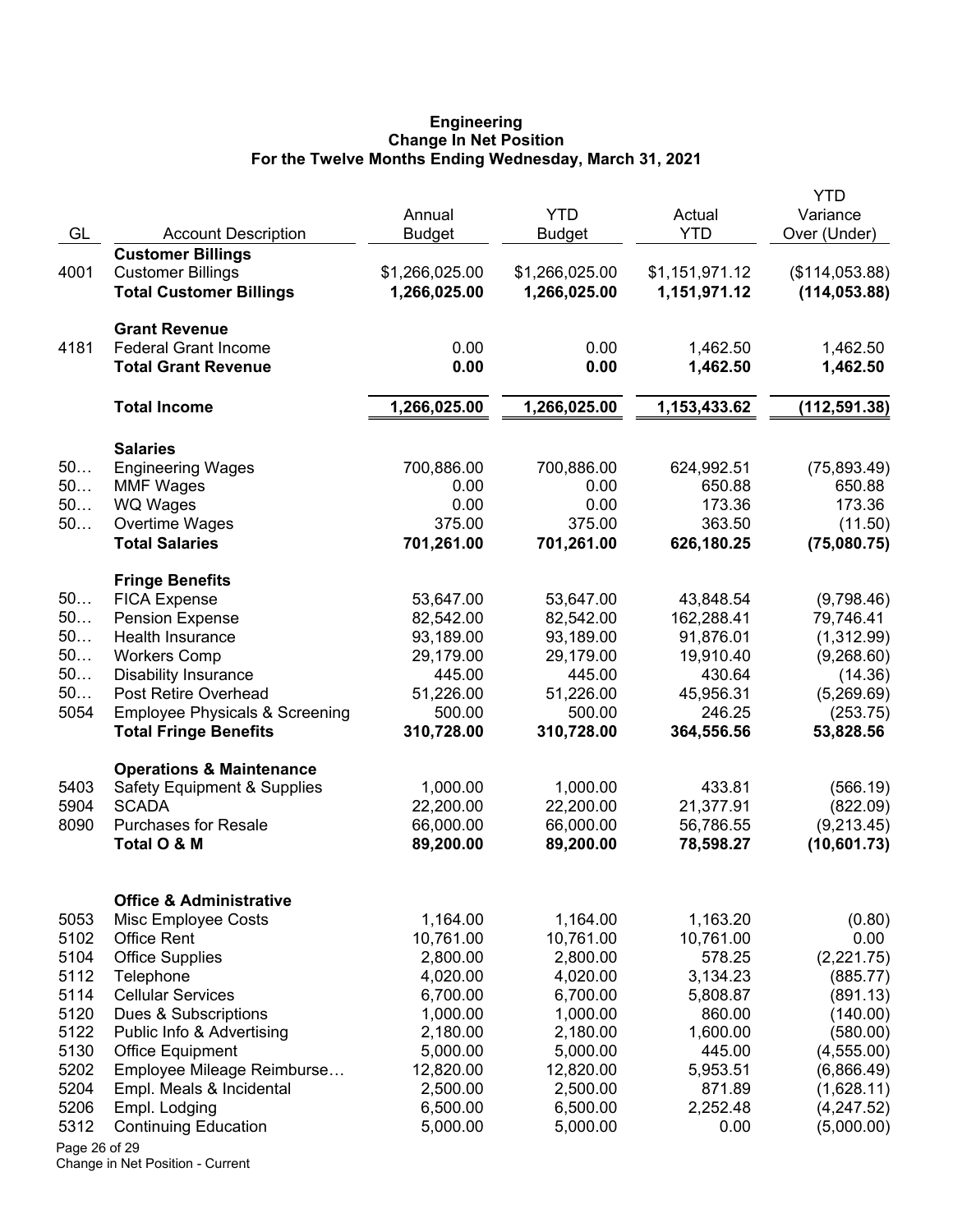### **Engineering Change In Net Position For the Twelve Months Ending Wednesday, March 31, 2021**

|      |                                   |                         | <b>YTD</b>    |                      | YTD                      |
|------|-----------------------------------|-------------------------|---------------|----------------------|--------------------------|
| GL   | <b>Account Description</b>        | Annual<br><b>Budget</b> | <b>Budget</b> | Actual<br><b>YTD</b> | Variance<br>Over (Under) |
| 5370 | Training & Development            | 7,580.00                | 7,580.00      | 5,179.45             | (2,400.55)               |
| 5402 | <b>Employee Uniforms</b>          | 1,300.00                | 1,300.00      | 1,155.90             | (144.10)                 |
|      | <b>Total Office &amp; Admin</b>   | 69,325.00               | 69,325.00     | 39,763.78            | (29, 561.22)             |
|      |                                   |                         |               |                      |                          |
|      | <b>Professional Fees</b>          |                         |               |                      |                          |
| 5924 | Legal                             | 500.00                  | 500.00        | 0.00                 | (500.00)                 |
|      | <b>Total Professional Fees</b>    | 500.00                  | 500.00        | 0.00                 | (500.00)                 |
|      | <b>Automobile</b>                 |                         |               |                      |                          |
| 5601 | Auto/Light Truck Rep. & Maint.    | 2,777.00                | 2,777.00      | 2,043.92             | (733.08)                 |
| 5602 | <b>Auto/Light Truck Fuel</b>      | 5,836.00                | 5,836.00      | 2,165.18             | (3,670.82)               |
| 5603 | Auto/Light Truck Rental/Lease     | 8,400.00                | 8,400.00      | 5,200.00             | (3,200.00)               |
| 5605 | Vehicle Ins                       | 3,200.00                | 3,200.00      | 3,060.78             | (139.22)                 |
|      | <b>Total Automobile</b>           | 20,213.00               | 20,213.00     | 12,469.88            | (7,743.12)               |
|      | <b>Computer</b>                   |                         |               |                      |                          |
| 5124 | <b>Computer Equipment</b>         | 6,500.00                | 6,500.00      | 6,420.80             | (79.20)                  |
| 5128 | Programming & Software            | 1,300.00                | 1,300.00      | 978.12               | (321.88)                 |
| 5906 | <b>GIS</b>                        | 29,006.00               | 29,006.00     | 28,239.24            | (766.76)                 |
|      | <b>Total Computer</b>             | 36,806.00               | 36,806.00     | 35,638.16            | (1, 167.84)              |
| 6114 | <b>Insurance</b>                  | 26,600.00               | 26,600.00     | 26,462.19            | (137.81)                 |
| 61   | <b>Admin Allocation</b>           | 55,463.00               | 55,463.00     | 57,833.25            | 2,370.25                 |
| 61   | <b>Engineering Allocation</b>     | (82,956.00)             | (82,956.00)   | (80, 695.85)         | 2,260.15                 |
| 6208 | <b>NYS Administrative Assessm</b> | 6,957.00                | 6,957.00      | 6,994.00             | 37.00                    |
| 89   | <b>Water Quality Allocation</b>   | 0.00                    | 0.00          | 139.40               | 139.40                   |
| 7032 | <b>Depreciation</b>               | 27,800.00               | 27,800.00     | 27,737.75            | (62.25)                  |
|      | <b>Total Expenses</b>             | 1,261,897.00            | 1,261,897.00  | 1,195,677.64         | (66, 219.36)             |
|      | <b>Change in Net Position</b>     | 4,128.00                | 4,128.00      | (42, 244.02)         | (46, 372.02)             |
|      |                                   |                         |               |                      |                          |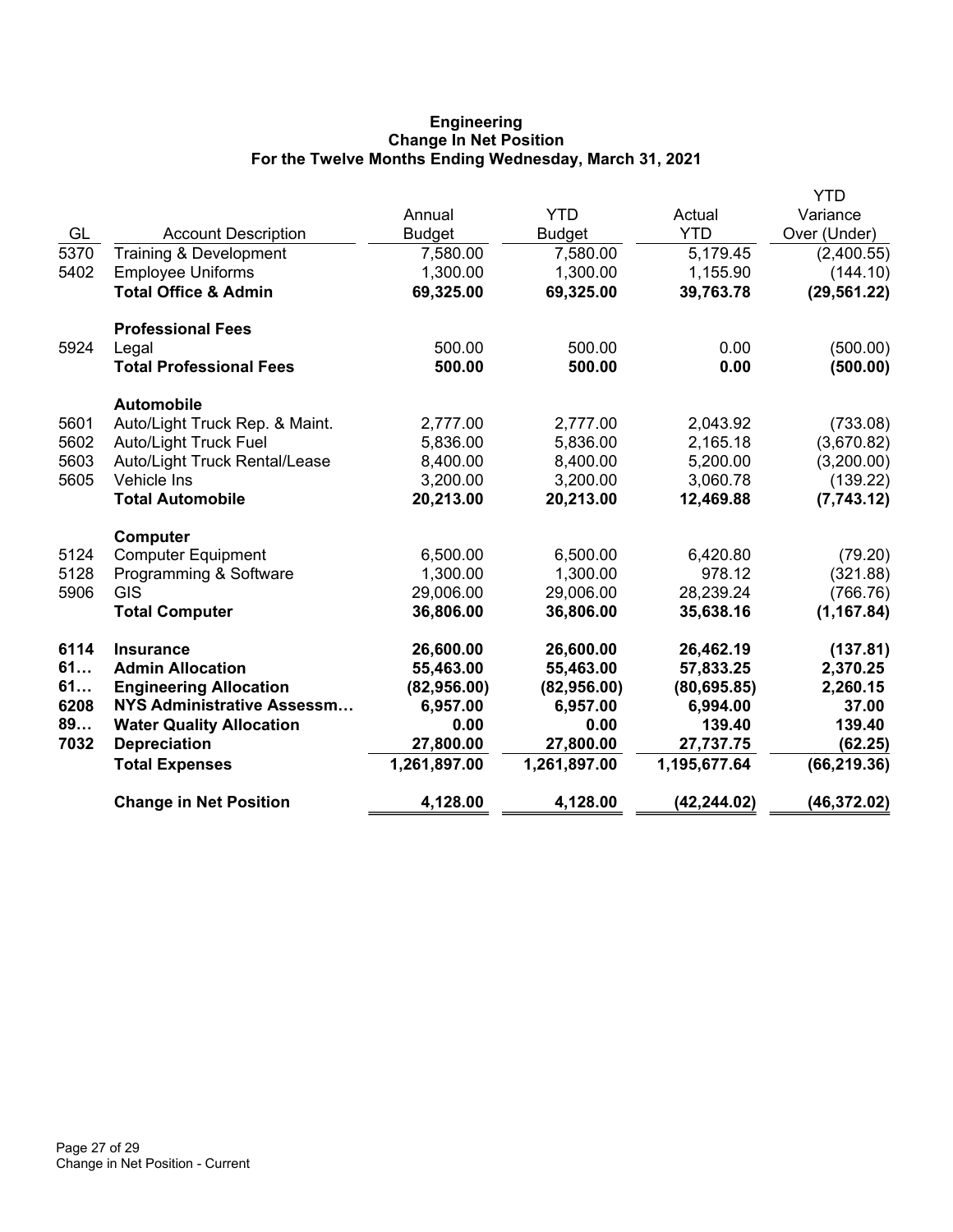### **Regional Development Change In Net Position For the Twelve Months Ending Wednesday, March 31, 2021**

|           |                                                  | Annual                 | <b>YTD</b>             | Actual              | <b>YTD</b><br>Variance |
|-----------|--------------------------------------------------|------------------------|------------------------|---------------------|------------------------|
| GL        | <b>Account Description</b>                       | <b>Budget</b>          | <b>Budget</b>          | <b>YTD</b>          | Over (Under)           |
|           | <b>Customer Billings</b>                         |                        |                        |                     |                        |
| 4001      | <b>Customer Billings</b>                         | \$162,510.00           | \$162,510.00           | \$141,016.80        | (\$21,493.20)          |
|           | <b>Total Customer Billings</b>                   | 162,510.00             | 162,510.00             | 141,016.80          | (21, 493.20)           |
|           | <b>Grant Revenue</b>                             |                        |                        |                     |                        |
| 4181      | <b>Federal Grant Income</b>                      | 90,000.00              | 90,000.00              | 95,515.40           | 5,515.40               |
| 4183      | <b>NY State Grants</b>                           | 1,239,000.00           | 1,239,000.00           | 759,605.05          | (479, 394.95)          |
| 4184      | <b>Other Grants</b>                              | 40,000.00              | 40,000.00              | 0.00                | (40,000.00)            |
|           | <b>Total Grant Revenue</b>                       | 1,369,000.00           | 1,369,000.00           | 855,120.45          | (513, 879.55)          |
| 4104      | Loan Interest Income                             | 697,000.00             | 697,000.00             | 478,171.51          | (218, 828.49)          |
|           | <b>Other Income</b>                              |                        |                        |                     |                        |
| 4162      | <b>Processing Fees</b>                           | 25,000.00              | 25,000.00              | 12,600.00           | (12,400.00)            |
| 4164      | Miscellaneous                                    | 17,500.00              | 17,500.00              | 7,258.83            | (10, 241.17)           |
| 4190      | Recovery of Bad Debts                            | 0.00                   | 0.00                   | 13,763.38           | 13,763.38              |
|           | <b>Total Other Income</b>                        | 42,500.00              | 42,500.00              | 33,622.21           | (8,877.79)             |
|           | <b>Interest Income</b>                           |                        |                        |                     |                        |
| 4102      | Investment Interest Income                       | 382,280.00             | 382,280.00             | 139,599.49          | (242, 680.51)          |
| 42        | Mark to Market Adjustment                        | 0.00                   | 0.00                   | (29,600.46)         | (29,600.46)            |
|           | <b>Total Interest Income</b>                     | 382,280.00             | 382,280.00             | 109,999.03          | (272, 280.97)          |
|           | <b>Total Income</b>                              | 2,653,290.00           | 2,653,290.00           | 1,617,930.00        | (1,035,360.00)         |
|           | <b>Salaries</b>                                  |                        |                        |                     |                        |
| 50        | <b>Administrative Wages</b>                      | 12,669.00              | 12,669.00              | 12,487.14           | (181.86)               |
| 50        | <b>Engineering Wages</b>                         | 25,094.00              | 25,094.00              | 12,092.67           | (13,001.33)            |
| $50$      | <b>Regional Development Wages</b>                | 332,753.00             | 332,753.00             | 307,794.81          | (24, 958.19)           |
|           | <b>Total Salaries</b>                            | 370,516.00             | 370,516.00             | 332,374.62          | (38, 141.38)           |
|           | <b>Fringe Benefits</b>                           |                        |                        |                     |                        |
| 50        | <b>FICA Expense</b>                              | 28,344.00              | 28,344.00              | 22,343.09           | (6,000.91)             |
| 50<br>50. | <b>Pension Expense</b>                           | 54,377.00<br>52,972.00 | 54,377.00<br>52,972.00 | 111,076.06          | 56,699.06              |
| 50        | Health Insurance<br><b>Workers Comp</b>          | 765.00                 | 765.00                 | 51,474.12<br>452.41 | (1,497.88)<br>(312.59) |
| 50        | <b>Disability Insurance</b>                      | 321.00                 | 321.00                 | 375.47              | 54.47                  |
| 50        | Post Retire Overhead                             | 25,116.00              | 25,116.00              | 22,223.55           | (2,892.45)             |
|           | <b>Total Fringe Benefits</b>                     | 161,895.00             | 161,895.00             | 207,944.70          | 46,049.70              |
|           |                                                  |                        |                        |                     |                        |
| 6110      | <b>Operations &amp; Maintenance</b><br>Marketing | 5,000.00               | 5,000.00               | 0.00                | (5,000.00)             |
| 8090      | <b>Purchases for Resale</b>                      | 7,000.00               | 7,000.00               | 6,400.00            | (600.00)               |
|           | Total O & M                                      | 12,000.00              | 12,000.00              | 6,400.00            | (5,600.00)             |
| 6006      | <b>Host Community Benefits</b>                   | 103,766.00             | 103,766.00             | 103,765.74          | (0.26)                 |
|           | <b>Office &amp; Administrative</b>               |                        |                        |                     |                        |

Page 28 of 29 Change in Net Position - Current